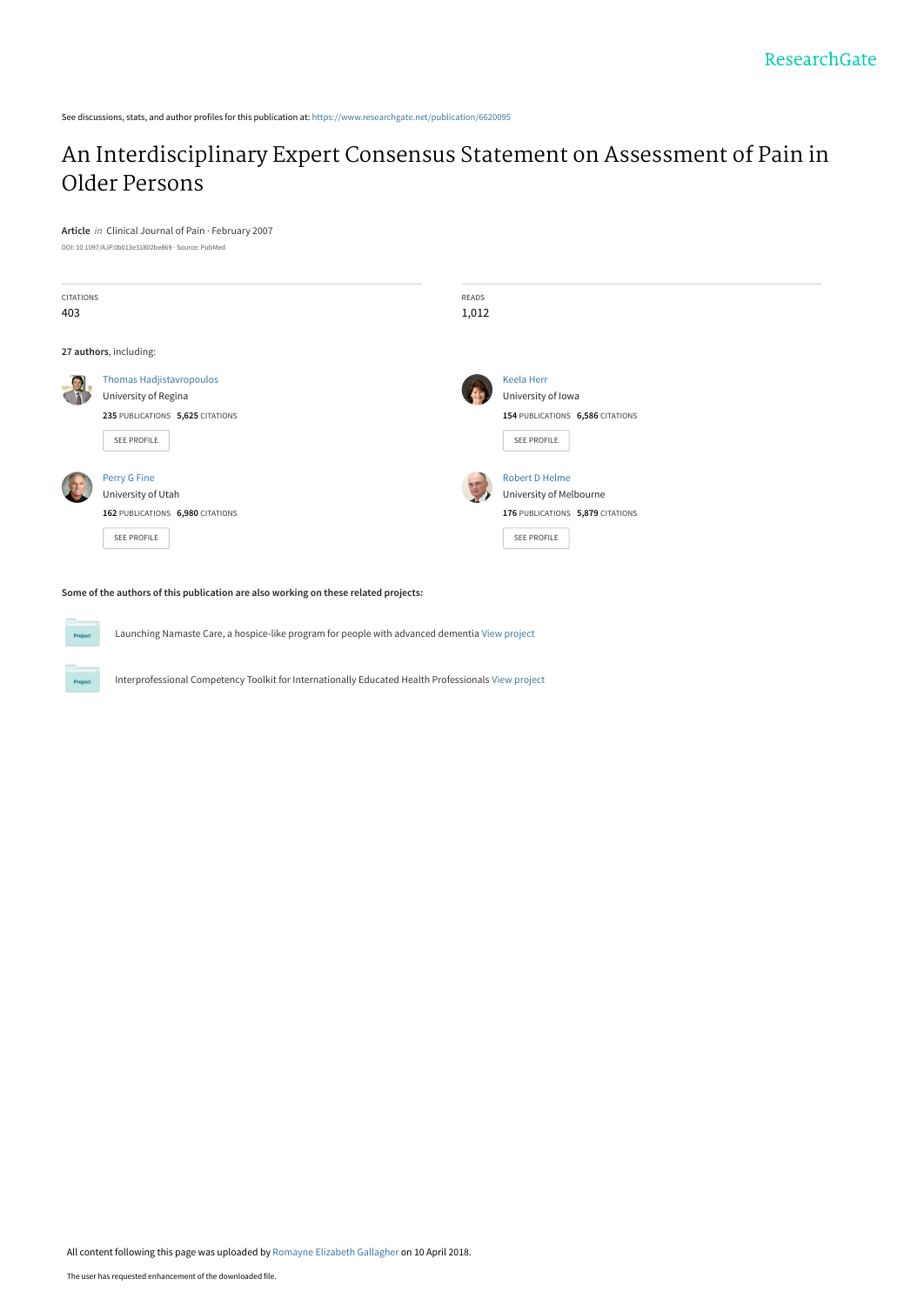# An Interdisciplinary Expert Consensus Statement on Assessment of Pain in Older Persons

Thomas Hadjistavropoulos, PhD,\* Keela Herr, PhD,† Dennis C. Turk, PhD, $\ddagger$  Perry G. Fine, MD, $\oint$ Robert H. Dworkin, PhD, Robert Helme, MBBS, PhD,  $\P$  Kenneth Jackson, PharmD,  $\#$ Patricia A. Parmelee, PhD,\*\* Thomas E. Rudy, PhD, $\ddot{\tau}$  † B. Lynn Beattie, MD, $\ddot{\tau}\ddot{\tau}$ John T. Chibnall, PhD, §§ Kenneth D. Craig, PhD, || Betty Ferrell, PhD, ¶¶ Bruce Ferrell, MD, ## Roger B. Fillingim, PhD,\*\*\* Lucia Gagliese, PhD, $\ddot{\tau}$   $\ddot{\tau}$  Romayne Gallagher, MD, $\ddot{\tau}\ddot{\tau}$ Stephen J. Gibson, PhD, SSS Elizabeth L. Harrison, PhD, || || || Benny Katz, MBBS,  $\P$ *[*] Francis J. Keefe, PhD,  $\# \#$  Susan J. Lieber, MS,  $\dag \dag$  David Lussier, MD,\*\*\*\* Kenneth E. Schmader, MD,  $\ddagger$   $\ddagger$   $\ddagger$   $\ddagger$  Raymond C. Tait, PhD,  $\frac{8}{5}$  Debra K. Weiner, MD,  $\ddagger$   $\ddagger$   $\ddagger$ and Jaime Williams,  $MA$ §§§§

Abstract: This paper represents an expert-based consensus statement on pain assessment among older adults. It is intended to provide recommendations that will be useful for both researchers and clinicians. Contributors were identified based

- From the \*Centre on Aging and Health; §§§§Department of Psychology, University of Regina, Regina; IIIISchool of Physical Therapy, University of Saskatchewan, Saskatoon, SK; #Division of Geriatric Medicine; IllDepartment of Psychology;  $\ddagger\ddagger\ddagger$ Division of Palliative Care, University of British Columbia, Vancouver, BC; †††School of Care, University of British Columbia, Vancouver, BC; †††School of<br>Kinesiology and Health Studies, York University and University Health Network, Toronto, ON; \*\*\*\*Division of Geriatric Medicine and Pain Centre, McGill University, Montreal, QC, Canada; †College of Nursing, University of Iowa, Iowa City, IA;<br>‡Department of Anaesthesiology, University of Washington, Seattle, WA; §Pain Research Center; #Department of Pharmacotherapy,<br>University of Utah, Salt Lake City, UT; ||School of Medicine and Dentistry, University of Rochester, Rochester, NY; <sup>[</sup>Department of Medicine, University of Melbourne; §§§National Ageing Research Institute; **IISt Vincent's Health, Melbourne, Victoria, Australia;** \*\*Department of Psychiatry and Behavioral Sciences, Emory University School of Medicine, Atlanta, GA; ††Department of Anaesthesiology;  $\ddagger \ddagger \ddagger \text{1}$ Division of Geriatric Medicine, University of Pittsburgh, Pittsburgh, PA; §§School of Medicine, St Louis University, St Louis, MO;  $\P$ City of Hope National Medical Centre; ##David Geffen School of Medicine at UCLA, Los Angeles, CA; \*\*\*College of Dentistry, University of Florida, Gainesville, FL; ###Department of Psychiatry and Behavioral Sciences, Duke University Medical Center; and ††††Division of Geriatrics, Duke University and Durham VA Medical Centers, Durham, NC.
- Support for the publication of this supplement was provided by an independent grant from Cephalon, Inc.
- Preparation of this article was supported in part by a Canadian Institutes of Health Research New Emerging Team Grant. Other support was derived from the USPHS Research Grants R01AG18299 and R01AT000985 from the National Institutes of Health.
- This article has been endorsed by the executive committee of the International Association's for the Study of Pain Special Interest Group on Pain in Older Adults.
- Reprints: Thomas Hadjistavropoulos, PhD, Department of Psychology, University of Regina, SK, Canada, S4S 0A2 (e-mail: hadjistt@uregina.ca).

on literature prominence and with the aim of achieving a broad representation of disciplines. Recommendations are provided regarding the physical examination and the assessment of pain using self-report and observational methods (suitable for seniors with dementia). In addition, recommendations are provided regarding the assessment of the physical and emotional functioning of older adults experiencing pain. The literature underlying the consensus recommendations is reviewed. Multiple revisions led to final reviews of 2 complete drafts before consensus was reached.

Key Words: pain, assessment, older adults, elderly, dementia

(Clin J Pain 2007;23:S1–S43)

Aging may be defined as a progressive, generalized<br>impairment of function, resulting in the loss of adaptive response to stress and in a growing risk of agerelated disease.<sup>1</sup> The clinical assessment of the older person demands a formulation of the relative contribution of the different factors that result in functional decline. These factors include the biology of aging, disease, disuse, and environmental effects on cohorts of older people.

Most health conditions associated with aging carry a substantial burden of pain.<sup>2,3</sup> Prevalence estimates of persistent pain in older adults range from  $25\%$  to  $50\%$ . In a large scale study that specifically focused on older adults residing in nursing homes, Proctor and Hirdes<sup>3</sup> found the prevalence of pain to be close to 50%. They also observed that seniors with or without cognitive impairments did not differ with respect to the prevalence of conditions likely to cause pain. Nonetheless, pain problems are often overlooked, under-assessed, and misassessed, especially among seniors with dementia.<sup>5,6</sup> A recent survey of members of the American Pain Copyright  $\degree$  2006 by Lippincott Williams & Wilkins Society<sup>7</sup> revealed that under-treatment of pain among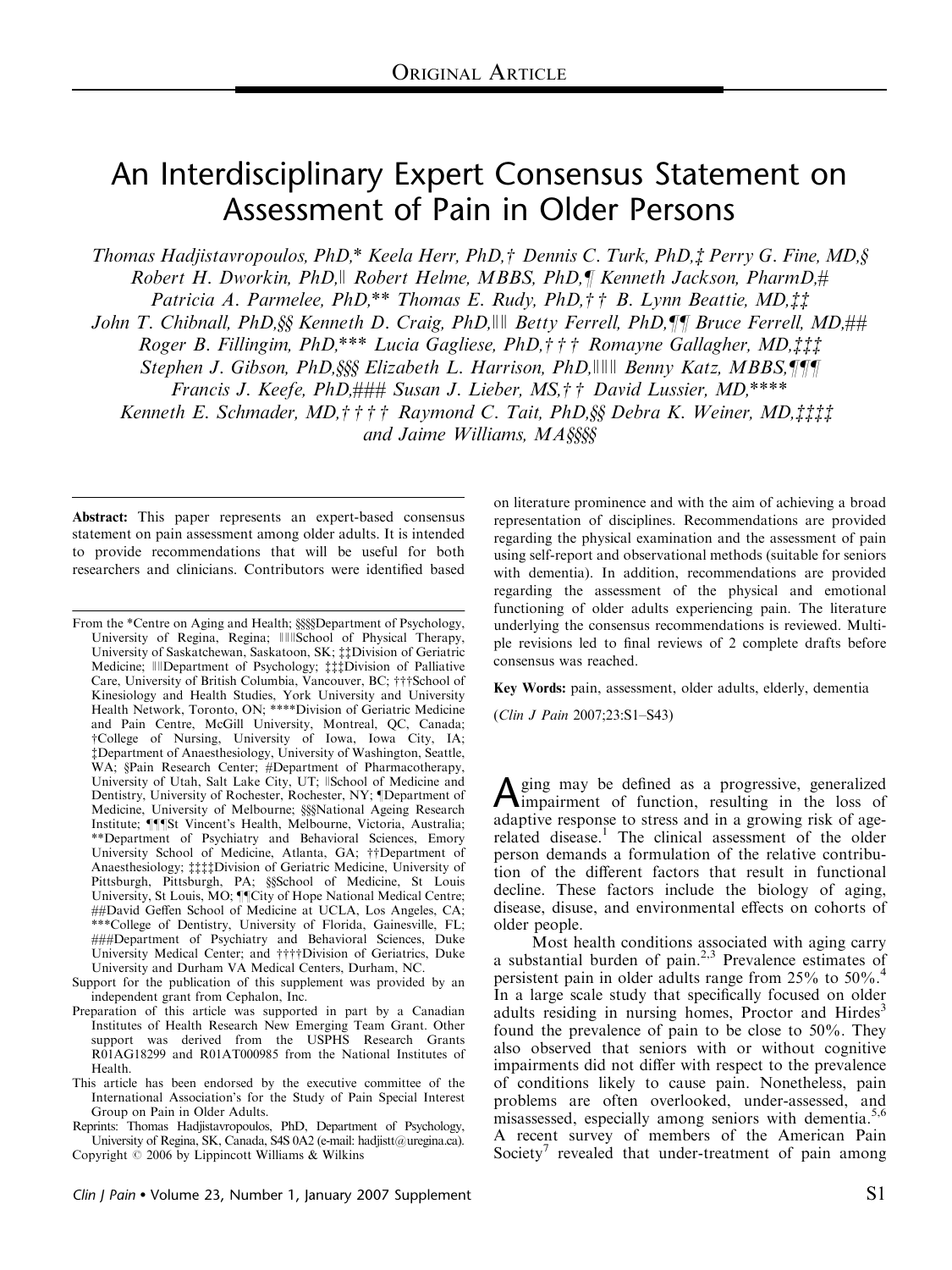seniors and inadequate assessment of pain among people with cognitive impairments were among the most pressing ethical issues for pain clinicians. A systematic assessment is required before prescribing any treatment to alleviate pain and related suffering.

The assessment of older persons experiencing pain can be a challenging process. In addition to the general issues that affect the pain assessment of people of any age, specific concerns are: (1) myths that having pain is ''natural'' for older adults; (2) unjustified fears about the possibility of addiction to opioids; (3) sensory and cognitive impairments; and (4) an increased stoicism that makes some seniors less likely to report pain (eg, Martin et al<sup>5</sup>).

The American Geriatrics Society Panel on Persistent Pain in Older Persons<sup>4</sup> provided a timely, clinically focused overview of pain assessment in this population (see also American Medical Directors Association<sup>8</sup> and Australian Pain Society<sup>9</sup>). Building upon such seminal work, the goal of the present report is to describe a more comprehensive and detailed approach to assessing pain in the older person. This approach, on the basis of an expert consensus process, is intended to be useful both to researchers and clinicians working with older adults. Although assessment can have multiple purposes, in this document we focus on the determination of the presence and cause of pain, the identification of any exacerbating comorbidities that are amenable to treatment or impact treatment decisions, the determination of the domains and specific constructs that are affected by the pain, and the gathering of information that would assist with individualization of the treatment plan and would promote adherence and positive outcomes.

There are several reasons why it is important to assess pain and other symptoms in older adults. First, the data derived from comprehensive assessment are essential not only for diagnostic purposes (ie, to determine the cause of pain, to identify specific comorbidities) but also for clinical decision-making and research. Moreover, important domains of functioning that are affected by pain (eg, mood) need to be addressed both initially and over the course of treatment. In addition, carefully chosen assessment tools are important when designing rigorous research (eg, epidemiologic studies to determine the incidence and prevalence of various disorders, longitudinal studies to examine the trajectory of pain and disability, and clinical trials to evaluate the effectiveness of treatments). In the clinical context, assessment should not be viewed as a single event but as part of an ongoing process. Initial assessments are often more comprehensive than assessments used as part of ongoing monitoring.

Although pain assessment can range from very simple inquiries about pain presence and intensity to a complex evaluative process, it is always important to keep in mind that pain is not solely a sensory event. Pain is also a perceptual experience that has an impact on all aspects of a person's emotional, social, and physical functioning.<sup>10</sup> Similarly, pain reports (including responses to questions such as, "how severe is your pain?" or "rate your usual pain on a 0 to 10 scale with  $0 =$  no pain and  $10 =$  the worst pain you can imagine") are not necessarily directly correlated with evident tissue pathology and nociception. Instead, biologic aging, prior experiences, attitudes, beliefs, expectations, memory, presence and response of significant others, fear, and social context are among many variables that will influence pain reports. Psychosocial (including cohort effects) and behavioral variables modify the experience of pain and related functional limitations over time, in an iterative and self-reinforcing manner. This means that to gain a full understanding of a patient's pain experience and its effect on that person, insight into the individual's history and social circumstances is highly consequential and fundamental to pain assessment. Although we discuss and recommend specific assessment tools in this paper, our primary goal was not to develop a specific battery of tests but to outline a series of recommendations that would be of value to researchers and clinicians.

# CONSENSUS DEVELOPMENT METHODOLOGY

The consensus process was initiated by a subgroup of a research team funded by the Institute of Aging, Canadian Institutes of Health Research. On the basis of publication record, grant awards in the field and with the aim of achieving a broad representation of disciplines, the team members invited an interdisciplinary set of 24 international experts to join the effort. Twenty-two of those invited accepted the invitation to participate. Once an initial group was formed, group members were asked to recommend additional individuals who could complement the team. Two additional people were identified who were included in the group consisting of 24. The consensus group represents the disciplines of anaesthesiology, family medicine, geriatric medicine, neurology, nursing, occupational therapy, pain medicine, pharmacy, physiotherapy, psychology, and rheumatology. Several members of the consensus group (Bruce Ferrell, Perry Fine, Keela Herr, Frank Keefe, Debra Weiner) had previously participated in the AGS panel on persistent pain in older persons. One additional member, Benny Katz, participated in the 1998 Chronic Pain Guidelines.<sup>11</sup>

Initially, 7 members of the group compiled literature reviews and assessment recommendations within their respective areas of expertise. Three additional collaborators were added during this phase in which the consensus panel identified important areas that should be the focus of assessment recommendations. The areas identified included: (1) physical examination; (2) medication history, (3) assessment of pain using self-report approaches; (4) assessment of pain among patients with dementia; (5) functional assessment; (6) assessment of emotional functioning; and (7) special issues relating to neuropathic and nociceptive pain. We decided not to include a separate section on general quality of life issues, because we considered these to be related to emotional functioning and physical functioning. This is consistent with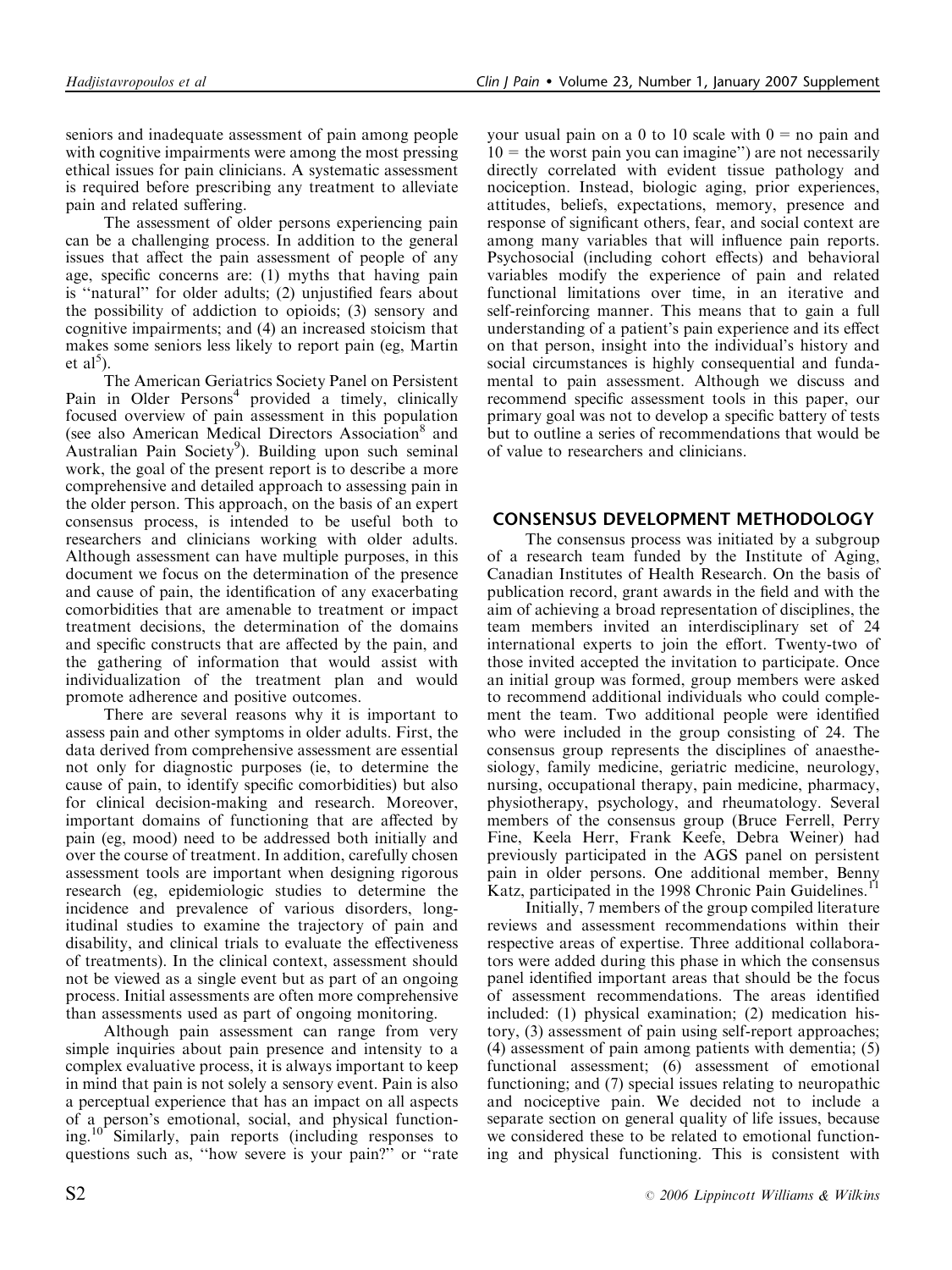#### TABLE 1. Recommendations for Physical Evaluation

Recommendations

- 1 Patient reports, caregiver observations, and behavioral disturbance patterns should inform the scope of the physical examination and corroborative studies.
- 2 If the individual is unable to provide a reliable history due to communication or cognitive impairments, behaviors suggestive of pain, including subtle changes in behavioral patterns, should trigger a physical examination for new or progressing pathology.
- 3 Physical examination for pain assessment commonly considers a systems approach to identify impairments which represent a structural/organ/ physiologic problem and seeks to find information regarding areas such as:
	- (a) Signs of inflammation: swelling, heat, redness and loss of function in the affected area;
	- (b) Pain report or behavioral response evoked or changed by palpation, percussion, compression, movement (active and passive range of motion), weight bearing or other body functions (breathing, swallowing etc);
	- (c) Abnormal sensory findings indicative of a lesion or disease affecting somatosensory pathways, including hypesthesia, dysesthesia, allodynia, hyperalgesia, and hyperpathia;
	- (d) Loss of function.
- 4 A comprehensive evaluation is required when the source of pain complaints or behaviors is not obvious and when treatment impacts coexisting conditions. This assessment should include a screen for comorbid conditions likely to affect management.
- 5 Specific urgent or emergent conditions common in the older-age population should be screened for and recognized, including orthopedic injury, ischemic insult, temporal arteritis, herpes zoster (including the occasional incidence without stereotypical rash), and cerebrovascular events.

Advanced age is associated with an increased likelihood of chronic conditions with abnormal examination findings. Not all chronic conditions are associated with pain, and care should be taken to avoid false attribution. Conversely, the absence of abnormal physical findings does not exclude the presence of pain.

previous consensus-based recommendations.<sup>12</sup> Tables 1 to 5 summarize the recommendations derived from this consensus process. Each of these sets of recommendations is discussed in further detail below.

The initial sections of this paper, prepared by members of the consensus group with particular expertise in that area, were integrated into a first draft of the entire manuscript. Reviews and revisions resulted in several iterations of the document. This draft was circulated to the entire consensus group for comments and endorsement, resulting in this final consensus document.

#### TABLE 2. Recommendations for Assessing Pain Using Self-report Procedures

Recommendations

- 1 Take into account patient history, interview information, and results of physical examinations.<br>2 Determine the presence of any sensory (eg hearing evesight) deficits and check sensory assistive d
- 2 Determine the presence of any sensory (eg, hearing, eyesight) deficits and check sensory assistive devices (eg, hearing aids) to make sure that they are working properly.
- 3 Make adjustments to accommodate patients' sensory deficits (eg, provide written and oral instructions, use enlarged type and bold figures, and ensure adequate lighting).<sup>107,158</sup>
- 4 Determine the ability to complete the pain interview and to use available pain scales.
- 5 Provide clear, simple instructions on the use of the pain scales each time administered to assure understanding.
- 6 Consider adaptations necessary to obtain self-report in those with cognitive impairment (See Section on Dementia Assessment).
- 7 Identify an assessment tool that the patient can easily use. Institutions should have several tool options available for use with older adults. If the use of NRS is questionable or the NRS is not the institution standard, the VDS or pain thermometer have been shown to be the most preferred and easiest to understand tools and are recommended for literate patients. Related recommendations are presented in the section on pain assessment among patients with dementia.
- 8 Use the same tool consistently with each assessment and standardize the conditions (eg, medication use, function/activities being performed) and time of assessment. It is imperative that reassessments of pain and effectiveness of treatments be conducted using the same tool as in the original assessment. Pain tools are not interchangeable and do not represent comparable findings.
- 9 Documentation concerning the older adult's report of pain must be kept in an accessible location. For assessment data to be useful, they must be communicated across providers and care settings. Documentation procedures that facilitate monitoring and communication are recommended.
- 10 Where brief assessment tools are needed, the VDS and the NRS are, generally, recommended for the assessment of pain intensity among seniors who are cognitively intact and can self-report.
- 11 Where a more detailed self-report assessment of functional impact is possible, the BPI<sup>134</sup> or the GPM<sup>167</sup> should be considered. For detailed assessment of pain qualities, the  $MPQ^{127}$  should be used for cognitively intact, literate older people.
- 12 Specialized tools for neuropathic pain should be considered for patients capable of verbal communication who are suspected of having neuropathic pain.
- 13 Use an individualized approach collecting baseline scores for each patient.
- 14 Where possible supplement the self-report information with observations of pain-related behaviors during the assessment.
- 15 A comprehensive assessment of pain should also include evaluations of other related aspects of patient functioning (eg, mood, quality of life, coping resources, social support).
- 16 Use synonyms for pain (ie, hurt, aching, discomfort) to ensure that the older person understands the question being asked and to encourage appropriate pain self report.

NRS, Numeric Rating Scale; VDS, Verbal Descriptor Scale.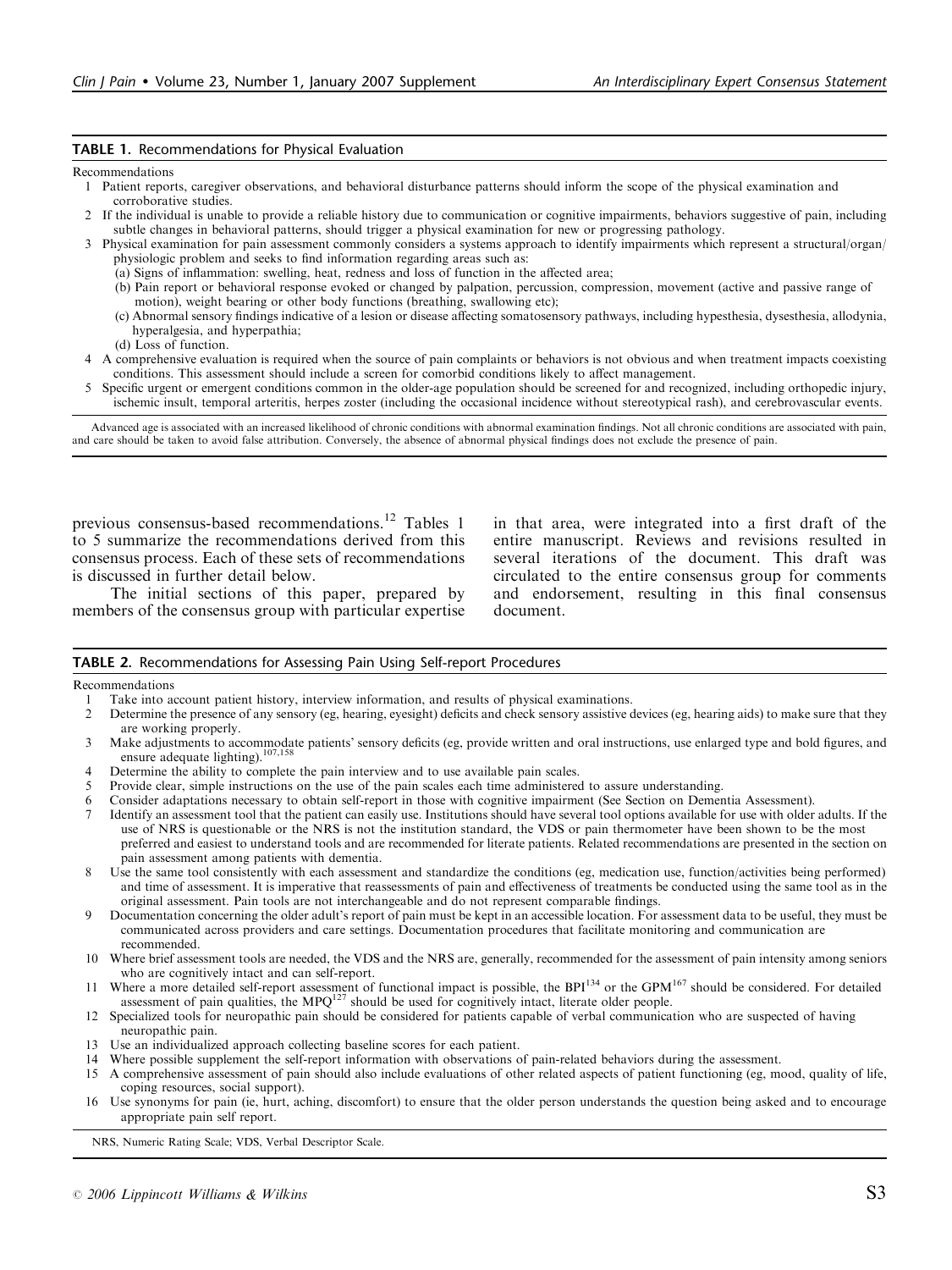#### TABLE 3. Consensus Recommendations for Seniors With Limitations in Ability to Communicate Due to Dementia

General recommendations

- 1 Take into account patient history, interview information, and results of physical examinations.<br>2 Use assessment approaches that include both self-report and observational measures when poss
- 2 Use assessment approaches that include both self-report and observational measures when possible.<sup>148</sup>
- 3 The CAS,<sup>155,156</sup> the 21-point box scale<sup>151</sup> or NRS and the VDS should be attempted with seniors whose cognitive functioning ranges from intact to mildly or moderately impaired. The FPS is an alternate tool that is preferred by some older persons, particularly African Americans and Asians.
- 4 At this point, assessment scales are under development and consensus could not be reached regarding the definitive recommendation of any particular scale. The PACSLAC<sup>165</sup> seems to be a promising tool for assessing pain more research regarding the psychometric properties of this tool is needed. Although the initial psychometric findings are encouraging, the scale should be used with caution until additional data become available. Among the shorter instruments, the Doloplus  $2^{179}$  seems to be promising. Further research undertaking a direct comparison of various observer rated scales is needed to identify the relative strengths and weaknesses of currently available tools.
- 5 Pain assessment during a movement-based task is more likely to identify an underlying persistent pain problem and offers enhanced measurement sensitivity and specificity.
- 6 Examine whether the use of analgesic medications leads to a reduction of behavioral indicators of pain.
- 7 A comprehensive pain assessment should also include evaluations of other related aspects of patient functioning (eg, mood, quality of life, coping resources, social support).
- 8 Among persons with dementia, it would be important to solicit the assistance of a knowledgeable informant to accomplish this goal and identify typical pain behaviors for the individual patient.
- 9 Several instruments contain items that need to be assessed over time (eg, changes in sleeping, eating). With the possible exceptions of the PADE<sup>183</sup> and the NOPPAIN,<sup>178</sup> this should not preclude their use in primary ca assistance of caregivers in completing these tools.

Specific recommendations following the Selection of Suitable Assessment Tools<sup>148</sup>

- 10 Use an individualized approach collecting baseline scores for each patient.
- 11 Solicit the assistance of caregivers familiar with the patients.
- 12 If assessment tools are used to monitor pain levels over time, they must be used under consistent circumstances (eg, during a structured program of physiotherapy, over the course of a typical evening).
- 13 Most of the assessment tools reviewed in this section are screening instruments and, as such, they cannot be considered to represent definitive indicators of pain.

CAS, Colored Analog Scale; FPS, Functional Pain Scale; NOPPAIN, Noncommunicative Patient's Pain Assessment Instrument; PACSLAC, Pain Assessment Checklist for Seniors with Limited Ability to Communicate; PADE, Pain Assessment for the Dementing Elderly; VDS, Verbal Descriptor Scale.

## COMPREHENSIVE ASSESSMENT OF PAIN IN OLDER ADULTS

The assessment of all people who are having pain, especially persistent pain, should involve consideration of medical, psychosocial, cognitive, neuropsychologic, and behavioral factors. The assessment of pain in older adults can be extremely challenging given the multiple comorbidities that often are present and the variety of issues that impact pain presentation.

A comprehensive assessment of pain must include the identification of relevant underlying physical pathologies and other conditions that may influence pain perception, report, and management. Assessment of functional limitations (eg, impairment in performance of basic, instrumental, and advanced activities of daily living (ADL), mobility, sleep, and appetite), psychosocial function (eg, mood, interpersonal interactions, beliefs about pain, fear of pain-related activity), and cognitive function (eg, dementia or delirium) $13-16$  is necessary. As with younger adults, $17$  information on functional limitations is extremely important for older persons because this information is used to guide therapy, establish reasonable and attainable goals, and to track outcomes.<sup>18–20</sup> Interdisciplinary evaluation and collaboration are often necessary to address the full range of the older person's health-related circumstances.

#### TABLE 4. Recommendations for Functional Assessment

Recommendations

1 As with all assessment measures and procedures, measures selected should be reliable, valid, and sufficiently sensitive to detect clinically important subtle change, such as the effects of common treatment interventions. Whenever possible, measures chosen should have been developed or standardized in older adults, should be time efficient, and should not present an excess burden on the patient.

2 Self-report measures of function should be considered an adjunct to clinical assessments because the scope of the questions addressed by the instruments vary and may not be equally relevant to all patients or pain conditions.

3 The most strongly recommended brief self-report index of function is the FSI.<sup>222</sup> The HAP<sup>198</sup> is also recommended because it measures current and previous activity participation and has been found to be particularly useful with older adults with chronic pain.

4 The Physical Performance Test (PPT) is strongly recommended as a performance-based measure of function because it tests both upper and lower body function.<sup>216</sup>

<sup>5</sup> Gait speed (eg, Timed ''Up and Go'') and/or the Short Physical Performance Battery are recommended as measures of general mobility performance because of their strong predictive validity for disability and mortality.<sup>44,45</sup>

<sup>6</sup> For persons with dementia, the reader should refer to the section, concerning pain assessment among persons with dementia, in order to determine if measurement of pain before and after the completion of specific ADL tasks or performance-based assessments is feasible to ascertain the degree of pain interference.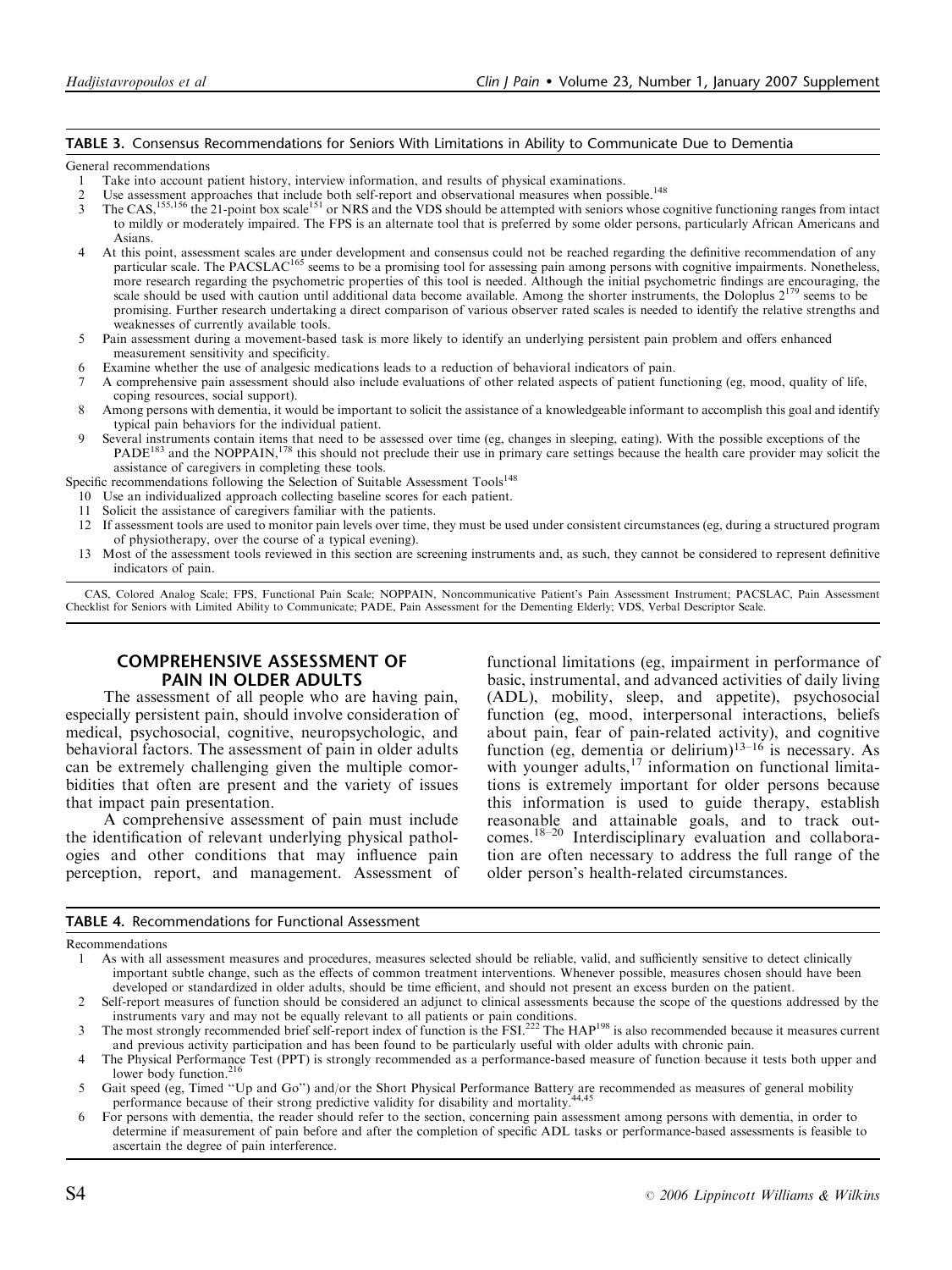#### TABLE 5. Recommendations for the Assessment of Emotional Functioning

Recommendations

- 1 Perceived control over pain should be assessed when possible.<br>2 Cognitive, emotional, and behavioral responses to pain should
- 2 Cognitive, emotional, and behavioral responses to pain should be evaluated with an eye toward their appropriateness to the individual's age, personal characteristics, and available resources.
- 3 Any evaluation of the psychosocial impact of chronic pain should include an assessment of depressive symptomatology, as depression is the most common emotional dysfunction in chronic pain, and strategies for coping with pain.
- 4 Because verbal and behavioral expressions of pain are highly responsive to social environmental cues, comprehensive psychosocial assessment should include an evaluation of available social support and the ways in which persons close to the patient respond to his or her expressions of pain.
- 5 Even mildly to moderately cognitively impaired persons can reliably state their feelings and emotional states. Proxy respondents should be consulted where marked cognitive deficits preclude meaningful communication.
- 6 At minimum, evaluation of emotional function in chronic pain patients should include an assessment of depression and a brief probe of preferred strategies for coping with pain. The  $GDS^{273}$  is well-validated and simple dementia. $274,27$
- 7 Assessment of anxiety and pain-related anxiety is also recommended. The Beck Anxiety Inventory<sup>287</sup> and the Pain Anxiety Symptoms Scale<sup>292</sup> are brief and have been used with seniors although separate norms may be needed for the interpretation of scores obtained by older men.<sup>2</sup>
- 8 More comprehensive evaluation of emotional and psychosocial function in the context of chronic pain should also include assessments of (a) generalized perceived control or, alternatively, of control-relevant personality traits (eg, neuroticism),
	- (b) pain-relevant cognitions and beliefs, and
	- (c) social support with respect to any pain-relevant physical functional impairments as well as emotional support, and including specific evaluation of how the patient's spouse or significant other responds to pain complaints.

Pain assessment is situation and context-dependent (ie, patient care or clinical research, acute or persistent, new symptom or ongoing, crisis or routine, outpatient or inpatient, etc). The core outcome domains and measures recommended by the Initiative on Methods, Measurement, and Pain Assessment in Clinical Trials (IM- $MPACT^{12,21}$  for evaluating chronic pain treatments provide a valuable foundation for guiding a comprehensive pain assessment in older adults. Specifically, the IMMPACT initiative recommends that the following domains be routinely considered in pain clinical trails: pain intensity, physical functioning, emotional functioning, patient report of global improvement or satisfaction, and symptoms and adverse events. Figure 1 graphically



FIGURE 1. Domains included in a comprehensive pain assessment.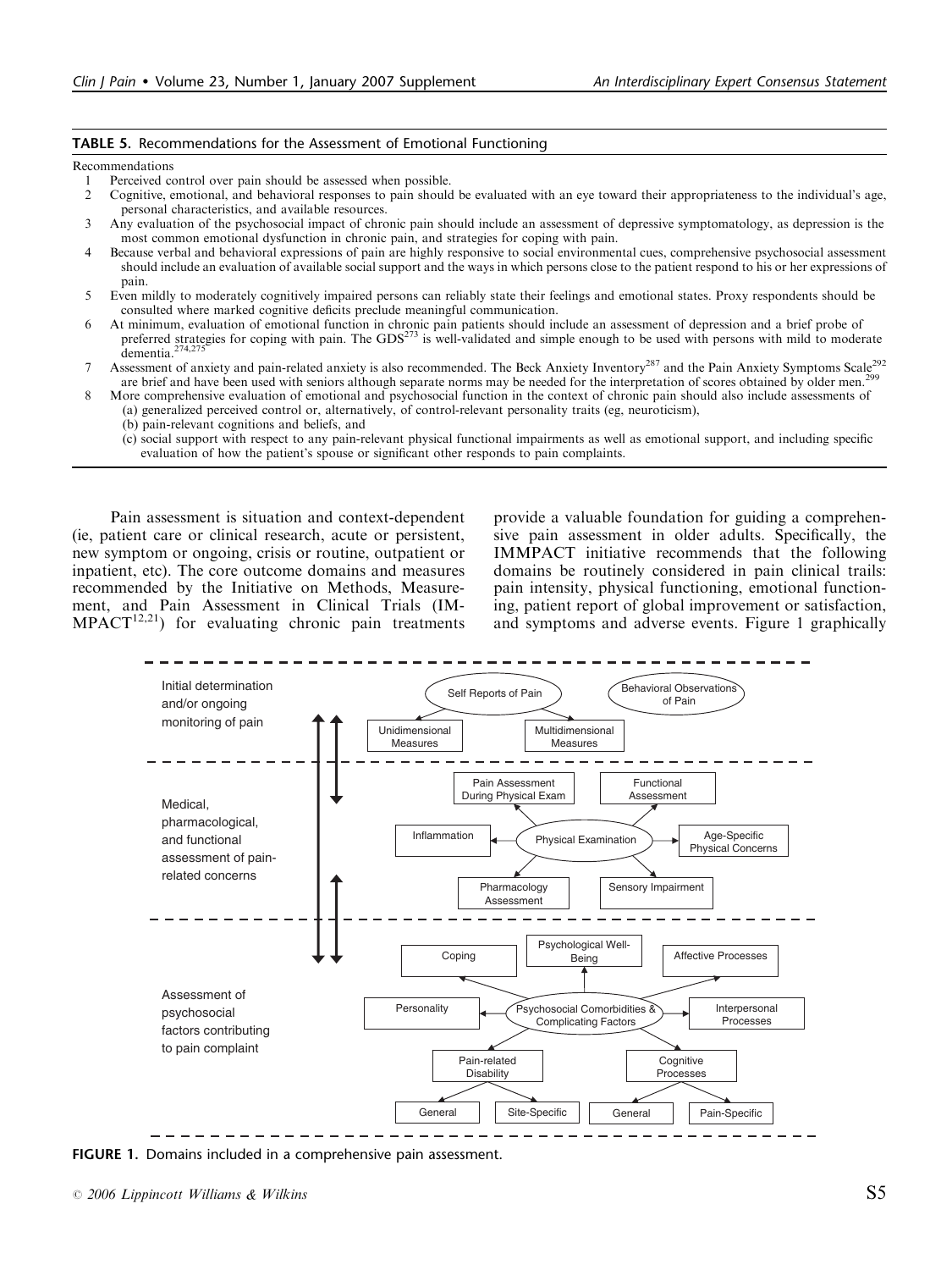depicts the comprehensive assessment approach that has been considered in this paper.

## HISTORY AND PHYSICAL EVALUATION

The patient's history is the most important initial source of information about pain and its causes. We can conceptualize the history as comprising both ''past medical history'' and ''pain history.'' The former will focus on medical conditions influencing pain perception and behavior, and also those influencing pain treatments (eg, renal failure, hepatic failure for which dose of analgesics should be adjusted). ''Pain history'' would include the characteristics of the current pain, past pain problems, prior experience with pain-relieving treatments, knowledge, and attitudes. The description of the current pain problem should include its site, spread, radiation, temporal pattern, quality descriptors, precipitating, exacerbating and relieving factors, and present and previous treatments (including medications, surgeries, and physical and psychologic treatment strategies). Because traumatic, inflammatory, and neoplastic conditions are most commonly associated with acute pain syndromes, and musculoskeletal and neurologic conditions are the most frequent causes of chronic pain in older adults, the history and physical examination should target these pathologies and systems.4,16,22

It is important to establish the time frame of the pain, whether it is acute or chronic, because diagnostic studies (eg, imaging studies) and treatment choices may vary. Relevant medical records should also be obtained and reviewed to corroborate the patient's reports. Surrogates such as family members and caregivers may also provide useful information, especially among seniors who have difficulty communicating. Surrogates are often able to report on overt or subtle changes in behavior that might be indicative of pain.

An equally important part of the history is the evaluation of comorbid conditions that influence pain perception and pain behavior. Especially common comorbid conditions are cognitive impairment, mood disturbance, sleep disturbance, anxiety disorders, cardiovascular and cerebrovascular disease, and degenerative neurologic conditions.<sup>23</sup> Clinicians should be aware that the physical environment in which a pain history is taken can influence pain report. For example, pain can be increased by the anxiety induced by the physician's assessment or by presence or absence of family members.

An important component of the medical history is determining the person's prior experience with medical, surgical, psychosocial, and other pain-relieving treatments. It is important to understand an older person's knowledge of and attitudes towards selected treatment options, because this can have a major impact on adherence to the treatment plan. Determining level of alcohol use, complementary and alternative therapies, and any illicit drug use is also important because of the potential impact on analgesic selection and adverse effects. Recognizing and recording history related to

function, ADL limitations, and participation in leisure/ recreational activities are important elements that assist in assessing causes and impacts related to pain. Information on other factors affecting health should also be collected (social supports, smoking, nutrition). For example, lack of social support could lead to depression and poor nutrition could lead to obesity, each of which could exacerbate pain problems.

## THE MEDICATION HISTORY FOR OLDER PATIENTS WITH PAIN

Multiple chronic conditions and comorbidities are common in aging persons who often require several different classes of medications for management. If the patient is hypertensive, for example, nonsteroidal antiinflammatory drugs should be avoided or used cautiously and evidence of cardiovascular disease should restrict use of tricyclic antidepressants. Comorbidities add significantly to the complexity of pain-related pharmacotherapy. It also underscores the importance of taking a careful medication history. Drug-disease and drug-drug interactions are especially common in older, frail patients. The management of pain may be further compounded by patients seeking treatment from multiple providers and concurrent (and potentially under-reported) use of overthe-counter drugs and complementary medicinal agents (''nutraceuticals'', herbal preparations, dietary supplements, homeopathics, etc).

There are numerous studies evaluating the role of the medication history-taking process, but very few of these studies focus specifically on this process with regard to pain disorders. Tam et al<sup>24</sup> reported that the errors in medication history were especially problematic and common for medications often used in pain management (eg, nonsteroidal anti-inflammatory drugs, and opioids). In the setting of pain management, where patients often will take multiple medications (sometimes this can even be the same pharmacologic agent with different proprietary names), it is especially important that the health care team discerns specific indications for and risks associated with each drug. A careful medical history requires that one not only know what has been prescribed and dispensed, but also know how the patient actually uses all medications. Patients' failure to take medications as prescribed may be quite important in understanding their pain, pain-related problems, and response to intervention.

Using the data generated in a thorough medication history allows clinicians to identify both actual and potential drug-related problems. Older patients with persistent pain and commensurate pharmacotherapy would appear to be a population at high risk for adverse drug reactions, especially considering the potential for complex pharmacotherapy in cancer-related and neuropathic pain conditions.<sup>25</sup> The American Society of Health-System Pharmacists<sup>26</sup> developed a standardized methodology on the delivery of pharmaceutical care that has utility as a template in many settings, including pain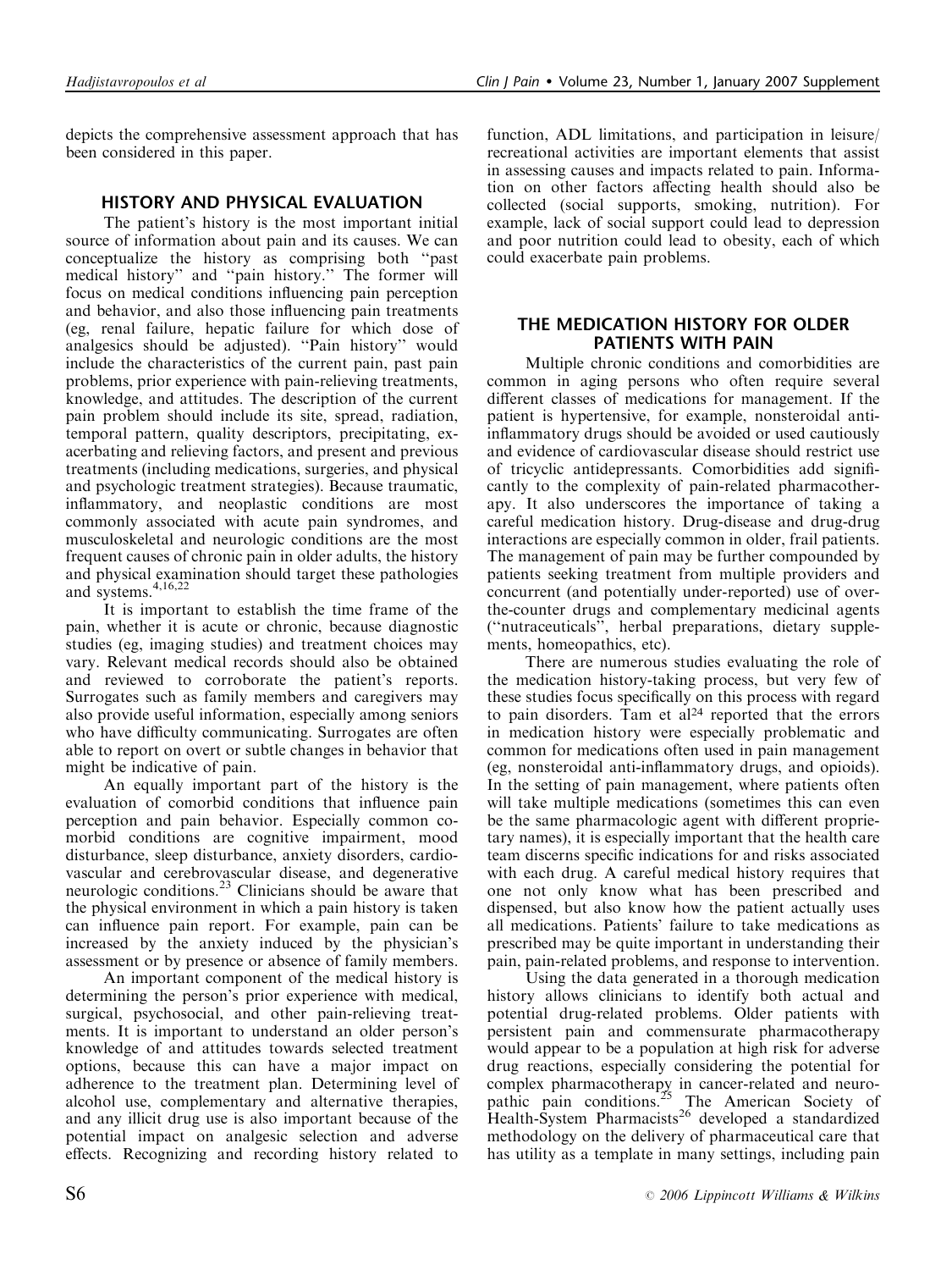TABLE 6. Pertinent Information for Medication History and Development of Pharmacotherapeutic Regimen

General information Age and sex Weight and height Ethnic background Acute and chronic medical problems Pertinent past medical history Vital signs Pain diagnosis Current symptoms (including mood and sleep) Pain intensity, location, etc Effect of symptoms on activities of daily life **Diet** Exercise/recreation Social substance (eg, tobacco/alcohol/caffeine) and illegal substance use or misuse Laboratory information pertinent to pharmacotherapy (renal and liver functions) Health beliefs Name and location of single or multiple pharmacies Financial/insurance/health plan Medication specific information To facilitate a complete history, patients should be encouraged to bring all medications with them to their appointment (including over-the-counter, natural remedies and the ones discontinued) and/or their pharmaceutical history may be requested from their pharmacy Medication allergies and intolerances Current and past medications used for pain (prescribed and nonprescription medications) Strength, dose, route, frequency, actual use, effect on pain/symptoms, adverse effects, length of use, prescriber Home remedies and other types of health products used, including herbal and complementary agents Development of pharmacotherapeutic regimen Specify pharmacotherapeutic goals Develop a pharmacotherapeutic regimen and corresponding monitoring plan in collaboration with the patient/family and other health professionals Educate the patient and family about the pharmacotherapeutic regimen Concerns or questions about therapy Assessment of understanding of therapy Assess the impact of fears of addiction and of side effects Initiate the pharmacotherapeutic regimen Monitor the effects of the pharmacotherapeutic regimen Adjust the pharmacotherapeutic regimen and monitoring plan

management. Additional recommendations for assessment of medications are included in Table 6.

#### PHYSICAL EXAMINATION

The physical examination complements the historytaking in identifying the etiology of the pain and tailoring the investigation and treatment. Although it should be guided by the information gathered during the historytaking, a good understanding of the patient's pain experience also requires an evaluation of the general physical, neurologic, musculoskeletal, and cognitive status of the patient. Because musculoskeletal and neurologic conditions are the most frequent causes of persistent pain in older adults, the physical examination should target these systems.4,16,22,27 Throughout the interview and physical examination, the clinician should be attentive to pain reports and observation of nonverbal pain-related behaviors (eg, guarding, grimacing, reluctance to move or assume a position or posture).

## General Physical Examination

The general physical examination should include observation of general appearance, and sensory (hearing, vision), cardiovascular, pulmonary, and gastro-intestinal examinations. Emaciation, evidence of weight loss, and/

 $\degree$  2006 Lippincott Williams & Wilkins  $\degree$  S7

or muscle atrophy might indicate failure to thrive associated with pain or comorbidities.

#### Examination of the Painful Region

The painful region should be carefully inspected for the presence of inflammatory signs (swelling, redness, warmth).<sup>28</sup> Trophic (eg, nail changes, loss of body hair), or autonomic signs (eg, hyperhidrosis, redness) suggest a diagnosis of complex regional pain syndrome. Deep palpation serves to map out the painful area and correlate it with the clinical history; repeated palpation, including distraction of the patient, allows assessment of the consistency of pain report. Allodynia can be detected by the brush test, where pain is elicited by lightly stroking the skin with a cotton swab or paint brush. Hyperalgesia and hyperpathia can be identified by pinprick test or pinch test.

#### Musculoskeletal Examination

If the patient reports pain of musculoskeletal origin, not only should careful attention be given to the painful region, but it also should include other joints, as anatomic or disuse-related changes can influence the impact of pain on a patient's physical functioning. The spine should be inspected for the presence of deformity (kyphosis, lordosis, scoliosis). The vertebral spinous processes and paraspinal muscles should be palpated and pain on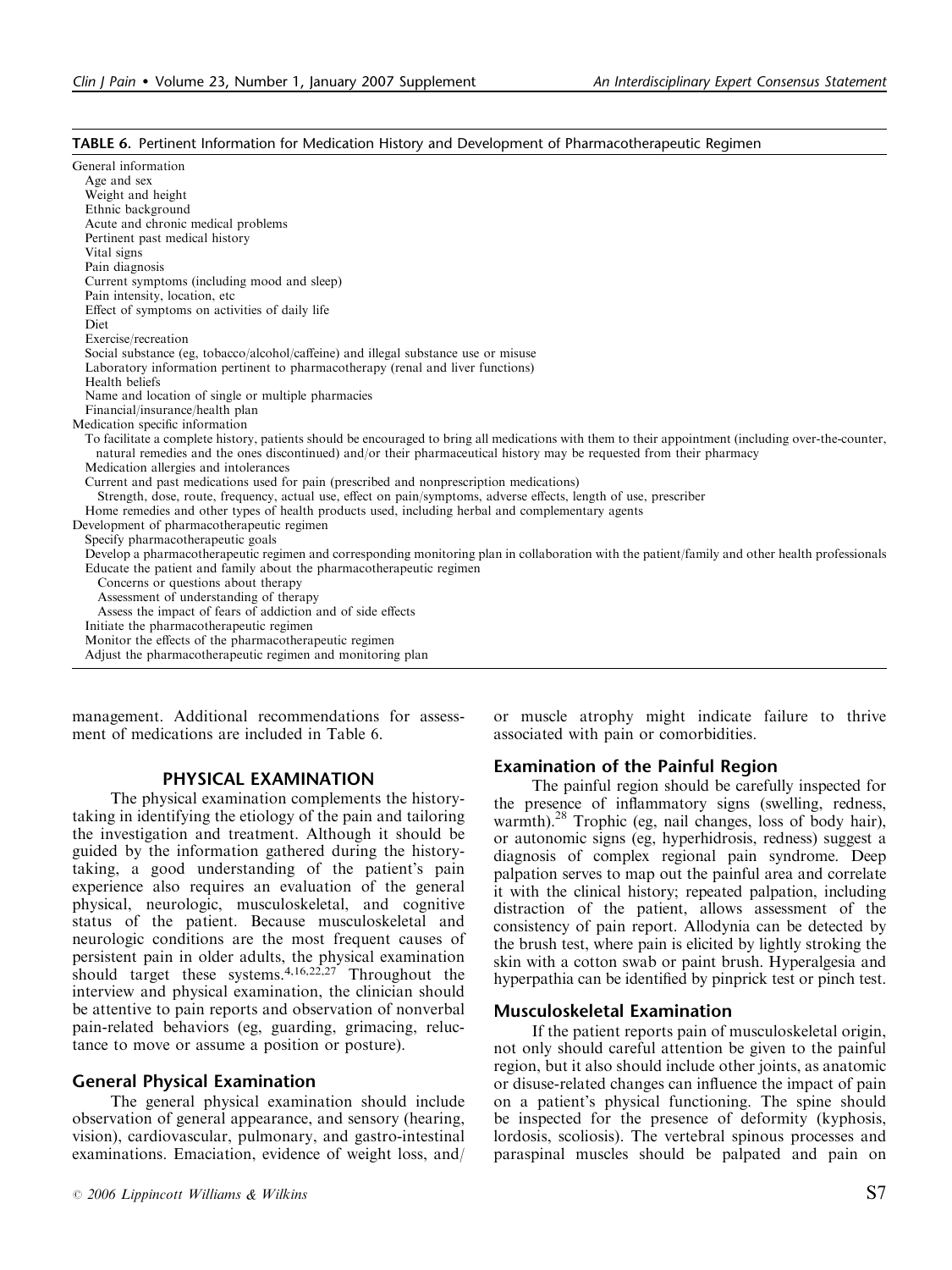palpation identified. The range of motion of the spinal regions including cervical and lumbar should be assessed in the 3 cardinal planes. Quantity and quality of movement should be evaluated and presence of movementevoked pain noted. When examining the muscular system, the clinician should assess the strength, tone (ie, spasm, flaccidity), and girth, to identify muscle weakness, atrophy, or hypertrophy. As an example, asking patients to rise from a chair and to walk on their heels and toes are good ways to assess the lower extremities muscle strength. There are validated performance-based measures that can easily and effectively quantify muscle strength of the primary regions.

## Neurologic Examination

The neurologic examination should be tailored to the patient's pain reports. If the history is suggestive of radiculopathy, the affected territory should be assessed for the presence of muscle weakness or atrophy, sensory changes (paresthesias, hypoesthesia, hyperalgesia, hyperpathia), hyper or hyporeflexia, muscle fasciculations (suggesting denervation), or plantar reflexes in extension. A diagnosis of peripheral neuropathy is suggested by the presence of decreased vibratory sensation and hyporeflexia in distal extremities.

## Cognitive Status Evaluation

An evaluation of the patient's cognitive function is crucial to the identification of an appropriate pain assessment strategy and to the development of an appropriate treatment plan. It may also be a critical treatment outcome measure. Mounting evidence indicates that both acute and chronic pain can impact cognitive status,<sup>29-31</sup> and that for patients with acute pain, cognitive function should return to normal after the successful pain treatment. The reversibility of cognitive dysfunction in patients with chronic pain is unknown. Cognitive function can be evaluated by questioning patients and their families and caregivers on the presence of memory impairment, apraxia or aphasia, as well as their functional impacts. A Mini-Mental State Examination (MMSE) test is one brief, standardized way to screen cognitive function.<sup>32</sup> Practitioners should be aware, however that the MMSE is not a perfect test and that highly educated individuals with dementia may score within the normal range. Conversely, those with very low educational status may score within the dementia range. The clock drawing test is a complementary method of screening for dementia. $33,34$  If these screening tests suggest the presence of dementia, more detailed neuropsychologic testing should be pursued.

# Specificities of Physical Examination in Older Patients

The physical evaluation requires an understanding of the diversity in range of function that is considered normal in an older population. False attribution of agerelated changes on physical examination may lead to an incorrect diagnosis. For example, some degree of muscle atrophy, muscle weakness, or decreased range of motion of major joints is expected in very old patients. Similarly, vibration sense at the ankle is often reduced in the eighth and ninth decades, and should not be misinterpreted as a sensory peripheral neuropathy.

The frequent presence of several etiologies of pain in older patients can complicate the physical examination. For example, diabetes and radiculopathy can coexist in a person with low back pain radiating into the lower extremities.<sup>35</sup> It may then be difficult to differentiate between a diabetic radiculopathy or neuropathy, nerve root compression from spinal disease, or a combination of both.

## Assessment of Mobility and Balance

Older adults are at increased risk of falls and mobility impairment and pain has been shown to be a contributory factor.<sup>36,37</sup> In addition, medications often used to treat pain syndromes heighten fall risks.<sup>38–40</sup> For these reasons, mobility and balance should be routinely evaluated in older adult pain patients so as to assist with treatment planning (eg, involvement of a physical therapist to optimize mobility and balance, and counseling of patients when medications that may further compromise mobility and balance are considered). When selecting evaluation methods, it is important to consider the basic functional level of the individual as some testing procedures may have floor or ceiling effects, or are not safe for certain populations to perform. If inappropriate tests are used for patients, the results will not be useful for monitoring change over time and hamper effective treatment. Two examples, the functional reach $41-43$  and the Short Physical Performance Battery<sup>44</sup> are wellvalidated procedures for assessing balance and mobility. The Timed "up and go" test  $(TUG<sup>45</sup>)$ , another test of basic functional mobility, is also useful and easy to use with geriatric patients.

Autonomic responses, such as diaphoresis and increased heart rate, blood pressure, or respiratory rate, are typically associated with severe acute pain but are attenuated in chronic pain states and older people.<sup>46</sup> Although degenerative joint changes and decreased range of motion are common findings in the older adult population,<sup>47</sup> significant pain is present in only 50% of older adults who show evidence of osteoarthritis (OA).<sup>48</sup> For example, in patients with suspected cervicogenic headache or vertebral canal stenosis, age associated diminished range of movement has to be distinguished from pain and disease associated impairment of spinal mobility. The failure to identify a pathologic explanation for the pain should not be taken to indicate that pain is "not real" (ie, that it is psychogenic or due to psychopathology).<sup>49</sup>

## SPECIAL CONSIDERATIONS RELATING TO ASSESSMENT OF NEUROPATHIC PAIN SYMPTOMS AND SIGNS

Many forms of neuropathic pain result from lesions of peripheral and central neural structures associated with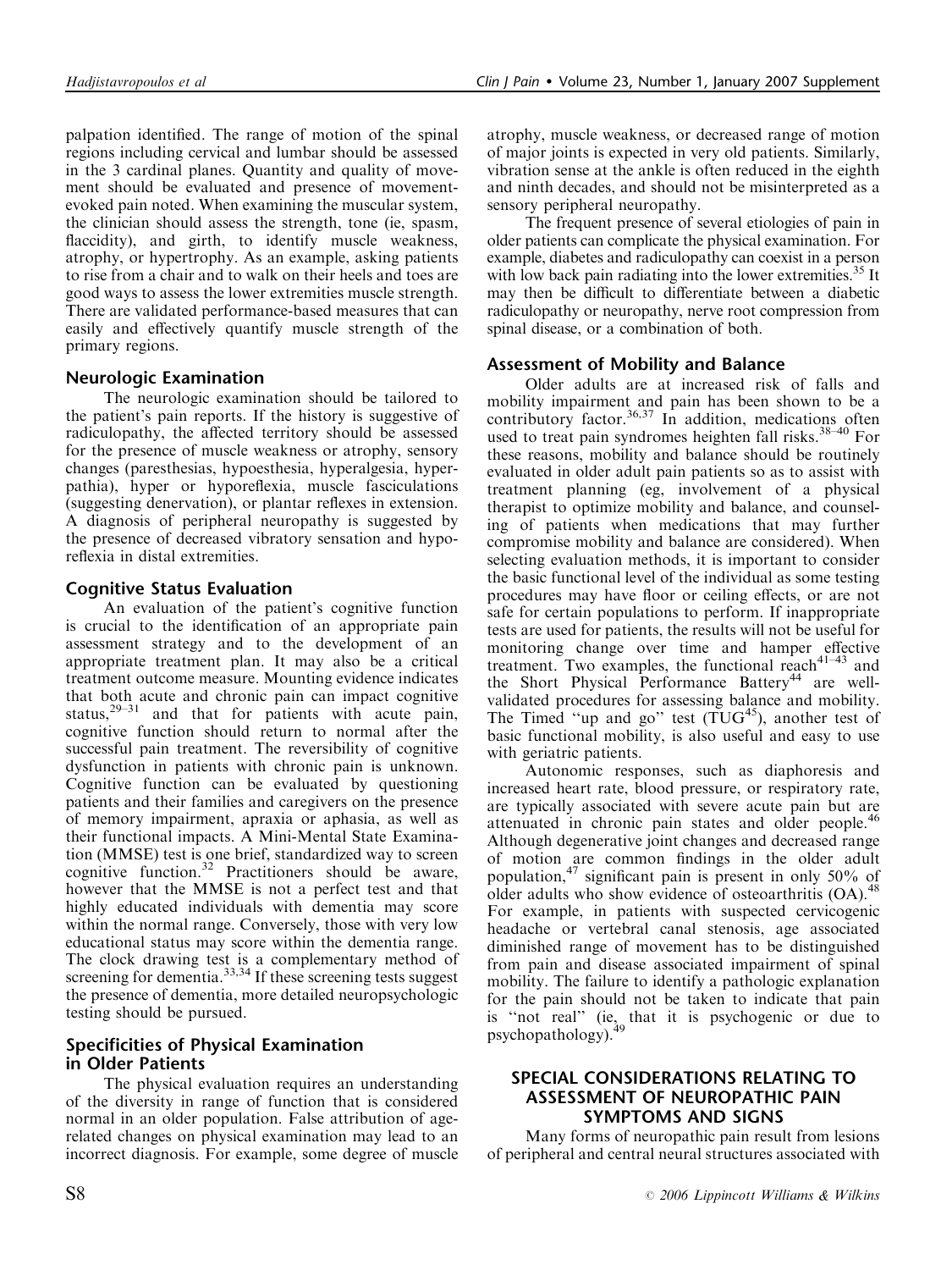|                  | <b>TABLE 7.</b> International Association for the Study of Pain Definitions of Pain Terms <sup>300</sup>                                                |  |  |  |  |
|------------------|---------------------------------------------------------------------------------------------------------------------------------------------------------|--|--|--|--|
| <b>Pain Term</b> | <b>Definition</b>                                                                                                                                       |  |  |  |  |
| Allodynia        | Pain due to a stimulus that does not normally provoke pain.                                                                                             |  |  |  |  |
| Analgesia        | Absence of pain in response to stimulation, which would normally be painful.                                                                            |  |  |  |  |
| Dysesthesia      | An unpleasant abnormal sensation, whether evoked or spontaneous.                                                                                        |  |  |  |  |
| Hypalgesia       | Diminished pain in response to a normally painful stimulus.                                                                                             |  |  |  |  |
| Hyperalgesia     | An increased response to a stimulus, which is normally painful.                                                                                         |  |  |  |  |
| Hyperesthesia    | Increased sensitivity to stimulation, excluding the special senses.                                                                                     |  |  |  |  |
| Hyperpathia      | A painful syndrome characterized by an abnormally painful reaction to a stimulus, especially a repetitive stimulus,<br>and also an increased threshold. |  |  |  |  |
| Hypesthesia      | Decreased sensitivity to stimulation, excluding the special senses.                                                                                     |  |  |  |  |
| Paresthesia      | An abnormal sensation, whether evoked or spontaneous.                                                                                                   |  |  |  |  |

|  | TABLE 7. International Association for the Study of Pain Definitions of Pain Terms <sup>300</sup> |  |  |  |  |  |  |  |
|--|---------------------------------------------------------------------------------------------------|--|--|--|--|--|--|--|
|--|---------------------------------------------------------------------------------------------------|--|--|--|--|--|--|--|

the transmission of noxious stimuli<sup>50,51</sup> and are accompanied by central senitization. Senitization involves the spread of receptor fields. Receptor fields can become quite broad as they gradually extend beyond anatomic boundaries customarily subserved by sensory afferent fibers, nerve roots, and centrally conducting pathways.<sup>52</sup> The pain examination initially includes elements of the traditional and routine sensory examination including perception of light touch, vibration, cold, warm, pinprick, and position sense.<sup>53,54</sup> This should be followed by specific tests for allodynia, hyperalgesia, and hyperpathia (Table 7 for definitions of pain terms). All of these elements of evoked pain may be present in older people with neuropathic pain.

The assessment of specific symptoms and signs has long been recognized as a key part of characterizing both neuropathic and nociceptive pain. Recently, there has been increased clinical and research interest in improved methods of assessing the quality of neuropathic pain (eg, burning, throbbing). The goals of these methods are to provide: (1) more comprehensive characterizations of the multidimensional nature of pain, specifically, distinction among sensory, cognitive, motivational, and affective pain components, discrete qualities of perceptual experiences (eg, burning, throbbing, electric-shock like), and discrete evoked responses (eg, allodynia, hyperalgesia); (2) clues to pathophysiologic mechanisms; (3) more refined outcome measures for clinical trials; and (4) measures that have unique associations to health-related quality of life.

In evaluating the person with possible neuropathic pain, it is important to distinguish between stimulusevoked pain and spontaneous pain that is stimulusindependent. Spontaneous pain is present in the absence of any stimulation and can be continuous or intermittent. Spontaneous pain that is continuous is present all or almost all of the time; although intensity may vary. Continuous pain often has several different and concurrent qualities, such as burning and aching. Spontaneous neuropathic pains may be intermittent, occurring episodically in random or predictable temporal patterns, and may be short-lived (eg, seconds to minutes). $\cdot$ Intermittent neuropathic pain can also be paroxysmal and is most often described as shooting, stabbing, or electric shock-like in quality.

There is a growing consensus that the various types of stimulus-evoked pain and nonpainful sensations that are present in patients with neuropathic pain provide important information about pathophysiology. The different types of stimulus-evoked pain vary with respect to whether the provoking stimulus is normally nonpainful or normally painful. Patients with neuropathic pain frequently report other abnormal sensations that are characterized as spontaneous or evoked by noxious or non-noxious stimuli. The term dysesthesia refers to an abnormal sensation that is unpleasant whereas paresthesia refers to an abnormal sensation that is not unpleasant. Examples of dysesthesias and paresthesias commonly reported by patients with neuropathic pain are itching, numbness, tingling, and pins-and-needles sensations. A less common but very bothersome type of spontaneous dysesthesia is called formication, so named for the feeling of ants crawling on the skin. The feeling of water dripping on the skin or the skin feeling scalded are other stereotypical variations on this theme. Each suggests ongoing sensory neurologic dysfunction in the absence of discernible somatic pathology.

#### COMMON PAIN PROBLEMS IN OLDER PEOPLE

Table 8 contains a summary of issues concerning the physical evaluation of common pain problems. We briefy describe some of the most common pain syndromes below.

#### Nociceptive Pain Syndromes

The most common clinical syndromes involving somatic nociceptor activity are associated with skin, muscle, bone, joint, or other connective tissue trauma or degenerative disease. Whereas skin lesions are usually self-evident, with pain exacerbated by touch, pressure, or stretch, nociceptive pain associated with deeper tissue structures is evoked or exacerbated by weight bearing, active or passive range of motion of the part, or mechanical perturbation by percussion or palpation. In older patients, OA and chronic tendonitis are typical examples. Tenderness (mechanical hyperalgesia) is usually not found in the neutral position. It may be present during acute exacerbations of an underlying inflammatory disorder (eg, gout, pseudogout, rheumatoid arthritis). The evoked pain is usually of a sharp quality that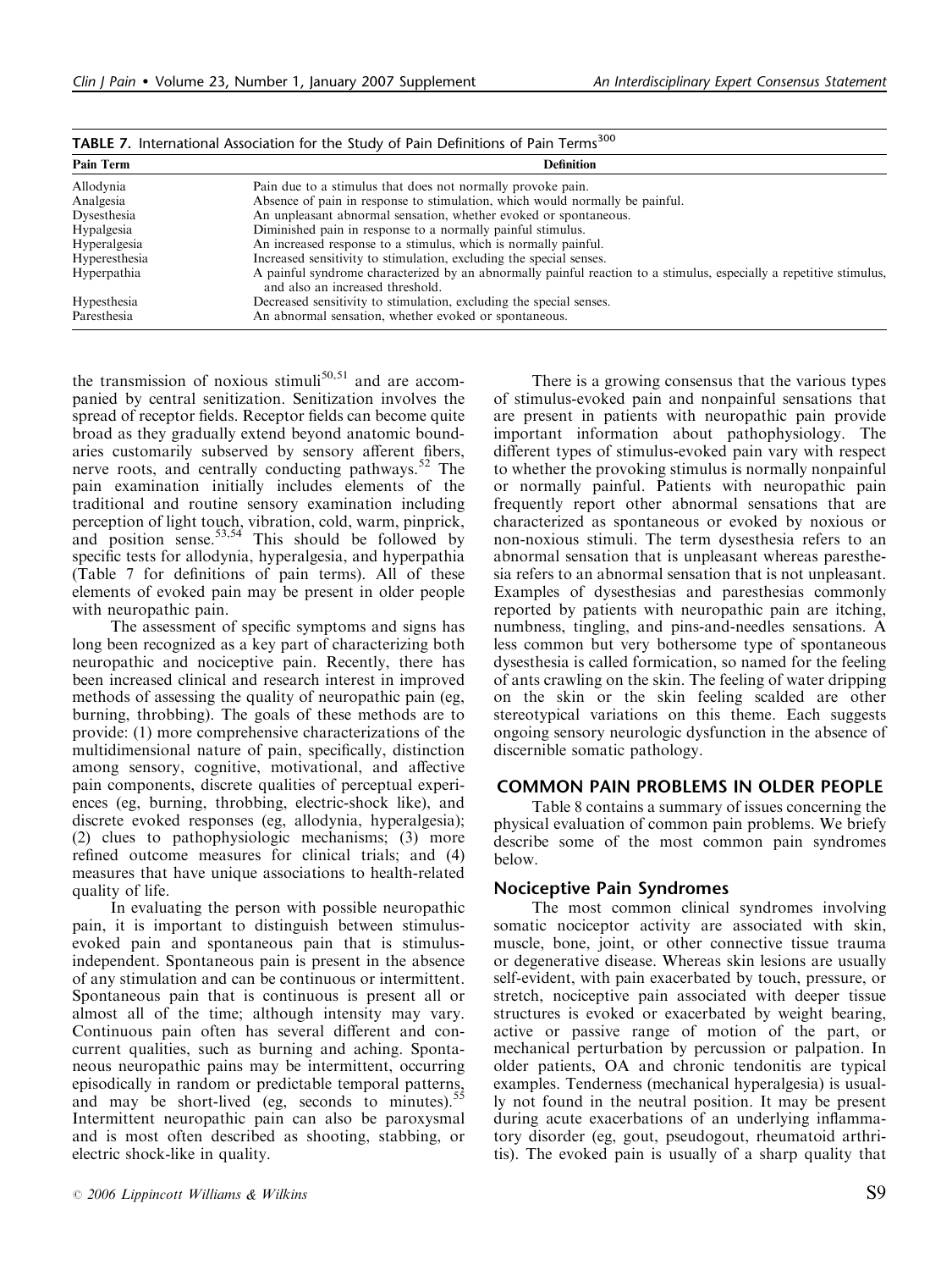| <b>Common Pain Problems</b>                                                                                                      | <b>Findings</b>                                                                                                                                                                                                                                     | <b>Comments</b>                                                                                                                                                                                                                                                                                                                           |
|----------------------------------------------------------------------------------------------------------------------------------|-----------------------------------------------------------------------------------------------------------------------------------------------------------------------------------------------------------------------------------------------------|-------------------------------------------------------------------------------------------------------------------------------------------------------------------------------------------------------------------------------------------------------------------------------------------------------------------------------------------|
| Nociceptive conditions eg,<br>OA of spine and weight<br>bearing joints<br>Neuropathic conditions                                 | Depends upon disorder being assessed (see text)                                                                                                                                                                                                     | Depending upon the disorder being evaluated, physical<br>examination findings (ie, reduced range of motion)<br>may be weakly associated with pain                                                                                                                                                                                         |
| Herpetic neuralgia                                                                                                               | Symptoms often appear before rash. Physical findings<br>may be unrevealing prior to rash. Increased sensory<br>thresholds can be observed in intact skin in area of<br>rash                                                                         |                                                                                                                                                                                                                                                                                                                                           |
| Postherpetic neuralgia                                                                                                           | Diminished primary sensory modalities, greater in worst<br>affected areas<br>Allodynia, hyperalgesia, and hyperpathia may be<br>present                                                                                                             | Allodynia is pain elicited by gentle brushing or<br>application of cool or warm stimuli<br>Hyperalgesia is increased response to a painful stimulus<br>eg pinprick<br>Hyperpathia is associated with an increased reaction to<br>a stimulus, especially a repetitive stimulus, and an<br>increased threshold. The pain is often explosive |
| Central poststroke pain                                                                                                          | Reduction in spinothalamic function (warm and cold)<br>Frequently associated with allodynia, hyperalgesia,<br>and hyperpathia<br>Posterior column function (vibration and position sense)<br>is preserved<br>There may be proximal referral of pain | Proximal referral of pain-pressure over a distal site in<br>hand or foot may be felt in the shoulder or upper limb<br>or proximal thigh                                                                                                                                                                                                   |
| Trigeminal neuralgia                                                                                                             | Sensory examination of the face is normal. Pain may be<br>spontaneous or precipitated by non-noxious stimuli<br>(eg, brushing or cold applied to inner or outer cheek)                                                                              | Pain paroxysmal with short volleys                                                                                                                                                                                                                                                                                                        |
| Radicular (sharp and<br>superficial) and referred<br>(diffuse and deep) pain<br>secondary to<br>degenerative disease of<br>spine | Reduced range of movement of the spine<br>Focal mechanical hyperalgesia, neurologic signs<br>in affected areas (eg, wasting, weakness, and<br>sensory loss)<br>Nerve stretch such as straight leg raising may evoke<br>or exacerbate pain           |                                                                                                                                                                                                                                                                                                                                           |
| Painful peripheral<br>neuropathy                                                                                                 | Sensory abnormalities in affected limbs. Hyperalgesia<br>and hyperpathia may be present. Occurs in<br>approximately 20% to 25% of patients. Abnormalities<br>may be thermal only (warm and cold)                                                    | Lower limbs are more likely to be affected than upper<br>limbs, in a glove and stocking distribution                                                                                                                                                                                                                                      |

| TABLE 8. Comments and Issues Concerning the Physical Evaluation of Common Pain Problems |  |  |  |  |  |  |  |
|-----------------------------------------------------------------------------------------|--|--|--|--|--|--|--|
|-----------------------------------------------------------------------------------------|--|--|--|--|--|--|--|

may persist for minutes to hours after examination as a poorly localized aching sensation. The evaluation of hyperalgesia can help identify areas of existing pain, particularly in nonverbal older persons. Movement or stimulus-evoked exacerbations of pain should be a part of the routine assessment protocol in research settings and possibly in clinical practice. Pain associated with minor injuries, such as an over-stretching of structures including ligaments and tendons at or near their bony attachments, is also common. The examination again reveals pain evoked by stretch and mechanical hyperalgesia.

Because radiographic OA is ubiquitous in older adults,47,56 history and physical examination should be the mainstay of assessment of the arthritides. Patients with OA typically report  $\leq 30$  minutes of morning stiffness and increased pain with weight bearing (that is, when weight bearing joints are involved). Joint swelling is also common. Radiographs should be ordered when a disorder other than OA is suspected, in preparation for a total joint replacement, or to rule out a fracture.

Pseudogout, a common disorder in older adults, is also commonly identified on radiographs, even in the absence of clinical symptoms. $57-60$  Arthrocentesis performed during the first 24 to 48 hours of an acute flare is the diagnostic test of choice for pseudogout, gout, and

septic arthritis. The crystalline arthritides may also present with more chronic ''pseudorheumatoid'' symptoms as well. Serologic studies should be reserved for the patient in whom an inflammatory disorder is suspected, such as rheumatoid arthritis [eg, rheumatoid factor, erythrocyte sedimentation rate (ESR), polymyalgia rheumatica (ESR), temporal arteritis (ESR), and systemic lupus erythematosus (antinuclear antibody, creatinine, total blood count, urinalysis, others depending on suspected organ systems involved]. Information about other types of pain (eg, cancer-related pain, angina, claudication, emboli) has not been included in this paper but is readily available in a wide variety of textbooks.<sup>61,62</sup>

## Neuropathic Pain Syndromes

Although clinical practice has evolved and refined the conduct of the history and physical examination in patients with neuropathic pain, a validated systematic description of the information that should be obtained from patients is unfortunately not available. The physical examination of the patient with neuropathic pain should include a general neurologic evaluation, including sensory testing and assessment of stimulus-evoked pain discussed previously. These assessments range from simple bedside methods (eg, using cotton swabs and tuning forks), to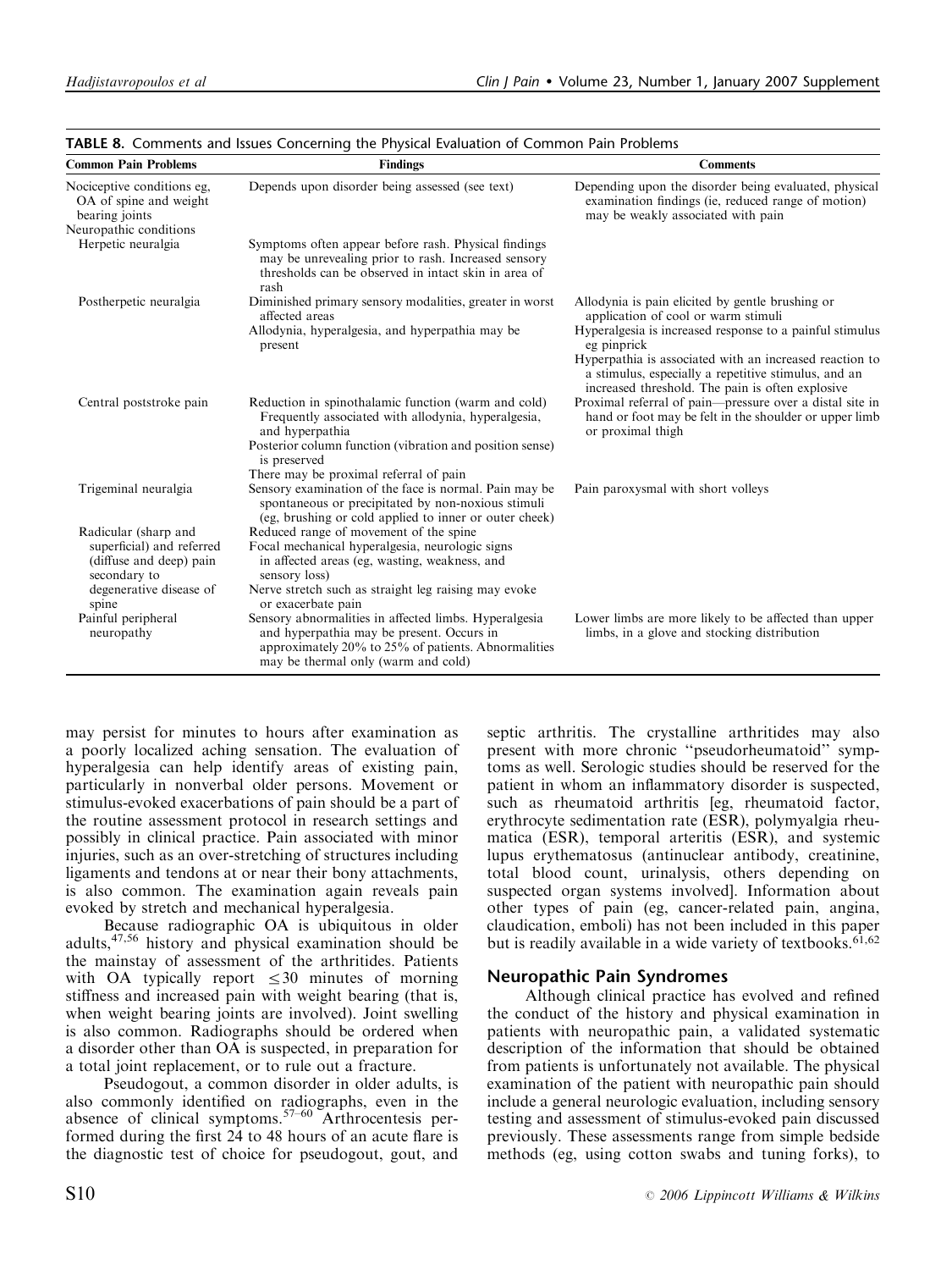more complex and comprehensive assessments for clinical research or clinical trials including punch skin biopsy $^{63,64}$ ; electromyography and nerve conduction<sup>65</sup>; nerve blocks, infusions, and other pharmacologic challenges<sup>66,67</sup>; laser Doppler flowmetry,<sup>68</sup> laser-evoked potentials<sup>69</sup>; positron emission tomography and magnetic resonance imaging<sup>70</sup>; and quantitative sensory testing  $(OST)$ <sup>71</sup> Standardized approaches to QST for neuropathic pain conditions are beginning to emerge, $72$  and more widespread implementation of such approaches in older adults could be particularly beneficial for identifying pain-related sensory dysfunction early in its development. In addition to contributing to increased understanding of different pain mechanisms, this technique has become increasingly useful in distinguishing and differentiating among various neurosensory disorders.<sup>73</sup> QST can also play a role in the diagnosis and staging of painful conditions, in research on the natural history of neuropathic pain syndromes, and in evaluating treatment response in patients with neuropathic pain.<sup>74</sup>

All of these procedures can provide important information regarding neuropathic pain. However, all require specialized training for administration and interpretation and are generally more invasive and expensive than other approaches to the assessment of neuropathic pain.

Herpes zoster (shingles) and postherpetic neuralgia are associated with the reactivation of the varicella-zoster virus. Unilateral dermatomal pain is often experienced before the appearance of the shingles rash.<sup>75</sup> This herpes zoster prodrome is very difficult to diagnose because physical examination at this stage is unrevealing.<sup>76</sup> Once the characteristic rash appears, the diagnosis of herpes zoster is readily apparent. In postherpetic neuralgia, which is the persistence of pain beyond the resolution of herpes zoster, there can be an increase or a decrease in sensory thresholds in the affected area. Dynamic allodynia is common, and can be assessed by gently stroking the affected dermatome with a cotton swab or camel's hair brush. Allodynia in patients with postherpetic neuralgia can be so severe that it interferes with the ability to wear clothing. Hyperalgesia and hyperpathia may also be present in the worst affected cases.

Central poststroke pain occurs in up to  $8\%$  of patients with stroke.<sup>77</sup> This pain syndrome usually involves a concomitant reduction in spinothalamic tract function (warm and cold sensibility) associated with different degrees of allodynia, hyperalgesia, and hyperpathia in the affected body part conforming to the central sensory pathway anatomy.<sup>78-80</sup>

Posterior column sensibility (vibration and position sense) is often preserved in persons with central neuropathic pain. The sensory abnormality splits the midline of the head and trunk as these pathways have strict contralateral representations of axial structures unlike cortical bilateral representation of the midline of the body. Patients with central neuropathic pain may have proximal referral of the sensation, which is pressure over a distal site in the hand or foot that may be felt as pain in

the shoulder or upper thigh. Recent work suggests that, in addition to the presentation of central poststroke pain described in this section, many patients develop regional shoulder pain.<sup>81</sup> Although some cases of such pain may result from peripheral nociceptive activity, others may be related to cortical damage that results in loss of normal tonic inhibitory control.

Trigeminal neuralgia is a neuropathic pain syndrome that is seen in older adults, with an incidence of about 4 cases per  $100,000$  individuals.<sup>82</sup> The examination of the trigeminal nerve in patients with trigeminal neuralgia is normal (including corneal reflex and jaw jerk). Typical volleys of sharp pain may be precipitated by a non-noxious stimulus such as brushing, blowing air, or a cold substance applied to the outer or inner cheek (ie, allodynia).

Radicular pain may involve a reduction in range of movement of the affected area of spine with end of range replication of pain, focal mechanical hyperalgesia (see Table 7 for definitions of pain terms), and neurologic signs related to the affected nerve roots. These include wasting, loss of power, reduced or absent reflexes, and diminution of primary sensory modalities. Hyperalgesia and hyperpathia may also be present. Stretch testing of affected nerve roots on the extremities, such as straight leg raises may evoke or exacerbate the pain.

Painful peripheral neuropathy $^{83,84}$  is associated with sensory abnormalities in the affected extremities and can be caused by diabetes, impaired glucose tolerance, chemotherapy, HIV infection, and a variety of other illnesses and treatments. Hyperalgesia and hyperpathia may be present while allodynia is relatively uncommon. The abnormalities may be limited to thermal (warm and cold) sensations. The impairment is distributed in a glove and stocking manner. The lower limbs are more likely to be affected. The syndrome of painful legs and moving toes that may be associated with peripheral neuropathies is not necessarily associated with abnormal findings on physical examination. There are referred pain sites to surface structures that may be hyperalgesic in young adults, but this appears to be uncommon in older people.<sup>85</sup>

## Other Pain Conditions

A number of common pain conditions from which older adults suffer are neither purely nociceptive nor purely neuropathic, but have elements of both. Examples of these include myofascial pain (MP), fibromyalgia syndrome (FMS), and chronic low back pain (CLBP). Moreover, breakthrough (episodic) pain is reviewed in this section because it can have a neuropathic or a nociceptive origin.

MP occurs in the most of both young and old with chronic pain conditions.<sup>86</sup> It may occur as a primary or secondary condition. Secondary MP may be associated with a number of underlying disorders such as cervical and lumbar spondylosis and degenerative scoliosis. MP may be localized or generalized and is characterized by the presence on physical examination of taut muscular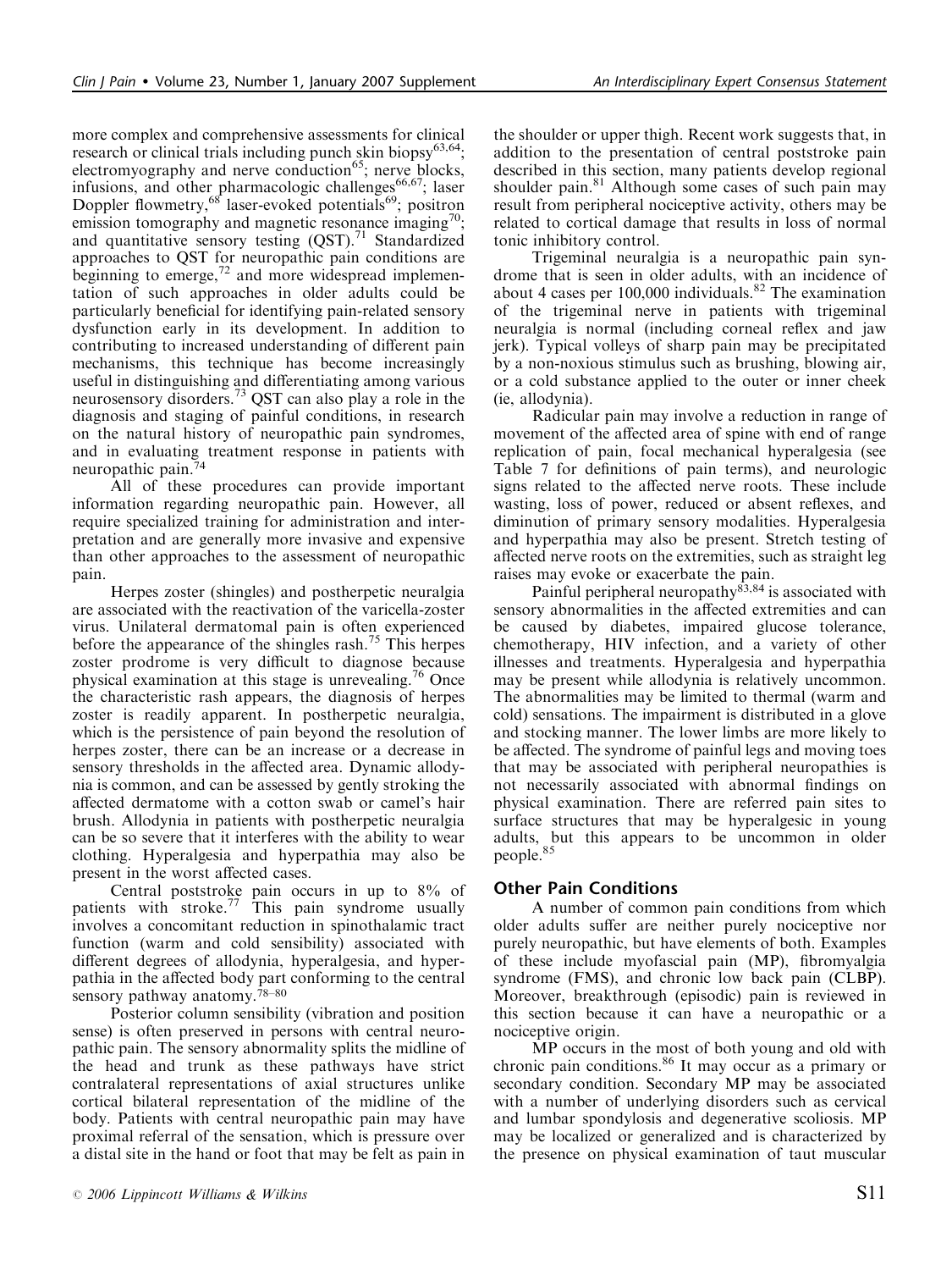bands and trigger points. $87$  When pressure is applied to a trigger point, pain typically spreads and reproduces the patient's spontaneous pain. Allodynia, hyperalgesia, sweating, piloerection, and temperature change may also occur.

Diagnosis of MP relies completely on thorough history and physical examination. Pain descriptors used by patients include dull, achy, and burning, among others. Mild pressure over the affected area and low level physical activity may help to alleviate pain, while excessive activity may worsen pain. Palpation of latent trigger points may cause local pain, although palpation of active trigger points typically causes radiating pain.<sup>88</sup> When a trigger point is stimulated with ''plucking'' by the examiner's hand or a needle (eg, during trigger point deactivation), a local twitch response (ie, rapid contraction followed by relaxation) may be observed.<sup>89</sup> Identification of taut bands requires firm palpation across the involved muscle(s) in a direction perpendicular to the direction of the fibers. If only one muscle is symptomatic, the examiner should apply the same palpation technique to the same muscle(s) on the opposite side in order to appreciate the textural differences.

FMS is thought to occur in 7% of women age 60 to 79 years.<sup>90</sup> These patients may have had FMS for decades, or symptoms may begin in late life. Often physical or emotional trauma precipitates FMS. As with MP, diagnosis relies entirely on history and physical examination. The American College of Rheumatology classification criteria require pain in 3 of 4 body quadrants and 11 of 18 characteristic tender points.<sup>91</sup> Typically patients with FMS have widespread hyperalgesia and report morning stiffness, fatigue, and nonrestorative sleep. A number of other disorders and symptoms may coexist in the older adult with FMS, thus a thorough

history is required. Some examples include: postexertional pain; restless legs or sleep apnea; psychologic distress (eg, anxiety, depression); dysesthesias and paresthesias; impaired memory and concentration; auditory, vestibular and ocular complaints; multiple medication intolerances; palpitations and dyspnea; regional pain syndromes (eg, tension and migraine headaches, atypical chest pain, temporomandibular symptoms, MP, pelvic pain, dyspareunia); irritable bowel syndrome; cold intolerance; interstitial cystitis; subjective joint swelling; and easy bruising.<sup>92</sup>

CLBP is one of the most common regional musculoskeletal syndromes in older adults. Most of the CLBP is mechanical and often associated with a number of disorders including lumbar spondylosis, degenerative scoliosis, hip disease, leg length discrepancy, and spinal stenosis.<sup>31</sup> These conditions should primarily be assessed with history and physical examination given the poor predictive validity of radiographic and advanced imaging abnormalities for clinical symptoms.<sup>56,93</sup> The first step in the assessment of CLBP is ruling out ''red flags,'' that is, serious disorders such as malignancy, infection, or compression fracture that would require specialized medical management. If a red flag is uncovered by a thorough history, imaging should be conducted promptly. If the history is consistent with severe spinal stenosis (ie, neurogenic claudication) and there is evidence of neurologic deterioration, advanced imaging should be pursued in preparation for surgical decompression (that is, assuming that the patient is a surgical candidate). In all other cases, which represent the majority of older adults with CLBP, imaging should be avoided. Guidelines to assist with obtaining a history and performing a physical examination in the older adult with CLBP are provided in Tables 1 and 9.

|                                                                                                                                                                                                                                                                                                                                                                                                                                                                                     | TABLE 9. Essential Clinic History Questions for Older Adults With Persistent Mechanical Low Back±Leg Pain                                                                                                                                                                                                                                                                                                                                                   |
|-------------------------------------------------------------------------------------------------------------------------------------------------------------------------------------------------------------------------------------------------------------------------------------------------------------------------------------------------------------------------------------------------------------------------------------------------------------------------------------|-------------------------------------------------------------------------------------------------------------------------------------------------------------------------------------------------------------------------------------------------------------------------------------------------------------------------------------------------------------------------------------------------------------------------------------------------------------|
| Question                                                                                                                                                                                                                                                                                                                                                                                                                                                                            | <b>Potential Diagnostic Clue(s) Obtained</b>                                                                                                                                                                                                                                                                                                                                                                                                                |
| 1 Can you show me where your<br>back hurts?                                                                                                                                                                                                                                                                                                                                                                                                                                         | If patient places hand to right or left of midline, over sacrum rather than lumbar spine, this suggests<br>sacrolliac joint syndrome (look for associated scoliosis, hip and/or knee disease, leg length discrepancy),<br>inflammatory disorder, or sacral insufficiency fracture.                                                                                                                                                                          |
| 2 Does the pain get better or worse<br>when you curl up in bed?                                                                                                                                                                                                                                                                                                                                                                                                                     | Improvement in fetal position suggests spinal stenosis. Worsening in fetal position suggests sacroiliac<br>disease because of joint compression in this position.                                                                                                                                                                                                                                                                                           |
| 3 Does the pain go into your<br>buttocks? If "yes,": Is the pain<br>sharp or dull?                                                                                                                                                                                                                                                                                                                                                                                                  | Buttocks involvement can be associated with hip disease, piriformis MP (often sharp or burning), or spinal<br>stenosis and requires contextual evaluation.                                                                                                                                                                                                                                                                                                  |
| 4 Do you have pain in your groin?                                                                                                                                                                                                                                                                                                                                                                                                                                                   | Groin pain can be associated with intrinsic hip disease, local myofascial pathology, sacroiliac joint<br>syndrome, or an insufficiency fracture.                                                                                                                                                                                                                                                                                                            |
| 5 Does the pain shoot down your<br>$leg(s)$ ? If "yes,": In what part<br>of your leg do you feel the pain?<br>Is the pain sharp or dull?                                                                                                                                                                                                                                                                                                                                            | Posterior radiation is consistent with sciatica (sharp) or spinal stenosis (dull). Lateral thigh radiation<br>suggests tensor fascia lata/iliotibial band pain (not past the knee) or gluteus minimus (past the knee<br>"pseudo-sciatica") MP. Lateral leg pain with paresthesias or numbness suggests L5 radiculopathy.<br>Anterior thigh pain suggests hip disease, meralgia paresthetica, quadriceps strain with knee OA, or L2/<br>$3/4$ radiculopathy. |
| 6 Is the pain made better or worse<br>with walking?                                                                                                                                                                                                                                                                                                                                                                                                                                 | Worsening with walking suggests spinal stenosis or vasogenic claudication. Improvement with walking<br>suggests myofascial pathology or neuropathic pain. Prolonged walking may worsen MP. Degenerative<br>disease may be associated with initial pain/stiffness, then improvement and worsening with excessive use.                                                                                                                                        |
| 7 Do you sometimes feel that you<br>have pain all over?                                                                                                                                                                                                                                                                                                                                                                                                                             | Patients with FMS often have prominent axial pain, and may present with a chief complaint of severe low<br>back pain, but in fact LBP is just one of many sites of pain.                                                                                                                                                                                                                                                                                    |
| $\otimes$ 3005 $\uparrow$ $\downarrow$ $\downarrow$ $\downarrow$ $\downarrow$ $\downarrow$ $\downarrow$ $\downarrow$ $\downarrow$ $\downarrow$ $\downarrow$ $\downarrow$ $\downarrow$ $\downarrow$ $\downarrow$ $\downarrow$ $\downarrow$ $\downarrow$ $\downarrow$ $\downarrow$ $\downarrow$ $\downarrow$ $\downarrow$ $\downarrow$ $\downarrow$ $\downarrow$ $\downarrow$ $\downarrow$ $\downarrow$ $\downarrow$ $\downarrow$ $\downarrow$ $\downarrow$ $\downarrow$ $\downarrow$ |                                                                                                                                                                                                                                                                                                                                                                                                                                                             |

2005 International Association for the Study of Pain. Reprinted with permission from Pain in Older Persons. Seattle: IASP Press; 2005:332.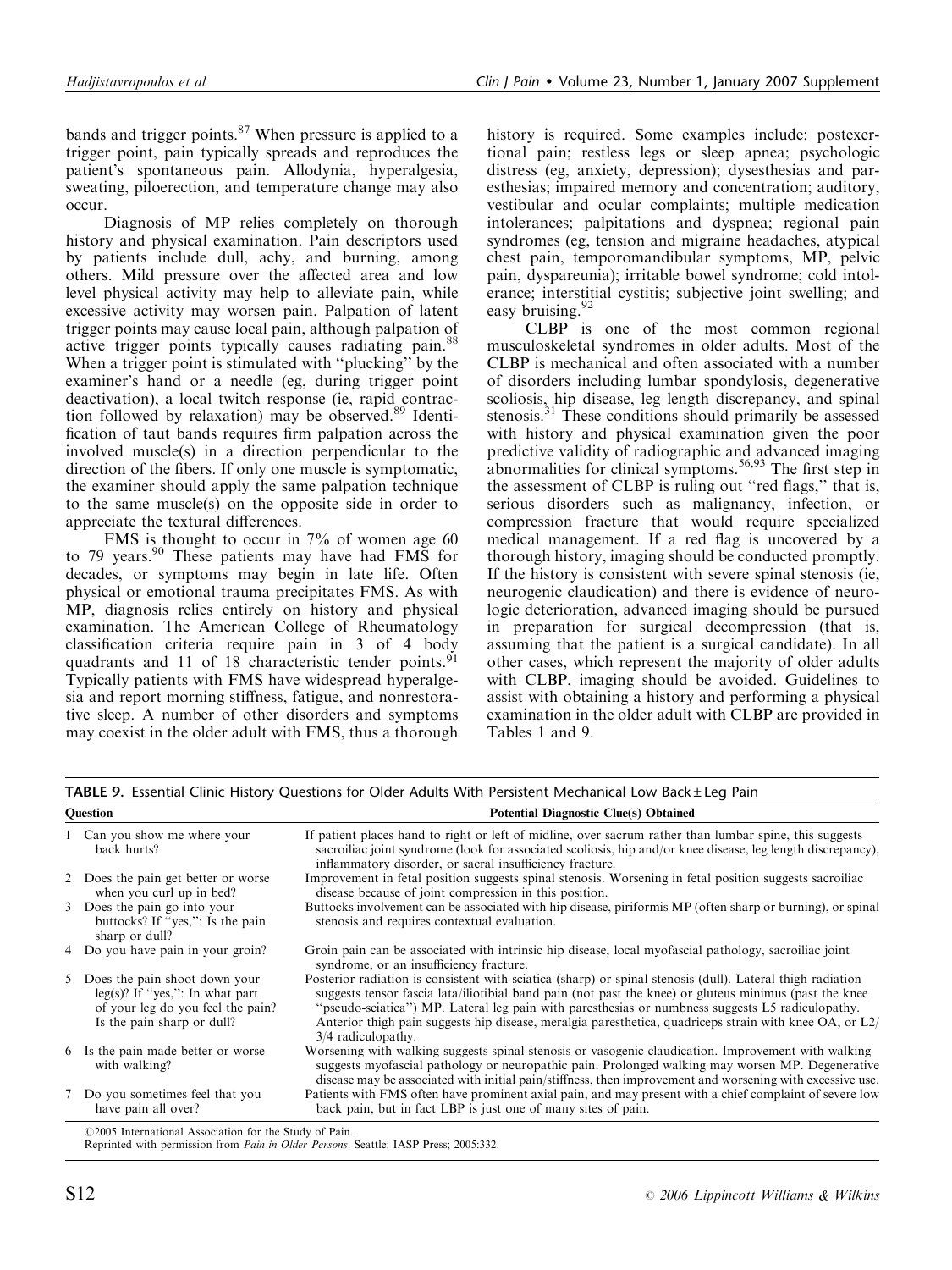Breakthrough (episodic) pain refers to transitory exacerbations of pain that occur in addition to otherwise stable, persistent pain. $94$  Such pain can be either nociceptive or neuropathic depending on its cause.<sup>95</sup> Although it has been defined in different ways, breakthrough pain is well recognized in patients with cancer and has been found to affect  $40\%$  to  $80\%$  of such patients.<sup>96</sup> However, only one study has investigated breakthrough pain in patients with chronic noncancer pain<sup>97</sup> and considerable additional research will be necessary to evaluate its validity and response to treatment in this very heterogeneous population of patients. Recognition and treatment of breakthrough pain is of significant clinical importance<sup>98</sup> insofar as it adds to morbidity in patients with cancer pain, including decreased functioning and increased levels of anxiety and depression, and its presence predicts a poor medical outcome. Potentially correctable causes of breakthrough pain (eg, an unrecognized vertebral compression fracture) should be investigated.<sup>98</sup> Although several assessment methods have been used with patients presenting with breakthrough pain, no assessment tool has been specifically validated for this type of pain<sup>98</sup> and more research is needed in this area.

# Assessment of ''Red Flag'' Conditions

There are several pain-associated clinical conditions that are common in older persons to which the clinician must always be alert when examining a patient because delay in diagnosis may lead to considerable excess morbidity. These red flag conditions include the following:

- Orthopedic injuries associated with a witnessed or unwitnessed fall. This may present in the form of a recent behavioral change in an older patient with limited self-reporting capability. Such a presentation should trigger a physical examination for underlying injury. Similarly, spontaneous fractures (including vertebral collapse) due to osteopenia that may result in neural compression pain syndromes need to be considered in this population.
- Temporal arteritis<sup>99</sup> is a cause of new onset headache in older people and if untreated may cause irreversible blindness. The characteristic finding on examination is a tender, nonpulsatile, firm temporal (and occasionally occipital) artery, although very often this finding is absent. A history of jaw claudication and sudden onset hip girdle or shoulder girdle prolonged morning stiffness (ie, concomitant symptoms of polymyalgia rheumatica) should raise suspicion of temporal arteritis.
- Bone pain that is new or worse at night (or anytime the patient is lying down) and is not associated with acute injury should raise the possibility of metastatic disease.<sup>100</sup> The examination for evoked pain on palpitation must be careful but firm. A low threshold should exist for radiologic confirmation to detect and prevent pathologic fractures.
- $\bullet$  Vascular compromise due to occlusion, embolus, thrombosis, or aneurysm. Ischemic limbs are generally

cool, pale, and may be mottled or appear cyanotic. Pulses are diminished or not palpable and capillary return to gentle skin compression is delayed. A longstanding sensory neuropathy can often be detected, or there may be acute sensory and/or motor disturbance. Hyperalgesia, hyperpathia, and allodynia may be found in some cases.

## CONCLUSION ABOUT HISTORY AND PHYSICAL ASSESSMENT

The history and physical examination of the older person with pain subserves 3 major purposes: (1) determination of the cause(s) of pain; (2) identification of important comorbidities that may impact the experience and expression of pain itself (eg, dementia, depression); and (3) identification of important comorbidities that may influence the choice of treatment (eg, dysmobility, hypertension, congestive heart failure). In nonselfreporting patients, the physical examination should also be used to identify important behavioral manifestations of pain. Regardless of indications, the physical examination requires time and attention to detail. This is because degenerative musculoskeletal conditions and neuropathic pain states are more common in advanced age and often coexist with other comorbid conditions that affect assessment, function, and management of the painful condition. Because of the presence of multiple comorbid conditions, it may be difficult to ascertain which of a number of identified pathologies best accounts for the pain. Treatment of debilitating pain should not be deferred while awaiting specific diagnosis, but efforts to determine and confirm etiology will inform diseasemodifying therapies that may, concomitantly, diminish pain. Physical assessment should be an important and continuing part of medical management. Repeat physical assessment is important to determine efficacy of palliative therapies and to exclude the emergence of new pathology, particularly when there is an unexpected exacerbation of pain or loss of symptom control. Table 1 lists our consensus recommendations for physical evaluations.

## GENERAL CONSIDERATIONS IN THE USE OF PSYCHOMETRICALLY VALIDATED ASSESSMENT TOOLS

Although the primary focus of the clinical practice should dictate the choice of measures, it is fundamental to select psychometrically-sound measures that are reliable, valid, and sensitive enough to detect subtle change, such as the effects of common treatment interventions. Whenever possible, measures chosen should have been developed or standardized in older adults, should be time efficient, and should not present an excess burden on the patient. Standardized performance-based measures and self-report measures augment the customary assessments performed by clinicians because they include constructs that range from the basic components of function to role function,<sup>101</sup> much of which is not routinely addressed by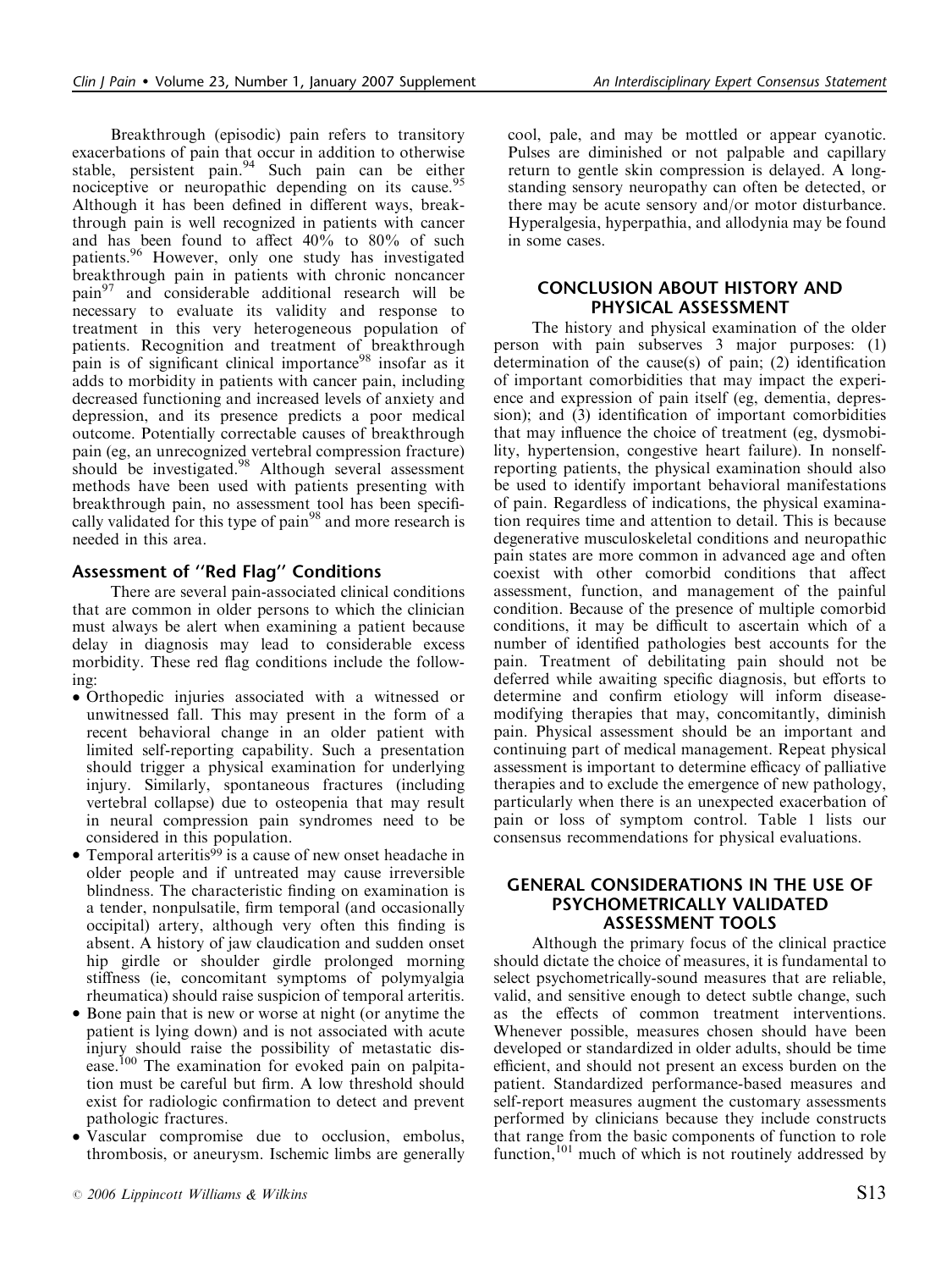many clinical specialties, but is essential when evaluating patients with chronic pain conditions.

Selection of pain assessment approaches and tools is somewhat dependent on the purpose of the assessment and the best available source of information on the patient's pain. Assessment goals include identification of pain etiology and comorbid conditions impacting pain and its treatment, determining severity of pain and its impact, and monitoring and evaluating response to intervention. Certain tools and procedures are best suited for one or more of these purposes and may include direct patient report or use of surrogate information.

## ASSESSMENT OF PATIENTS' PAIN USING SELF-REPORT PROCEDURES

Despite its limitations,  $102$  self-report has been accepted as the most reliable source of information on the patient's pain and is considered to be the gold standard in most populations.<sup>4,103</sup> Discussion about pain, including the use of alternative terms such as ''ache,'' "soreness," "bother," "hurting," and so forth, should occur with all older patients unless the patient has serious limitations in ability to communicate (see discussion below). Most older adults can provide selfreports of pain, particularly if attention is paid to adjusting for their sensory, physical, and cognitive limitations. A Structured Pain Interview that includes simple questions related to presence and absence of pain or discomfort, pain intensity, frequency, location, and impact on daily activities, is a feasible approach to pain assessment even among patients with cognitive impairments.<sup>104–106</sup>

#### REPORT OF PRESENT PAIN

Many older adults will not automatically report pain for a variety of reasons, including the belief that pain is expected and to be endured, not wanting to be a bother, expecting that the health care provider will know if pain is present, fear of the meaning of pain, fear of diagnostic tests and hospitalization, and fear of loss of independence.<sup>107,108</sup> It is also common for older adults to deny pain but admit to other sensations such as aching, hurting, soreness, or some other descriptor.<sup>109,110</sup> It is often useful to elicit information about the presence of pain with simple questions, such as ''do you have any pain or discomfort today? What about aching or soreness?"<sup>106,109</sup> It may be necessary to probe to understand a lack of pain report when evidence (eg, diagnostic test results, pain behavior) suggests that pain should exist. Note also that many pain conditions may not hurt when the older person is at rest, and so assessment during movement or the performance of daily activities is important, particularly for those with memory impairment.

As noted, a thorough assessment includes a description of the pain's onset, pattern (including duration, frequency), intensity, quality, location, and any exacerbating or alleviating factors.<sup>4,111</sup> An example of a brief interview guide that gathers information on the pain and its impact is provided in Table 10.

Use of a pain map or drawing can be helpful in identifying pain location. Most older persons, including many patients with dementia, can reliably identify the location of their pain on a pain map or drawing.<sup>112,113</sup> Widespread pain noted on pain maps can be associated with pain-related disability and can be used to guide therapy decisions.

## PAIN ASSESSMENT INSTRUMENTS

Because the purpose of pain assessment instruments is to measure severity of symptoms and impact on quality of life, they can serve as a benchmark for assessment of pathologic conditions over time and the effectiveness of paintergie conditions over the and the encenveness of interventions to treat pain.<sup>107</sup> There is research support for the use of existing pain assessment tools in older adults across a range of clinical populations (eg, musculoskeletal pain patients, cancer patients) and settings (Tables 11–13).

#### TABLE 10. Brief Pain Impact Assessment for Patients Who can Communicate Verbally

**Questions** 

- 1 How strong is your pain (right now, worst/average over past week)?
- 2 How many days over the past week have you been unable to do what you would like to do because of your pain?<br>2 Over the past week how often has pain interfered with your ability to take care of yourself for example with b
- Over the past week, how often has pain interfered with your ability to take care of yourself, for example with bathing, eating, dressing, and going to the toilet?
- 4 Over the past week, how often has pain interfered with your ability to take care of your home-related chores such as going grocery shopping, preparing meals, paying bills, and driving?
- 5 How often do you participate in pleasurable activities such as hobbies, socializing with friends, travel? Over the past week, how often has pain interfered with these activities?
- 6 How often do you do some type of exercise? Over the past week, how often has pain interfered with your ability to exercise?
- Does pain interfere with your ability to think clearly?
- 8 Does pain interfere with your appetite? Have you lost weight?
- Does pain interfere with your sleep? How often over the past week?
- 10 Has pain interfered with your energy, mood, personality, or relationships with other people?
- 11 Over the past week, how often have you taken pain medications?
- 12 How would you rate your health at the present time?

Copyrighted by the Springer Publishing Company, LLC, New York, New York 10036. Used with permission from ''Comprehensive interdisciplinary assessment and treatment planning: An integrative overview" by D. K. Weiner and K. Herr, in D. Weiner, K. Herr, K. & T. Rudy (eds.), *Persistent Pain in Older Adults: An*<br>Interdisciplinary Guide for Treatment. New York, NY: Springer Publ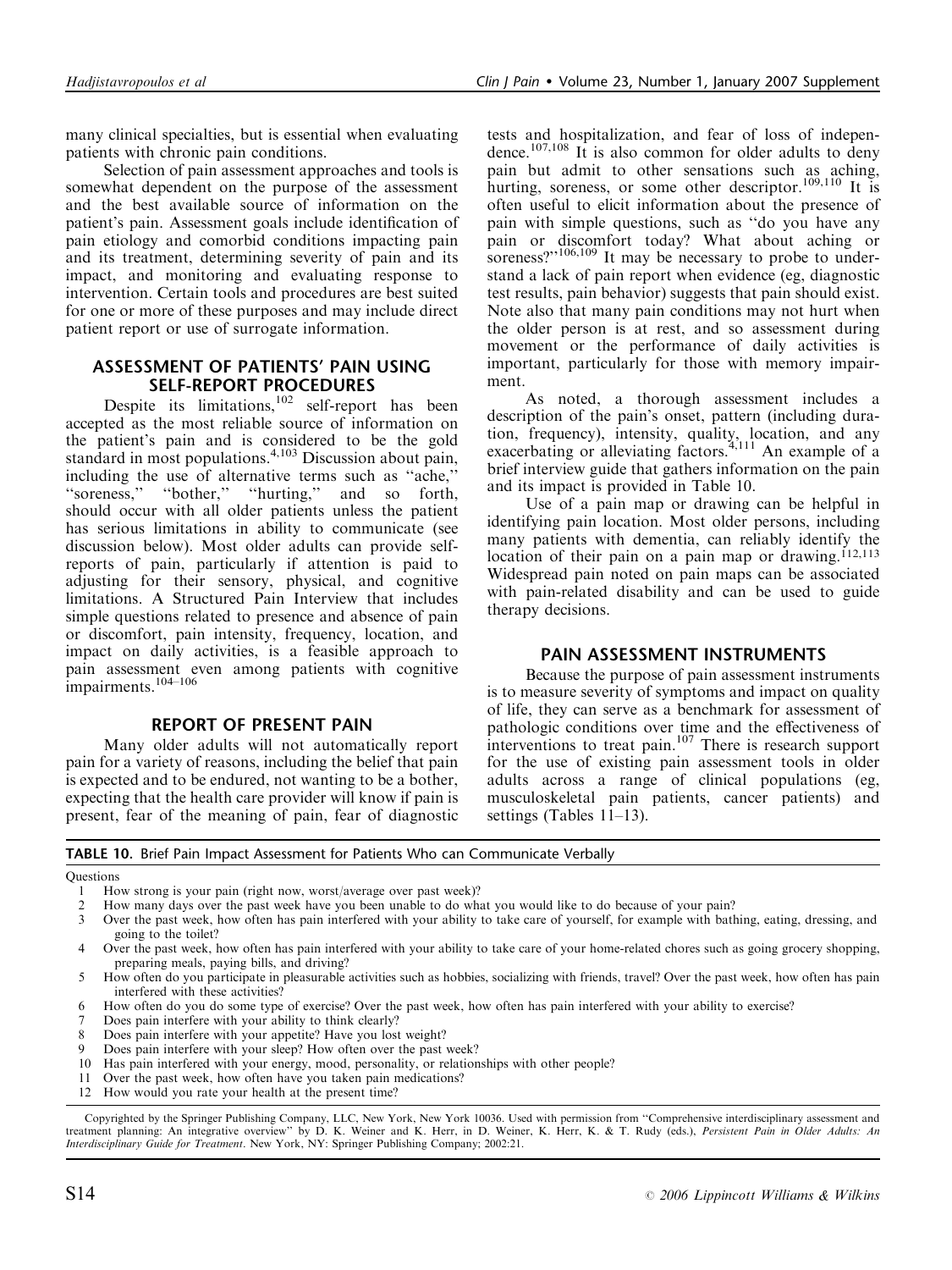| <b>Name of Measure</b>                                                        | <b>Description of Measure</b>                                                                                                                                                               | <b>Reliability</b>                                                                                          | Validity/Utility                                                                                                                    | <b>Limitations</b>                                                             |
|-------------------------------------------------------------------------------|---------------------------------------------------------------------------------------------------------------------------------------------------------------------------------------------|-------------------------------------------------------------------------------------------------------------|-------------------------------------------------------------------------------------------------------------------------------------|--------------------------------------------------------------------------------|
| <b>Numeric Rating Scales</b><br>$(NRS)^{106,112,114,115,151,158,176,301-311}$ | Available in a variety of scale<br>ranges and anchors, including<br>$0-5$ , $0-10$ , $0-20$ , and $0-100$<br>scale, with 0 no pain and 5<br>$(10, 20, 100)$ most intense pain<br>imaginable | • High internal consistency<br>(Cronbach $\alpha$ 0.86-0.88)                                                | • Has been tested in acute care, subacute<br>care, pain clinic, long-term care, assisted<br>living facility, and community dwelling | • Verbal version may<br>for older persons w<br>cognitive impairme              |
|                                                                               |                                                                                                                                                                                             | • Adequate test-retest reliability<br>$(r = 0.57-083)$ , decreased in<br>those with cognitive<br>impairment | • Strong positive correlation with other<br>pain intensity scales                                                                   | • Requires abstract t                                                          |
|                                                                               |                                                                                                                                                                                             |                                                                                                             | • Sensitive to change in pain                                                                                                       | • Some older adults<br>without cognitive<br>impairment) have<br>with the scale |
|                                                                               |                                                                                                                                                                                             |                                                                                                             | • Validated in white and African American<br>samples                                                                                |                                                                                |

- - Strong positive correlation with other pain intensity scales
	- ican
- - Preferred by older adults, low failure rate even in cognitively impaired
- understanding of tool
- sensitivity not sufficient for research
- - Has been tested in acute care, subacute care, pain clinic, long-term care, assisted living facility, and community dwelling
- May assess <sup>a</sup> broader construct of pain affect rather than pain intensity

- Verbal version may be difficult for older persons with cognitive impairment

• Requires abstract thought

 Some older adults (with and without cognitive impairment) have difficulty

 A smaller number orientation(0-5) may be less demanding and more effective in those with cognitive impairment; however, testing of this configuration is limited

• Requires abstract thought

• Unequal intervals between descriptive anchors

• Limited number of response

- Language demands greater

categories

• Requires abstract thinking and has been difficult forsome older adults with cognitive impairment to use

(continued )

An Interdisciplinary Expert Consensus Statement

An Interdisciplinary Expert Consensus Statement

|                                                                                           |                                                                                                                                                                                                                         |                                                                                                                           | • Sensitive to change in pain                                                                                                                                                                                                                                                                                   |  |
|-------------------------------------------------------------------------------------------|-------------------------------------------------------------------------------------------------------------------------------------------------------------------------------------------------------------------------|---------------------------------------------------------------------------------------------------------------------------|-----------------------------------------------------------------------------------------------------------------------------------------------------------------------------------------------------------------------------------------------------------------------------------------------------------------|--|
|                                                                                           |                                                                                                                                                                                                                         |                                                                                                                           | • Validated in white and African American<br>samples<br>• Preferred by many older adults                                                                                                                                                                                                                        |  |
| Verbal Descriptor Scales<br>$(VDS)^{112-115,126,127,129,151,158,176,301-306,309,311-313}$ | Available in a variety of scale<br>types, including scales with<br>Verbal Rating Scales (from 4<br>to 7 point options), Pain<br>Thermometer, Present Pain<br>Intensity (PPI) index, and                                 | • High internal consistency<br>(Cronbach $\alpha$ 0.85-0.86)                                                              | • Has been tested in acute care, subacute<br>care, pain clinic, long-term care, assisted<br>living facility, and community dwelling                                                                                                                                                                             |  |
|                                                                                           | Graphic Rating Scale                                                                                                                                                                                                    | • Adequate test-retest reliability<br>$(r = 0.52 - 0.83)$ , decreased in<br>those with cognitive<br>impairment            | • Strong positive correlation with other<br>pain intensity scales                                                                                                                                                                                                                                               |  |
|                                                                                           |                                                                                                                                                                                                                         |                                                                                                                           | • Validated in white and African American<br>samples<br>· Preferred by older adults, low failure rate<br>even in cognitively impaired<br>• Thermometer adaptation may assist with<br>understanding of tool<br>• Adequate for use in clinical setting but<br>sensitivity not sufficient for research<br>purposes |  |
| Facial Pain Scales <sup>115,151,157,176,301-306,309,312-317</sup>                         | Two main facial pain scales<br>tested with older adults:                                                                                                                                                                | • High internal consistency<br>(Cronbach α 0.88-0.89)                                                                     | • Has been tested in acute care, subacute<br>care, pain clinic, long-term care, assisted<br>living facility, and community dwelling                                                                                                                                                                             |  |
|                                                                                           | • Faces Pain Scale (FPS)<br>consists of seven faces (0-6)<br>ranging from a neutral face<br>(no pain) to a grimacing face<br>(worst pain). It was revised to<br>6 faces as FPS-R to make it<br>suitable with 0-10 scale | • Acceptable to high test-retest<br>reliability ( $r = 0.44 - 0.94$ ),<br>decreased in those with<br>cognitive impairment | • Less strong positive correlation with<br>other pain intensity scales                                                                                                                                                                                                                                          |  |
|                                                                                           |                                                                                                                                                                                                                         |                                                                                                                           |                                                                                                                                                                                                                                                                                                                 |  |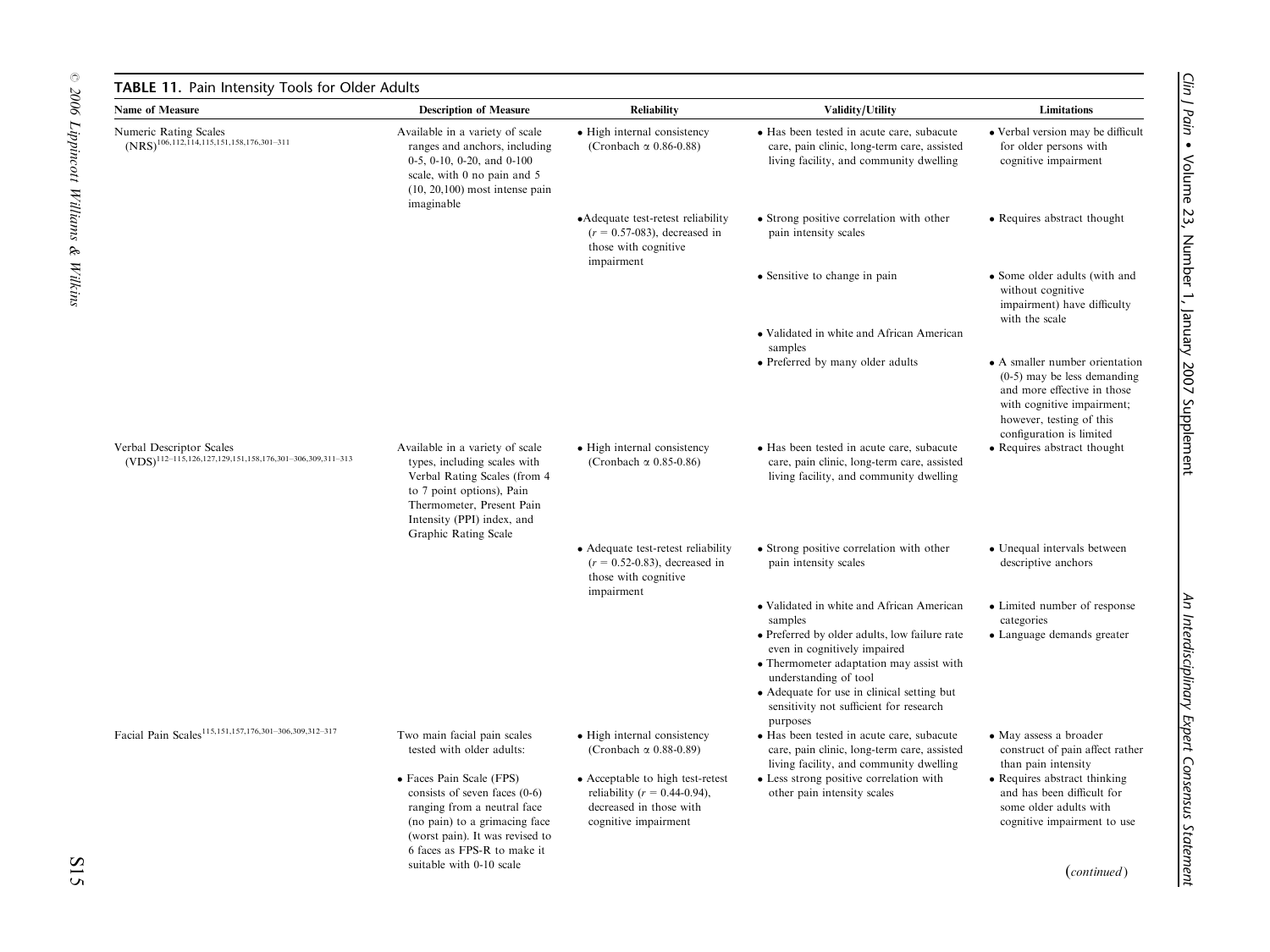# TABLE 11. (continued)

| <b>Name of Measure</b>                                                                     | <b>Description of Measure</b>                                                                                                                                                                                                                                                  | <b>Reliability</b>                                                | <b>Validity/Utility</b>                                                                                                                                                  | Limitations                                                                                                                                                       |
|--------------------------------------------------------------------------------------------|--------------------------------------------------------------------------------------------------------------------------------------------------------------------------------------------------------------------------------------------------------------------------------|-------------------------------------------------------------------|--------------------------------------------------------------------------------------------------------------------------------------------------------------------------|-------------------------------------------------------------------------------------------------------------------------------------------------------------------|
|                                                                                            | · Wong-Baker FACES Scale<br>consists of six faces ranging<br>from a smiling face (no pain)<br>to a face with tears<br>(worst pain)                                                                                                                                             |                                                                   | · Validated in white, African American,<br>and Spanish, the FPS was preferred by<br>many older adults, most preferred by<br>African American and Spanish older<br>adults | • Unequal intervals between<br>response categories                                                                                                                |
|                                                                                            |                                                                                                                                                                                                                                                                                |                                                                   | • Does not require language, facilitating<br>transcultural pain studies                                                                                                  | • Limited number of response<br>categories                                                                                                                        |
| Visual Analog Scale<br>$(VAS)^{114,115,126,129,302,305,306,308,310-312,315}$               | A vertical or horizontal 100 mm<br>line anchored by verbal<br>descriptors such as "no pain"<br>and "worst pain possible."<br>Patients make a mark on the<br>line that represents their pain<br>intensity                                                                       | • High internal consistency<br>(Cronbach $\alpha$ 0.87-0.88)      | • Has been tested in acute care, pain clinic,<br>long-term care, and community dwelling                                                                                  | • Less preferred by many older<br>adults                                                                                                                          |
|                                                                                            |                                                                                                                                                                                                                                                                                | • Adequate test-retest reliability<br>$(r = 0.75 - 0.83)$         | • Strong positive correlation with other<br>pain intensity scales                                                                                                        | • High failure rate                                                                                                                                               |
|                                                                                            |                                                                                                                                                                                                                                                                                |                                                                   | • Continuous variable enhances use for<br>research                                                                                                                       | $\bullet$ Requires use of paper/pencil<br>or mechanical device, extra<br>step in scoring which is more<br>time-consuming and adding<br>additional source of error |
|                                                                                            |                                                                                                                                                                                                                                                                                |                                                                   | • Highly sensitive to change in pain<br>intensity                                                                                                                        | • Requires greater abstract<br>thought                                                                                                                            |
| Philadelphia Geriatric Center Pain Intensity Scale<br>(PGC-PIS) <sup>116,230,315,318</sup> | • Six items tapping experienced<br>pain over the past several<br>weeks, at the present moment,<br>at its least and at its worst,<br>number of days per week that<br>the pain is "really bad," and<br>the extent to which pain<br>interferes with daily activities              | • Excellent internal consistency<br>(Cronbach $\alpha$ 0.84-0.91) | • Correlated well with the NRS<br>(Spearman $r = 0.68$ )                                                                                                                 |                                                                                                                                                                   |
|                                                                                            | • All but the "days per week"<br>item were rated on 5-point<br>scales (range $1 = not$ at all to<br>$5 =$ extremely). A composite<br>pain intensity measure was<br>calculated by converting the<br>"days per week" to a 5-point<br>scale and averaging across all<br>six items | • Good test-retest reliability<br>$(r = 0.84)$                    | • Adequate reliability and validity<br>for use with patients with dementia                                                                                               |                                                                                                                                                                   |
|                                                                                            | • Scoring 2 or more are<br>considered to have pain                                                                                                                                                                                                                             |                                                                   | • Correlation between caregiver and care<br>recipient pain report was stronger than<br>for other pain measures examined                                                  |                                                                                                                                                                   |

This table is copyrighted by Keela Herr and is printed here with the permission of the copyright holder.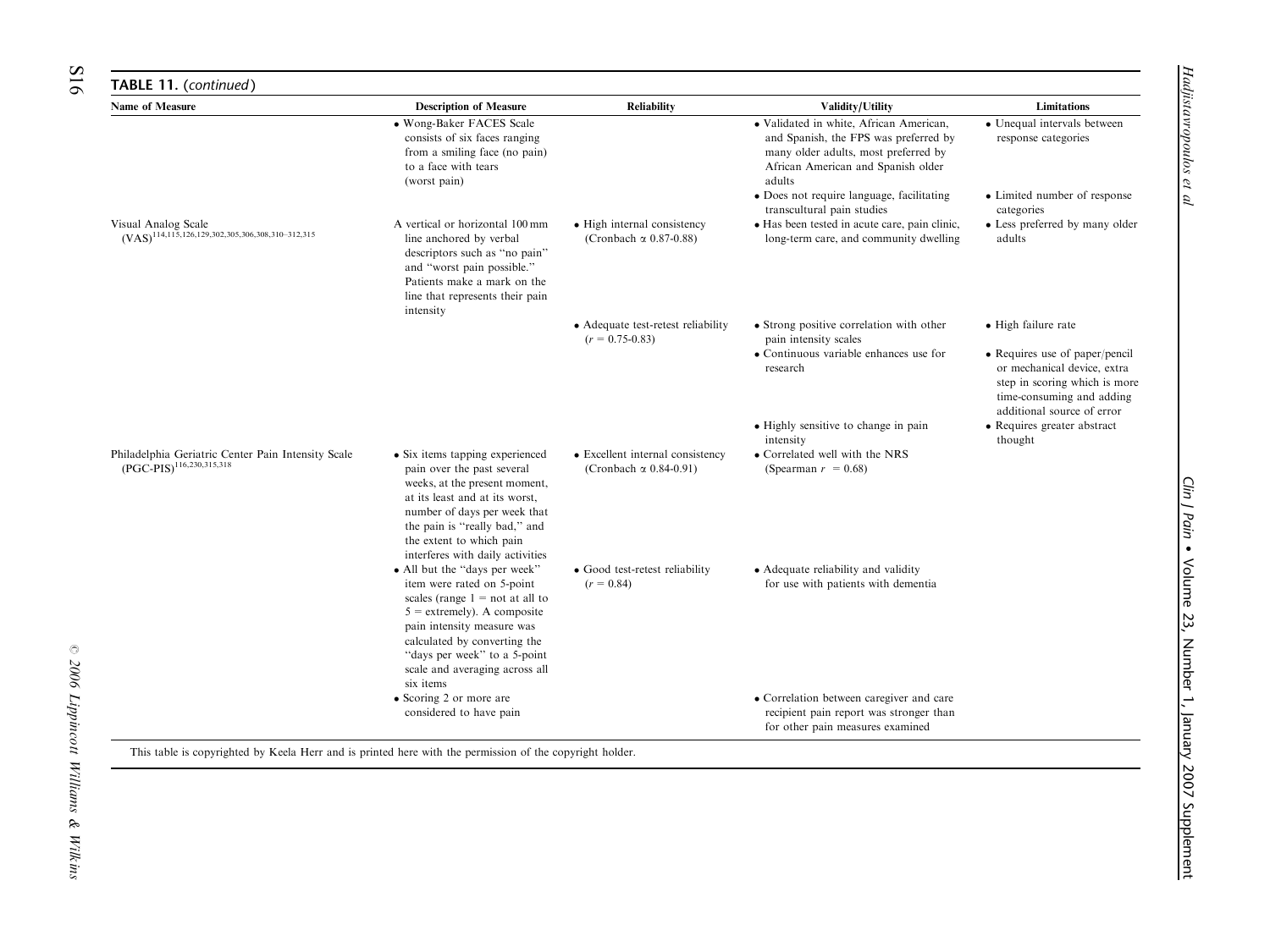$\odot$  2006 Lippincott Williams & Wilkins 2006 Lippincott Williams & Wilkins

| <b>Name of Measure</b>                             | <b>Description of Measure</b>                                                                                                                                   | <b>Time to Complete</b>                                     | <b>Reliability</b>                                                                                                                                                        | Validity/Utility                                                                                                                                                                                       | <b>Limitations</b>                                                                                                                                                 |
|----------------------------------------------------|-----------------------------------------------------------------------------------------------------------------------------------------------------------------|-------------------------------------------------------------|---------------------------------------------------------------------------------------------------------------------------------------------------------------------------|--------------------------------------------------------------------------------------------------------------------------------------------------------------------------------------------------------|--------------------------------------------------------------------------------------------------------------------------------------------------------------------|
| SF-MPQ <sup>128,129,131-133,319-321</sup>          | • 15 pain quality words<br>scored on a 4-point<br>Likert severity scale,<br>plus a VAS for average<br>pain intensity and a PPI<br>for current pain<br>sensation | Not specified but likely<br>$5-10$ min                      | • Inadequate to adequate<br>internal consistency<br>(Cronbach $\alpha$ 0.41-0.98)                                                                                         | • Factor structure<br>supported for pain<br>sensory, affective<br>dimension                                                                                                                            | • Not recommended for illiterate and<br>cognitively impaired persons                                                                                               |
|                                                    | • Dimensions: sensory and<br>affective                                                                                                                          |                                                             | • High test-retest<br>reliability for the total,<br>sensory, affective, and<br>average pain scores<br>(ICC 0.88-0.96) but<br>lower ICC of 0.75 for<br>current pain scores | • Suited for population in<br>community dwelling<br>and acute care                                                                                                                                     | • May not discriminate between pain types                                                                                                                          |
|                                                    |                                                                                                                                                                 |                                                             |                                                                                                                                                                           | • Reliable and valid for                                                                                                                                                                               | • Not sufficiently validated with seniors                                                                                                                          |
| Functional Pain Scale (FPS) <sup>133</sup>         | • 0-5 scored tool that<br>combines pain severity<br>and function and rates<br>tolerability of activity<br>• Dimensions: intensity<br>and function               | Less than 1 minute                                          | • Interrater reliability<br>> 0.95                                                                                                                                        | older adults<br>• Validity testing showed<br>high or quite acceptable<br>correlations with other<br>scales( $r = 0.62 - 0.90$ )<br>• Responsiveness was<br>superior to the other<br>instruments tested | whose language is other than English<br>• Limited by indicators included in the tool<br>with interference based on ability to<br>watch TV, read, and use telephone |
|                                                    |                                                                                                                                                                 |                                                             |                                                                                                                                                                           | • Suited for population in<br>the community setting<br>• Short and easy to use                                                                                                                         |                                                                                                                                                                    |
| Pain Disability Index (PDI) <sup>135,322-325</sup> | • 7-item inventory using<br>11-point scale measures<br>perceived pain<br>interference with the<br>performance of 7 areas<br>of daily functioning                | Not reported but likely<br>less than 10 min                 | • High internal<br>consistency<br>(Cronbach $\alpha$<br>$0.86 - 0.93$                                                                                                     | • Demonstrate concurrent<br>and construct validity,<br>with score most strongly<br>related to pain behavior                                                                                            | • Its utility as an outcome measure needs<br>further studies                                                                                                       |
|                                                    | • Dimensions: pain-<br>related disability                                                                                                                       |                                                             | • Moderate test-retest<br>reliability ( $r = 0.44$ )<br>• Interrater reliability 0.99                                                                                     | • Suited for population in<br>the community dwelling<br>• Has been tested for<br>chronic pain and<br>response to treatment in<br>older persons<br>• Short and easy to use                              |                                                                                                                                                                    |
| BPI and-Short Form (BPI-SF) <sup>134,326-329</sup> | • 11-item tool that gathers<br>information on pain<br>severity and rates level<br>of pain interference on<br>seven key aspects of<br>function on a 0-10 NRS     | 10 to 15 min<br>(interference subscale<br>fewer than 5 min) | • High internal<br>consistency<br>(Cronbach $\alpha$<br>$0.82 - 0.97$                                                                                                     | • Consistently measured 2<br>underlying constructs,<br>severity and interference<br>in cancer pain, chronic<br>pain, and acute pain                                                                    | • Does not evaluate affective dimension or<br>qualities of pain                                                                                                    |
|                                                    | • Dimensions: severity<br>and interference                                                                                                                      |                                                             | • Test-retest reliability<br>moderate to strong<br>$(0.58 - 0.95)$                                                                                                        | • Discriminated among<br>levels of condition<br>severity and was<br>sensitive to change in<br>condition over time                                                                                      |                                                                                                                                                                    |
|                                                    | • Has been adapted to<br>assess pain and                                                                                                                        |                                                             |                                                                                                                                                                           | • Has been validated in<br>over 30 languages with                                                                                                                                                      |                                                                                                                                                                    |
|                                                    | discomfort specifically                                                                                                                                         |                                                             |                                                                                                                                                                           | good psychometric                                                                                                                                                                                      | (continued)                                                                                                                                                        |
|                                                    |                                                                                                                                                                 |                                                             |                                                                                                                                                                           |                                                                                                                                                                                                        |                                                                                                                                                                    |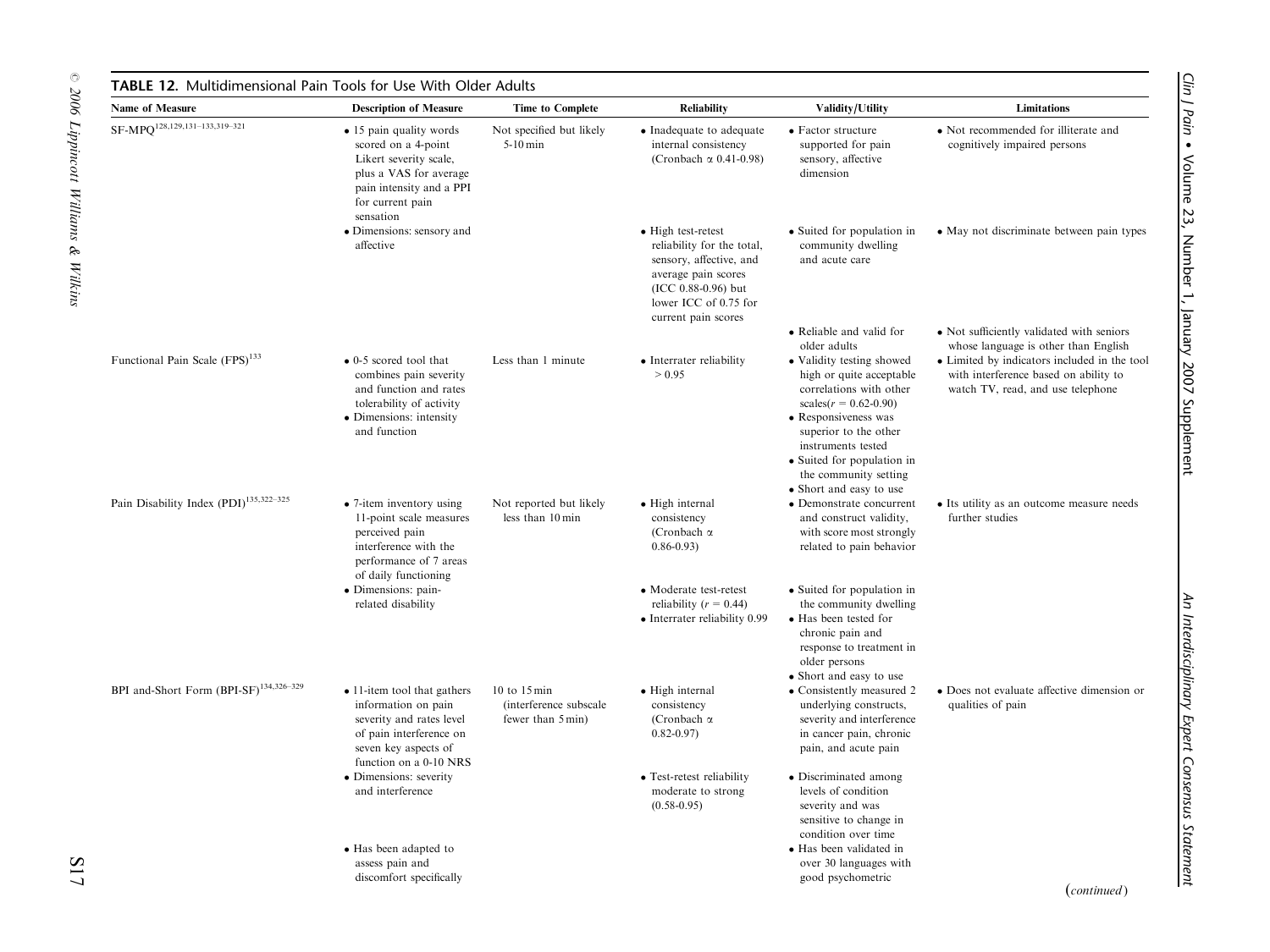| <b>Name of Measure</b>                                   | <b>Description of Measure</b>                                                                                                                                | <b>Time to Complete</b>                      | <b>Reliability</b>                                                          | <b>Validity/Utility</b>                                                                                                                                                                                                                                                              | <b>Limitations</b>                                                                                  |
|----------------------------------------------------------|--------------------------------------------------------------------------------------------------------------------------------------------------------------|----------------------------------------------|-----------------------------------------------------------------------------|--------------------------------------------------------------------------------------------------------------------------------------------------------------------------------------------------------------------------------------------------------------------------------------|-----------------------------------------------------------------------------------------------------|
|                                                          | due to the presence of<br>herpes zoster (ZBPI)                                                                                                               |                                              |                                                                             | properties as an<br>intercultural,<br>multinational research<br>tool<br>• Suited for cancer pain,<br>noncancer chronic pain<br>conditions, acute<br>postsurgical pain, and<br>acute pain and older<br>adults<br>• Generic rather than<br>condition-specific,<br>simple to administer |                                                                                                     |
| GPM <sup>137,330,331</sup>                               | $\bullet$ 24-item instrument<br>consists                                                                                                                     | $5-15$ min                                   | • Reliability moderate to<br>strong (Cronbach $\alpha$<br>$0.87 - 0.94$     | and score<br>• Significant correlations<br>between GPM and<br>MPQ $(r = 0.63)$                                                                                                                                                                                                       | • Limited evaluation data                                                                           |
|                                                          | Of 22 items scored<br>dichotomously<br>assessing pain-related<br>physical and<br>psychologic function<br>and 2 items scored 0-10<br>measuring pain severity  |                                              | • Good test-retest<br>reliability ( $r = 0.74$ -<br>0.90)                   | • Suited for ambulatory<br>geriatric clinic and<br>nursing homes                                                                                                                                                                                                                     |                                                                                                     |
|                                                          | • Modification of GPM<br>(GPM-M2) has 17<br>items. Dimensions:<br>intensity, interference,<br>disengagement, pain<br>with activity                           |                                              | • High interrater<br>reliability ( $\kappa = 0.93$ )                        | • Short, easy to use                                                                                                                                                                                                                                                                 |                                                                                                     |
| Multidimensional Pain Inventory<br>$(MPI)^{136,332-334}$ | • 61-item, evaluates the<br>impact of and<br>adaptation to chronic<br>pain, comprised of 13<br>subscales across 3<br>sections                                | Approximately 20 min                         | • Adequate to high<br>internal consistency<br>(Cronbach $\alpha$ 0.61-0.92) | • Strong concurrent<br>validity with other<br>multidimensional pain<br>and interference scales                                                                                                                                                                                       | • MPI classifications may not be<br>stable, trait-like characterizations                            |
|                                                          | • Dimensions: pain<br>intensity, interference of<br>pain with everyday<br>activities, perceived life<br>control. affective<br>distress and social<br>support |                                              | • Adequate to high test-<br>retest reliability<br>$(r = 0.62 - 0.91)$       | · Well-established in<br>chronic pain                                                                                                                                                                                                                                                | • Limited psychometric study in<br>the elderly                                                      |
|                                                          |                                                                                                                                                              |                                              |                                                                             | • Cross culturally<br>validated<br>• Identifies adaptation<br>styles and response to<br>treatment                                                                                                                                                                                    |                                                                                                     |
| Structured Pain Interview (SPI) <sup>106</sup>           | • Two questions focus on<br>patient's presence of<br>pain or discomfort, one<br>question for pain<br>location with pain map                                  | Not specified, but likely<br>less than 5 min | Acceptable test-retest<br>reliability ( $\kappa = 0.56$ -<br>0.72)          | • Significant correlations<br>with 0-10 scale                                                                                                                                                                                                                                        | • Not suitable for monitoring<br>treatment response when<br>improvements in pain are<br>anticipated |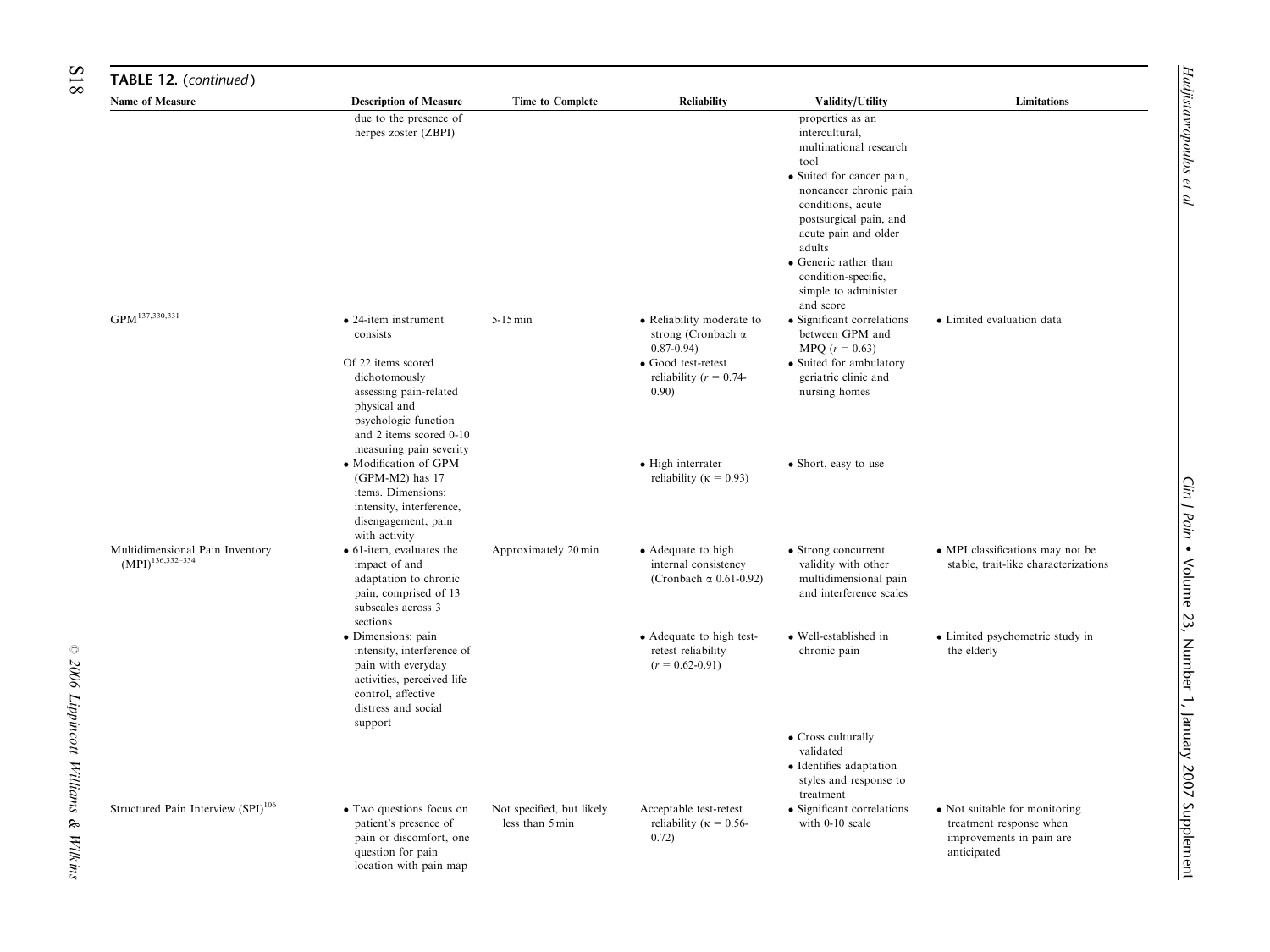| TABLE 12. (continued)                                                                        |                                                                                                                                                                                               |                                   |                                                                                                |                                                                                                                                                                                                                                                                                                                                                                                            |                                                                                          |
|----------------------------------------------------------------------------------------------|-----------------------------------------------------------------------------------------------------------------------------------------------------------------------------------------------|-----------------------------------|------------------------------------------------------------------------------------------------|--------------------------------------------------------------------------------------------------------------------------------------------------------------------------------------------------------------------------------------------------------------------------------------------------------------------------------------------------------------------------------------------|------------------------------------------------------------------------------------------|
| <b>Name of Measure</b>                                                                       | <b>Description of Measure</b>                                                                                                                                                                 | <b>Time to Complete</b>           | <b>Reliability</b>                                                                             | <b>Validity/Utility</b>                                                                                                                                                                                                                                                                                                                                                                    | <b>Limitations</b>                                                                       |
|                                                                                              | · Dimensions: pain<br>prevalence and location                                                                                                                                                 |                                   |                                                                                                | · Highly feasible tool for<br>examining pain<br>prevalence in nursing<br>homes and comparing<br>resident with nurse<br>perspectives                                                                                                                                                                                                                                                        |                                                                                          |
| Western Ontario and McMaster<br>Universities Osteoarthritis Index<br>$(WOMAC)^{140,335-343}$ | • 24-item, available in<br>both 5-point Likert and<br>100 mm Visual Analog<br>scaling format                                                                                                  | Not specified but likely<br>brief | • Adequate to high<br>internal consistency<br>(Cronbach $\alpha$ 0.73-0.95)                    | • Valid and widely used<br>for knee and hip OA-<br>specific health status<br>with latest version<br>available in 65 alternate<br>language forms                                                                                                                                                                                                                                            | • May be less sensitive to change<br>than the generic Health<br>Assessment Questionnaire |
|                                                                                              | · Dimensions: pain,<br>disability and joint<br>stiffness                                                                                                                                      |                                   | • Adequate to high test-<br>retest reliability<br>$(r = 0.64 - 1.00)$                          | • Used in diverse clinical<br>and interventional<br>environments as valid,<br>reliable and responsive<br>measure of outcome<br>• Alternative forms of<br>administration<br>(telephone, mouse-<br>driven cursor, touch<br>screen)<br>• Studied extensively<br>among cognitively<br>intact seniors and those<br>suffering from mild to<br>moderate dementia with<br>better proxy pain report |                                                                                          |
| Arthritis Impact Measurement Scale<br>$(AIMS)^{141,142,344-351}$                             | • 78-item measure<br>assessing the effects of<br>rheumatoid arthritis<br>pain, with shorter<br>version AIMS2-SF<br>containing 26 items,<br>score for subscales<br>ranges from 0 to 10         | About 20 min                      | • Acceptable internal<br>consistency<br>$(\alpha$ coefficients for the<br>subscales 0.72-0.96) | • Construct validity<br>supported by scores<br>correlated with related<br>instruments                                                                                                                                                                                                                                                                                                      |                                                                                          |
|                                                                                              | • Adapted for elderly as<br>GERI-AIMS, generates<br>both generic and<br>arthritis-specific<br>impairment scores<br>• Dimensions: physical,<br>affect, symptom, social<br>interaction and role |                                   | •Adequate to high<br>test-retest reliability<br>$(0.78 - 0.94)$                                | • GERI-AIMS correlates<br>well with clinical<br>measures of arthritis<br>severity, suitable for<br>frail elderly                                                                                                                                                                                                                                                                           |                                                                                          |

This table is copyrighted by Keela Herr and is printed here with the permission of the copyright holder.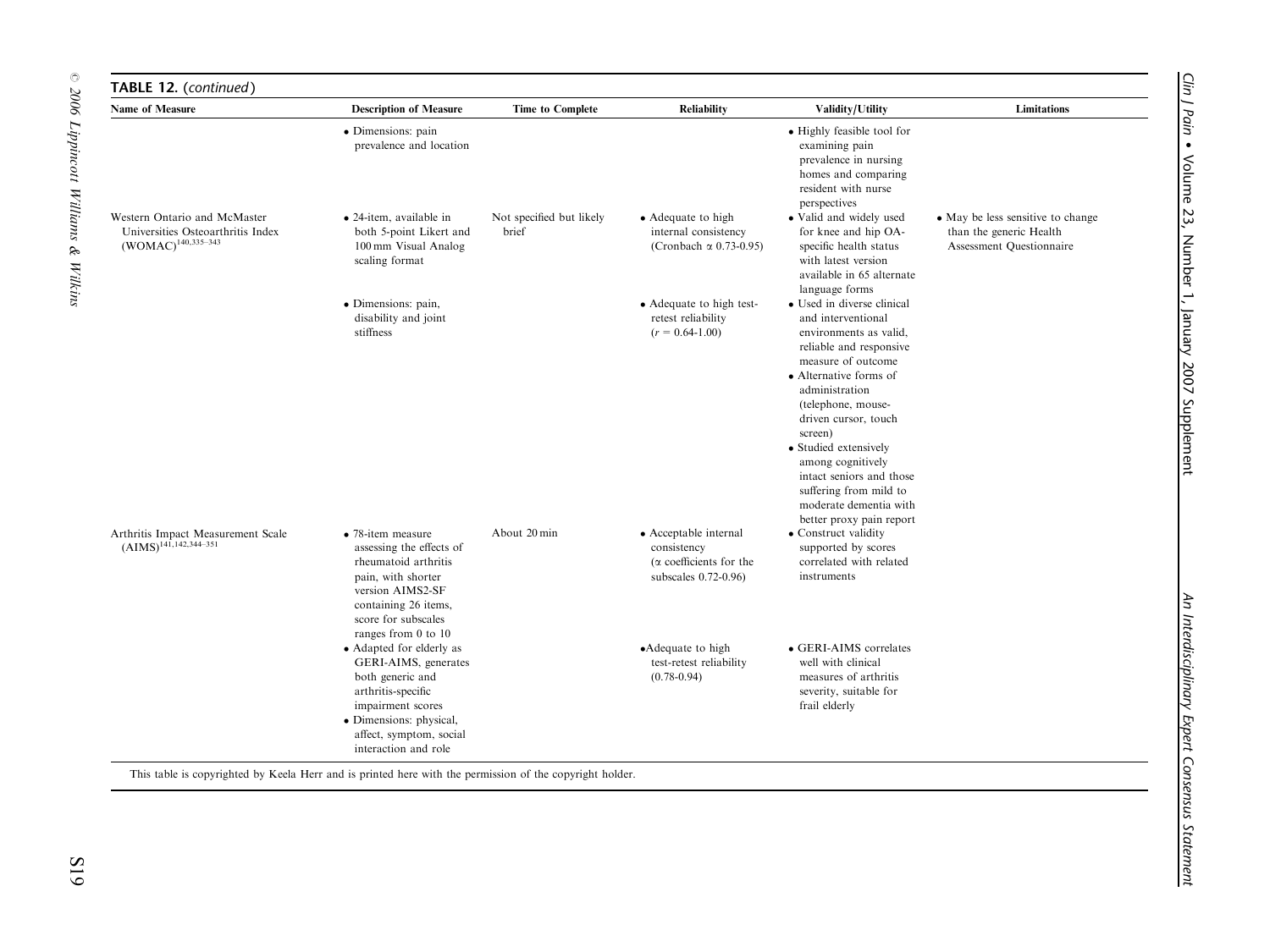S20

 $\odot$  2006 Lippincott Williams & Wilkins 2006 Lippincott Williams & Wilkins

TABLE 13. Characteristics of Clinically-Relevant Pain Assessment Tools for Seniors With Limited Verbal Communication Due to the Presence of Dementia

|                                      |                                                             |                                                                            |                         | <b>Scales With 10 or Less Items</b>                     |                                                                                                                                                            |                                                                                                                                                                                                                                               |
|--------------------------------------|-------------------------------------------------------------|----------------------------------------------------------------------------|-------------------------|---------------------------------------------------------|------------------------------------------------------------------------------------------------------------------------------------------------------------|-----------------------------------------------------------------------------------------------------------------------------------------------------------------------------------------------------------------------------------------------|
| Name of Measure                      | Description of<br><b>Measure</b>                            | <b>Time to Complete</b><br>(times approximate)                             | Internal<br>Consistency | <b>Interrater Reliability</b>                           | <b>Validity Considerations</b>                                                                                                                             | Limitations                                                                                                                                                                                                                                   |
| Abbey Scale <sup>177</sup>           | Six items, 0-3 scale                                        | Less than 1 min                                                            | $0.74 - 0.81$           | $ICC = 0.44 - 0.63$                                     | • Moderate positive<br>correlations between total<br>score and a nurse's global<br>pain assessment                                                         | • Although scores significantly<br>decreased after pain<br>intervention (eg, medication),<br>the raters were not blind as to<br>whether there was an<br>intervention                                                                          |
| $\mathbf{CNPI}^{174}$                | Six items, present/not<br>present                           | Not specified but<br>likely very brief                                     | $0.54 - 0.64$           | $\kappa = 0.62$ to 0.82<br>$(P = 0.019$ to 0.006)       | • Significant (moderate)<br>correlations between CNPI<br>scores and verbal report                                                                          | • Low internal consistency may<br>imply that a construct other<br>than pain is being measured by<br>some of the items                                                                                                                         |
| Discomfort Scale<br>$(DS-DAT)^{173}$ | Nine items, 0-3 scale                                       | 5 minutes                                                                  | 0.86-0.89               | $r = 0.61 - 0.98$                                       | • Positive correlations<br>between self-report<br>measures and DS-DAT<br>scores                                                                            | • Validity evidence based on a<br>gold standard of illness<br>involving fever (not pain per<br>se)<br>• The gold standard was illness<br>involving fever (ie, not pain per<br>se)                                                             |
| DOLOPLUS-2 <sup>179</sup>            | $10$ items, $0-3$ scale                                     | Less than 5 min                                                            | 0.82                    | Not reported                                            | • Significant convergent<br>validity of the VAS and<br>Doloplus-2 scores                                                                                   | • English version not sufficiently<br>researched but validation<br>studies in English, Spanish,<br>Italian, German, Portuguese,<br>and Dutch are currently<br>underway                                                                        |
| $\mbox{NOPPAIN}^{178}$               | Six pain behaviors,<br>Multiformat-yes/<br>no and 0-5 scale | 30 s to complete the<br>measure, 10 min to<br>complete the<br>observations | Not reported            | Not reported                                            | • Accurate classification of<br>pain in a simulated patient<br>portraying a variety of pain<br>conditions                                                  | · Validity evidence based on a<br>gold standard of an actress<br>portraying a patient with severe<br>dementia in a variety of pain<br>conditions                                                                                              |
| PACI <sup>176</sup>                  | Seven items, yes/no                                         | 2 minutes                                                                  | Not reported            | $\kappa = 0.74 - 0.85$ :<br>$ICC = 0.82 - 0.88$         | • Moderate correlations with<br>3 self-report measures of<br>pain among some groups                                                                        | • Low correlations with self-<br>report measures of pain among<br>some groups<br>• Validation based on a standard<br>other than self-report is still<br>needed for patients with<br>dementia                                                  |
| PAINAD <sup>175</sup>                | Five items, 0-2 scale                                       | 5 minutes                                                                  | $0.50 - 0.67$           | $r = 0.82 - 0.97$                                       | • Concurrent validity<br>indicated by positive<br>correlations with DS-DAT<br>scores<br>• Scores on the DS-DAT<br>decreased following pain<br>intervention | • Low internal consistency may<br>imply that a construct other<br>than pain is being measured by<br>some of the items<br>• Concerning validity evidence,<br>there was no indication as to<br>whether raters were blind to the<br>intervention |
| PATCOA <sup>180</sup>                | Nine items, yes/no                                          | Not specified but<br>likely brief                                          | Below 0.70              | $%$ Agreement for<br>each item = $56.5\%$<br>to $100\%$ | • Content validity based on<br>factor analysis                                                                                                             | • Psychometric properties<br>investigated among cognitively<br>intact seniors undergoing<br>orthopedic surgery $\sim$ not<br>investigated among seniors<br>with cognitive impairments                                                         |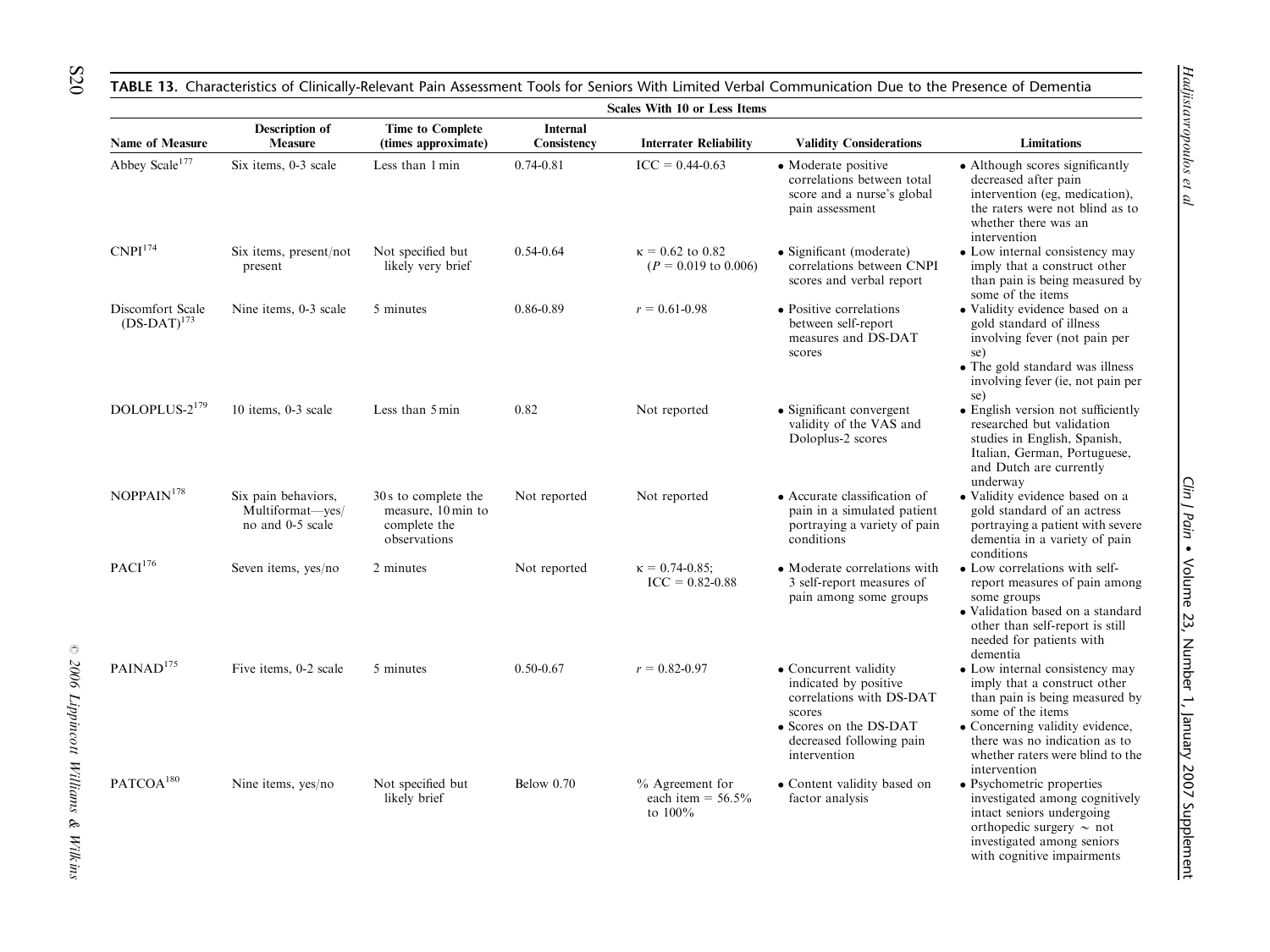| TABLE 13. (continued) |  |
|-----------------------|--|
|-----------------------|--|

|                                       | <b>Scales With More Than 10 Items</b>                                     |                                                                               |                                |                               |                                                                                                                                                  |                                                                                                                                                                                                                                                                                                                                                                                                                                                          |  |  |  |
|---------------------------------------|---------------------------------------------------------------------------|-------------------------------------------------------------------------------|--------------------------------|-------------------------------|--------------------------------------------------------------------------------------------------------------------------------------------------|----------------------------------------------------------------------------------------------------------------------------------------------------------------------------------------------------------------------------------------------------------------------------------------------------------------------------------------------------------------------------------------------------------------------------------------------------------|--|--|--|
| <b>Name of Measure</b>                | <b>Description of</b><br><b>Measure</b>                                   | <b>Time to Complete</b><br>(times approximate)                                | <b>Internal</b><br>Consistency | <b>Interrater Reliability</b> | <b>Validity Considerations</b>                                                                                                                   | <b>Limitations</b>                                                                                                                                                                                                                                                                                                                                                                                                                                       |  |  |  |
| PACSLAC <sup>165</sup>                | 60-item checklist,<br>present/absent                                      | 5 minutes                                                                     | 0.85                           | 0.92                          | • Moderate correlations with<br>nurses' global ratings of<br>pain<br>• Ability to discriminate<br>among painful, calm, and<br>distressing events | • Validity evidence based on<br>nurses' retrospective reports                                                                                                                                                                                                                                                                                                                                                                                            |  |  |  |
| $\text{PADE}^{183}$                   | 24 items.<br>multiformat—<br>4-point Likert scale,<br>Visual Analog Scale | 10 minutes                                                                    | $0.24 - 0.88$                  | $ICC = 0.54-0.95$             | • The PADE could<br>discriminate between<br>people with clinically<br>significant pain and those<br>without                                      | • Although the PADE could<br>discriminate between people<br>with clinically significant pain<br>and those without, a measure<br>of verbal agitation was also<br>able to do so (indicating that)<br>the PADE may not be pain<br>specific).<br>• Severity of dementia of the<br>sample is unclear (ie, described<br>as mild to moderate, but no<br>detailed assessment<br>information provided)<br>• Variable results obtained for<br>reliability evidence |  |  |  |
| Simmons and<br>Malabar <sup>182</sup> | 25 items, multiformat<br>(eg, yes/no,<br>open-ended)                      | 8 minutes for the first<br>evaluation, 3 min<br>for subsequent<br>evaluations | Not reported                   | Not reported                  | • Scores were found to<br>decrease following pain<br>intervention                                                                                | • Although scores decreased after<br>pain interventions, it is<br>unknown whether the raters<br>were blind as to whether there<br>was an intervention<br>• Cognitive status of participants<br>unclear                                                                                                                                                                                                                                                   |  |  |  |

CNPI indicates Checklist of Nonverbal Pain Indicators; DS-DAT, Discomfort Scale for patients with Dementia of the Alzheimer Type; ICC, Intraclass Correlation Coefficient; NOPPAIN, Noncommunicative Patient's Pain Assessment Instrument; PACI, Pain Assessment in the Communicatively Impaired; PACSLAC, Pain Assessment Checklist for Seniors with Limited Ability to Communicate; PADE, Pain Assessment for the Dementing Elderly; PAINAD, Pain Assessment in Advanced Dementia; PATCOA, The Pain Assessment Tool in Confused Older Adult.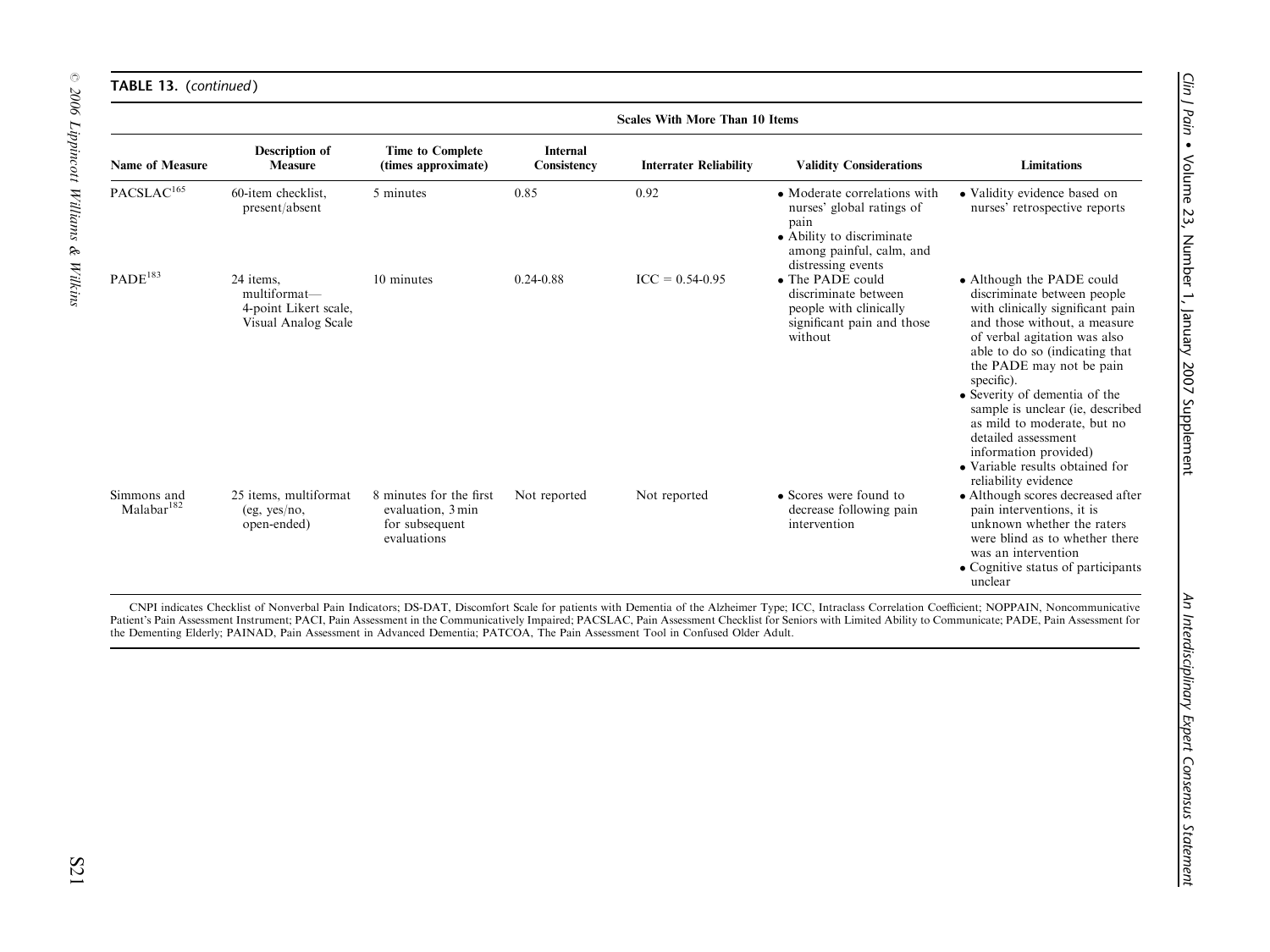# Pain Intensity Scales

Pain intensity scales are often used to assesses current pain or average, worst, or lowest pain in the past day, week, or month. They are easy to administer, require limited training of staff, and have demonstrated validity and reliability properties when used with older adults. For older adults who are cognitively intact and even those with mild to moderate cognitive impairment, a variety of scales are available for assessing pain intensity that have acceptable psychometric properties.<sup>16,107</sup> For older adults without cognitive impairment and those with adaptations to sensory losses, very few modifications in the assessment approach are required. Caution should be exercised, however, because adaptations will deviate from the standardization of the scales thus limiting clinicians' ability to compare scores to normative values. Such adaptations may also have a negative impact on the validity of the scores.

It is important to note that there is wide variability in individual preference for and understanding of specific self-report formats so several options should be available for selection. Generally, numeric rating scales are preferable because they have good psychometric properties, minimize linguistic demands and can be completed verbally.<sup>114</sup> Verbal descriptor scales also have good properties with seniors and are often preferred, while visual analog scales (and, especially, vertical visual analog scales) have been found by some researchers to lead to frequent unscorable responses among seniors.<sup>108,115</sup> A variation of the standard pain intensity scales is the Philadelphia Geriatric Center-Pain Intensity Scale (PGC-PIS) that may have utility assessing pain and its perception by patients, including those with dementia.<sup>116</sup> Table 11 provides information on instruments for assessing pain intensity in older adults for which psychometric evaluation is available. Recommendations for assessing pain intensity are presented in Table 2.

# Self-report Regarding Neuropathic Pain

The tools discussed in this section have generally not been validated with large senior samples, although older adults were included in the preliminary validation studies. Three groups of investigators have recently developed measures specifically intended to assist in diagnosing neuropathic pain. Bennett<sup>117</sup> developed the Leeds Assessment of Neuropathic Symptoms and Signs (LANSS), which includes 5 self-report items and 2 examiner-assessed sensory testing items. A self-report version of the LANSS, the S-LANSS, has recently been developed.<sup>118</sup> Krause and Backonja<sup>119</sup> developed the Neuropathic Pain Questionnaire (NPQ), which includes 12 items rated by patients, and a short form of the measure that consists of 3 of these items.<sup>120</sup> Finally, Bouhassira et  $al^{121}$  developed the DN4, which includes 10 items that are based on an interview and examination of the patient.

Each of these measures has been shown to successfully discriminate patients with neuropathic from nonneuropathic pain with adequate sensitivity and specificity for screening purposes<sup>119,122</sup> For example, burning, cold, electric shocklike, shooting, and stimulus-evoked pain, as well as various dysesthesias and paresthesias, were found to be more common in patients with neuropathic compared with non-neuropathic pain.<sup>119,122</sup> On the basis of these research findings, it seems that any of these measures could be used in the first stage of epidemiologic studies to identify patients with an increased risk of neuropathic pain. To make a firm diagnosis of neuropathic pain, however, a second assessment stage would be required that integrates physical examination data with other assessments required for a differential diagnosis.<sup>123</sup>

Two questionnaires have been developed specifically for providing comprehensive evaluations of neuropathic pain symptoms that could be used in clinical research on natural history and pathophysiologic mechanisms and also in clinical trials as outcome measures. Although the symptoms included in these questionnaires overlap with the symptoms assessed by the measures designed for diagnosing neuropathic pain, these 2 questionnaires are generally more comprehensive because they were designed to provide a complete description of the symptoms of neuropathic pain rather than to assess the subset of symptoms that are most diagnostically discriminating. Galer and Jensen<sup>66</sup> developed the Neuropathic Pain Scale (NPS), which was specifically designed to assess the different qualities of neuropathic pain in a questionnaire format and has been designed to assess treatment response.66,124,125

Bouhassira et al $122$  developed the Neuropathic Pain Symptom Inventory (NPSI), which consists of 12 selfreport items that ask the patient to rate spontaneous and evoked pain qualities, dysesthesias, spontaneous pain duration, and intermittent pain frequency on 0 to 10 scales. Importantly, in research using the NPSI,  $^{122}$  patient reports of evoked pain to brush, pressure, and cold stimuli were significantly associated with ratings based on more routine physical examination (Speaman  $\rho$ 's ranged from 0.66 to 0.73). These results suggest that patients are able to provide reports of their stimulus-evoked pain that may be accurate enough to address some research objectives.

While these tools continue to undergo validation testing, and insofar as they may have utility in clinical research settings, it remains to be seen if they are useful in routine clinical settings. Other tools, such as the McGill Pain Questionnaire (MPQ) which has been validated for older adults with chronic pain,<sup>126</sup> also use pain descriptors that differentiate pain qualities relevant to determining neuropathic versus non-neuropathic pain etiologies However, the utility of the Short Form McGill Pain Questionaire (SF-MPQ) in differentiating neuropathic from non-neuropathic pain has been questioned.<sup>123</sup> Future research will need to determine whether the different pain qualities that are assessed by self-report or interview questionnaires actually reflect distinct pain mechanisms in patients with neuropathic pain.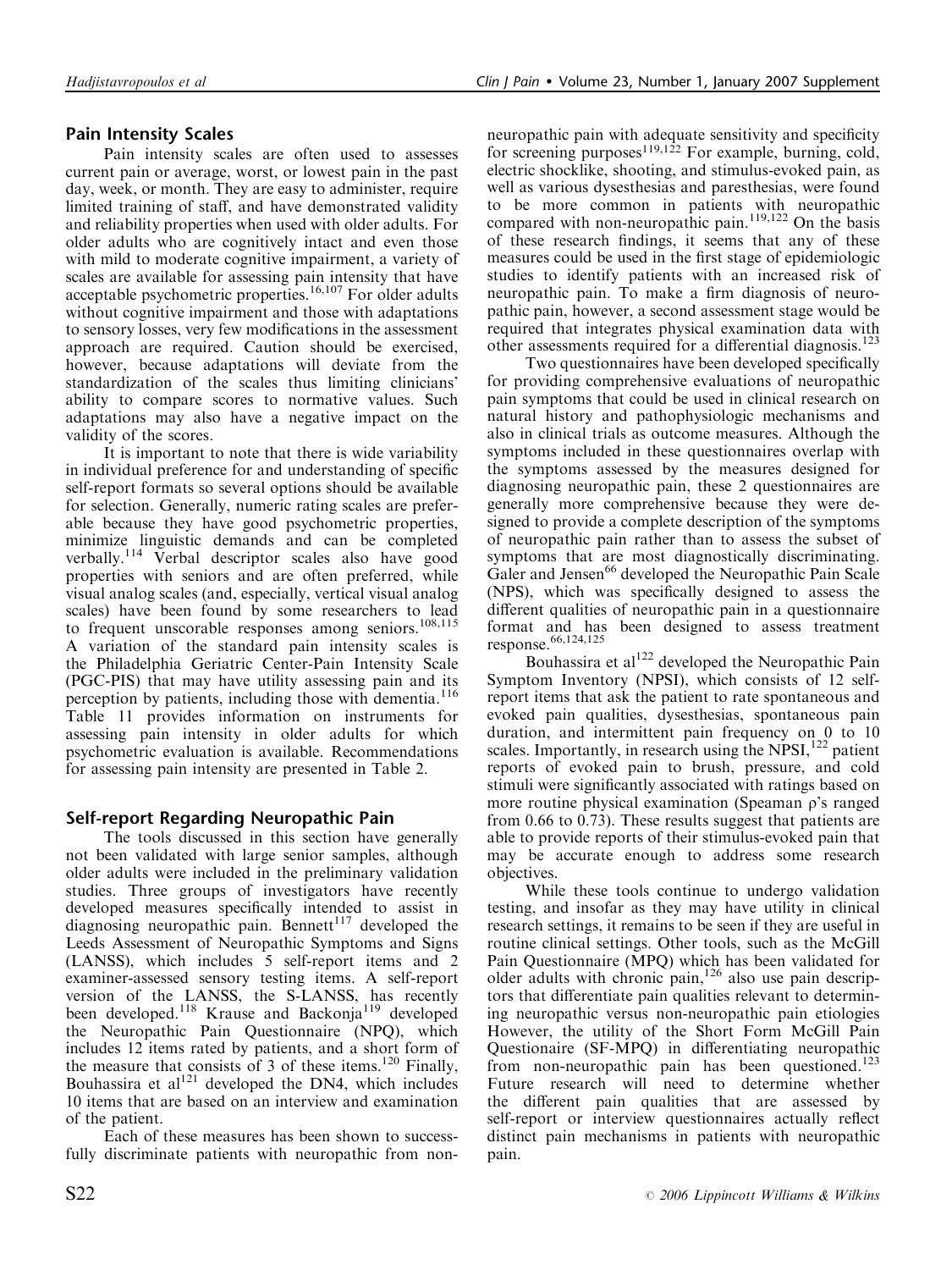#### Multidimensional Pain Assessment Tools

Multidimensional tools can be used to capture more comprehensive assessment information on additional characteristics of the pain complaint (eg, quality, location) and other domains of pain-related function or its impact on aspects of quality of life. For the past 30 years, the preeminent method for systematically assessing the quality of a patient's spontaneous pain has been the MPQ, which includes sensory, affective, and evaluative descriptors of pain.<sup>127</sup> Because the MPQ can be relatively time-consuming, Melzack<sup>128</sup> developed the SF-MPQ. The MPQ and SF-MPQ have been used frequently in the assessment of all types of acute and chronic pain, including neuropathic pain with evidence that, among people who can read the adjectives, the psychometric properties of the MPQ and SF-MPQ are not age $related^{114,126,129,130}$  and many older people with postoperative or chronic pain are able to complete these scales. The internal consistency, convergent, discriminant, and construct validity and factor structure of the full scale MPQ have been demonstrated in older people with acute and chronic  $\text{pain}^{114,130}$  and the SF-MPQ has been validated for use with older persons. $131,132$  The use of the MPQ and SF-MPQ is unfortunately limited when it comes to older persons who are non-native speakers of the English language.

The Functional Pain Scale (FPS), which combines pain severity and function, rates pain severity as tolerable or intolerable with levels of impairment graded by interference with activity focusing on ability to watch TV, read, and use the telephone.<sup>133</sup> Preliminary psychometric evaluation suggests the tool might be a brief alternative in evaluating pain and its impact. However, it uses a narrow categorization of activities impacted by pain. Another brief tool, the Structured Pain Interview, was developed to evaluate pain prevalence and location and seems a feasible approach for this purpose in the nursing home setting.<sup>106</sup> Several additional comprehensive instruments that assess multiple components of the pain experience (eg, pain intensity, mood, activity level, functional limitation), reflect a variety of approaches to comprehensive assessment and have been used effectively with older adults include the Brief Pain Inventory  $(BPI<sup>134</sup>)$ , the Pain Disability Index  $(PDI<sup>135</sup>)$ , and the Multidimensional Pain Inventory (MPI<sup>136</sup>). The Geriatric Pain Measure (GPM<sup>137</sup>) is a recently developed assessment option specifically for use with older adults. Three of these instruments, the BPI, the PDI, and the GPM, are relatively short and easy to complete and provide information on the impact of pain that can be used to monitor for changes over time and response to treatment in the clinical setting. The BPI in particular has been used widely and successfully among older adults.<sup>138,139</sup> A summary of selected available multidimensional tools for use in older adults is presented in Table 12.

## Disease-specific Measures

Selected disease-specific self-report measures, that are suitable for use with frail seniors, have been developed

including the McMaster University Osteoarthritis Index  $(WOMAC<sup>140</sup>)$  and a modified version of the Arthritis Impact Measurement Scale  $(AIMS^{141}$ ; GERI-AIMS<sup>142</sup>). Both the WOMAC and the AIMS were designed to assess the impact of OA on a patient's quality of life and have psychometric properties supporting their use in older adults. The version of the AIMS suitable for use with frail seniors (GERI-AIMS) has been found to have acceptable internal consistency  $(\alpha$  coefficients for the subscales ranged from 0.70 to 0.86).<sup>142</sup> Construct validity of the GERI-AIMS has been investigated and scores on the GERI-AIMS have been shown to correlate with related instruments.<sup>142</sup> Moreover, concerning validity evidence, Hughes et al,  $^{142}$  found that the correlation between scores on the GERI-AIMS arthritis index and other measures of arthritis was stronger than the relationship between the arthritis index and a measure of general health.

The Zoster BPI (ZBPI) was developed as a diseasespecific measure of zoster-associated pain and used in the main outcome measures of the recently published zoster vaccine trial, the Shingles Prevention Study.<sup>143,144</sup> The ZBPI is an adaptation of the BPI that captures pain and discomfort (including allodynia and pruritis) due specifically to herpes zoster using a 0-10 point numerical and visual pain intensity scale. In a study of herpes zoster patients age  $\geq 60$  (n = 121), ZBPI pain scores were strongly correlated with MPQ Present Pain Intensity (PPI) scores, interference with ADL, and worsening quality of life, supporting its validity.<sup>143</sup> Reliability, measured by intraclass correlation coefficients within 14 days of rash onset, ranged between 0.63 and 0.78.

#### Pain Diaries

A helpful tool in gathering information about the older persons' pain and response to treatment, particularly in clinical trials and the community setting, is the pain diary. Diaries have been shown to be valid and reliable measures of pain severity and activity.<sup>145,146</sup> Pain diaries are particularly useful for identifying related factors that exacerbate (including incident and evoked pain) or decrease pain. However, careful explanation and instructions to the patient and family caregiver are needed to assure consistent use of the diary. A variety of diaries are available, including one that can be downloaded from the AGS website (http://www.healthinaging.org/public\_ education/pain/), which was developed as part of a tool kit for use by older patients with persistent pain.

Although diaries may be useful, they do have limitations. These include recall bias, problems with current pain as an anchor for retrospective reports, and nonadherence.<sup>147</sup> The latter is particularly noteworthy because it has been determined that some individuals complete diaries immediately before they are to be turned in (''fill backwards'') or a week's diary is completed in advance ("fill forward").<sup>147</sup> The use of modern technology (eg, hand-held computers) is promising as these instruments may be programmed to facilitate timely record keeping and prohibit invalid entries. There are, however, limitations to the use of these technologies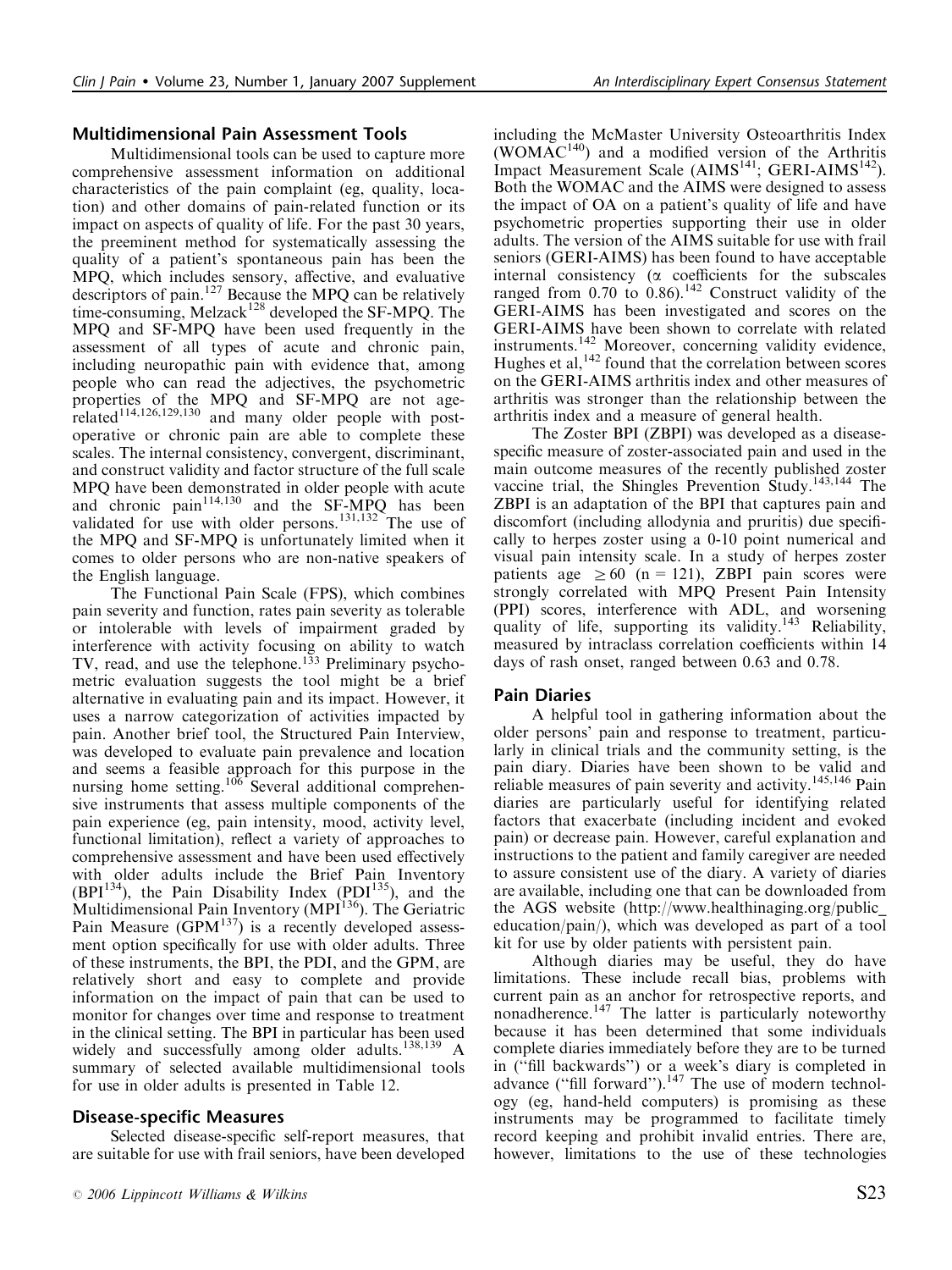including cost, ease of use by the elderly, and other logistical details. Recommendations for the assessment of pain using self-report procedures among seniors without significant cognitive impairments are presented in Table 2.

# Self-report Among Seniors With Dementia

As cognitive functions deteriorate, patients become less likely to self-report pain (for example, Parmelee and colleagues and Hadjistavropoulos et  $al<sup>116,148,149</sup>$ ), despite a lack of differences in the prevalence of painful conditions between people with and without cognitive impairments.<sup>3</sup> Self-report assessment approaches rely on higher mental processes whereas observational assessment procedures rely on pain behaviors such as overt expression of pain, distress, and suffering (eg, grimaces, limping), that are more automatic and, therefore, more likely to be preserved as cognitive functions deteriorate.<sup>150</sup>

Unidimensional self-report measures have been found to differ with respect to psychometric properties when used among seniors with varying degrees of dementia. Seniors with mild to moderate impairments (on the basis of a  $MMSE^{32}$  score of about 18 or higher) would likely be able to respond to some unidimensional selfreport procedures (for example, Weiner et al,<sup>106</sup> Chibnall and Tait,<sup>151</sup> and Hadjistavropoulos et al<sup>106,151,152</sup>). In some psychophysical studies involving self-report procedures (for example, Gibson et  $al<sup>153</sup>$ ) persons with MMSE scores of 12 (indicative of moderate to severe dementia) were also able to respond to unidimensional self-report scales. Nonetheless, reliable responses to selfreport assessment tools do decrease as MMSE scores decline to approximately 12 and 13.<sup>106</sup> Several measures have been found to have adequate reliability and validity when used with seniors with mild to moderate dementia including a 0-10 pain assessment scale,<sup>154</sup> the 21-point box scale,<sup>151</sup> the Verbal Descriptor Scale,<sup>115</sup> and the Colored Analog Scale (CAS<sup>155,156</sup>). The 21-point box scale may prove to be particularly helpful, as Chibnall and Tait<sup>151</sup> found an advantage of this format over a verbal rating scale<sup>127</sup> and the faces pain scale<sup>157</sup> among seniors with an average MMSE score of 18. Nonetheless, people with lower MMSE scores may also be able to provide some information by self-report.<sup>158</sup> Research on multidomain self-report pain assessment scales among seniors with dementia is lacking, but these tools may be less useful than unidimensional measures due to their complexity.

## OBSERVATION OF BEHAVIORS ASSOCIATED WITH PAIN OR THE ABSENCE OF PAIN

Because pain is a subjective experience, the only way to know about a person's pain is often by what he or she tells us or reveals through verbal report or other behaviors. The earliest attempts to quantify pain using behavioral observation suggested that a standard protocol be followed where patients were asked to perform a series of behaviors during which they were videotaped.<sup>159</sup>

Pain Behavior Measurement  $(PBM<sup>159</sup>)$  is an observational system whereby the frequency of clearly defined pain behaviors is noted while the patient undergoes a series of standardized structured activities. The Facial Action Coding System  $(FACS^{160,161})$  is an atheoretical anatomically-based system developed to provide objective descriptions of facial activity (ie, facial reactions to various stimuli). Both the FACS and the PBM have been found to be useful in assessing pain among seniors with and without cognitive impairments in research.162–164 No substantial differences between cognitively intact seniors and seniors with dementia have been detected using either FACS or PBM.<sup>152,162</sup> Nonetheless, both these systems are labor-intensive and unlikely to be useful in busy clinical settings.

Several attempts have been made to develop observational, clinically relevant tools for persons unable to self-report. However, some concerns regarding the psychometric properties and small numbers of items on some scales have been noted (for example, Hadjistavropoulos<sup>148</sup> for a review). The complex sequelae characterizing dementia (eg, diverse causes and brain regions affected) may affect the pain response in numerous ways, emphasizing the need to sample a wide variety of potential reactions that could occur in response to a painful stimulus. As such, measures consisting of only a few items will potentially result in considerable numbers of false negatives. Nonetheless, clinically useful pain screening tools that assume the existence of a wide range of pain expressions have begun to emerge (eg, Fuchs-Lacelle and Hadjistavropoulos<sup>165</sup>).

The American Society for Pain Management Nursing (ASPMN) recently appointed a task force to address this issue and their following recommendations are especially appropriate when considering a comprehensive strategy for assessing pain in nonverbal persons.<sup>166</sup> The task force recommended a hierarchy approach to identify presence of pain starting with determining ability to selfreport, as some persons with severe cognitive impairment may be able to indicate presence of pain. Moreover, the task force recommended investigation for possible pathologies that could produce pain, observation of possible behaviors that may signal pain, use of surrogate reporting, and the potential use of analgesics to examine whether pain management causes a reduction in the behavioral indicators thought to be related to pain. A detailed process that could be implemented in the assessment of dementia patients is included in Table 3.

Because responses to chronic pain can vary from increased levels of agitation to decreased levels of motor activity in patients with advanced dementia, $167$  the application of unidirectional measures of pain behavior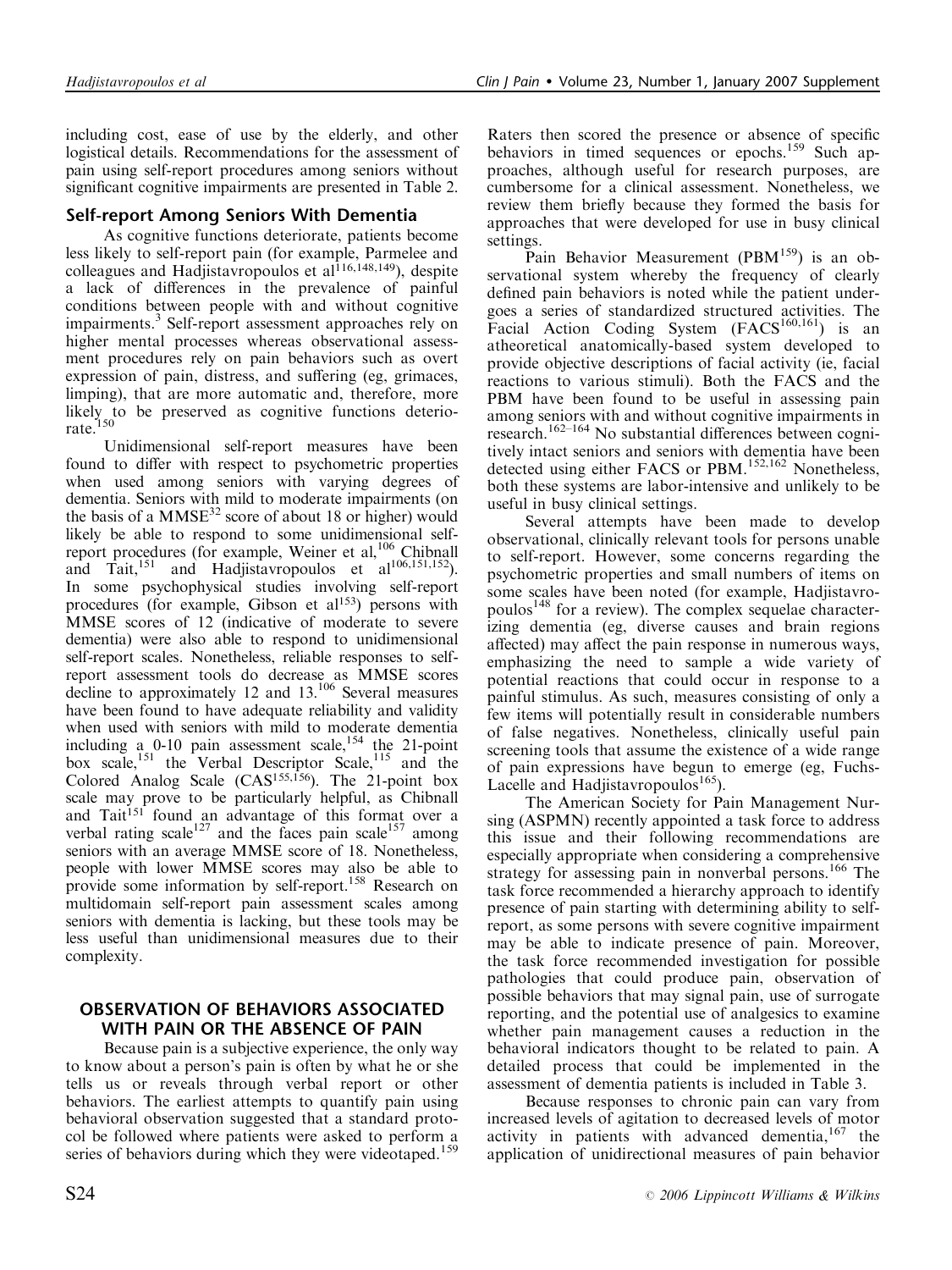may fail to identify a significant subset of patients with inadequately treated pain. Hence, some investigators have proposed that pain assessment be linked to clinical interventions, reasoning that changes in behavior associated with interventions are likely to reflect improved pain control for patients who demonstrate behavior change. Although this strategy has shown good effectiveness when integrated in an unblinded manner into clinical care,<sup>168,169</sup> the results of randomized trials have been less impressive. Three blinded trials have compared analgesic and placebo interventions. One study found no effect for the administration of acetaminophen relative to placebo on a measure of agitation among residents in several nursing homes<sup>170</sup> and another study reported similar findings when patients routinely received an opioid analgesic—although an effect may have occurred for the over 85 age group.<sup>171</sup> These outcomes, however, may be related to the low dosing of analgesics used in each trial. A more recent study, however, suggests that there may be promise to this approach.<sup>172</sup> In a double-blind, cross-over design, patients demonstrated increased levels of activity on an observational measure of behavior when they received acetaminophen relative to times that they received placebo (although this finding was not reflected in more global, retrospective measures). Although not yet adequately explored, the limited literature suggests that the integration of analgesic interventions with behavioral pain assessment strategies may hold promise as another way of identifying and subsequently assessing patients for whom pain impacts function to a significant degree.

#### BRIEF OBSERVATIONAL TOOLS

Clinically relevant measures may be categorized into those that are brief (comprising 10 items or less) and those that are extended (comprising of more than 10 items) (Table 13). Measures of 10 items or less include the Discomfort Scale  $(DS-DAT<sup>173</sup>)$ , Checklist of Nonverbal Pain Indicators (CNPI<sup>174</sup>), Pain Assessment in Advanced Dementia (PAINAD<sup>175</sup>), Pain Assessment in the Communicatively Impaired (PACI; unpublished measure developed by a group headed by J. Middleton; used by Kaasalainen and Crook<sup>176</sup>), Abbey Scale, <sup>177</sup> Noncommunicating Patient's Pain Assessment Instrument (NOP-PAIN<sup>178</sup>), the DOLOPLUS-2,<sup>179</sup> and the Pain Assessment Tool in Confused Older Adults (PAT- $COA<sup>180</sup>$ ). The measures vary with respect to number of items (5-10 items) and format of administration (eg, Yes/ No checklist; 4-point rating scale). These scales can be further categorized in terms of whether they require information from a collaborative informant (eg, about changes in sleeping and eating patterns) or whether an observer, who is unfamiliar with the patient, can administer them. The following aforementioned instruments have items requiring information from a collaborating informant: the DOLOPLUS-2 and the Abbey Scale. A rater, who does not need to know the patient, can complete the remaining scales (ie, the Discomfort Scale, CNPI, PAINAD, PACI, NOPPAIN, PATCOA).

Unfortunately, research has shown that most of these measures have unsatisfactory or unreported internal consistency, introducing uncertainty about whether all items measure the same construct (eg, the work of Feldt,<sup>174</sup> Wardenet al,<sup>175</sup> and Decker and Perry<sup>174,175,180</sup>). Although it must be acknowledged that it is more difficult to achieve satisfactory internal consistency with scales that have relatively few items, 3 measures with 10 or fewer items (ie, Abbey Scale, DOLOPLUS-2, DS-DAT) have been found to be satisfactory in this regard (Table 13). Some reservations also arise concerning validation procedures. For instance, the PATCOA was designed for use among confused older adults but evidence for its validity comes from investigations of cognitively intact seniors (only a few of whom were ''confused''). Moreover, the Discomfort Scale provided validity information on the basis of a gold standard of illness involving fever, which may not have been accompanied by pain, per se.

#### EXTENDED OBSERVATIONAL MEASURES

Several lengthy measures (more than 10 items) have been developed to assess pain among seniors with dementia. These include Amy's Guide,<sup>181</sup> Simons and Malabar's<sup>182</sup> scale, the Pain Assessment in Dementing Elderly Scale (PADE<sup>183</sup>), and the Pain Assessment Checklist for Seniors with Limited Ability to Communicate (PACSLAC $165$ ). The number of items constituting these measures ranges from 24 to 60 supporting the potential of the tools because, as previously mentioned, their breadth of items is more likely to encompass the varied responses of patients with dementia who suffer very diverse effects of brain pathology. As is the case with several of the briefer instruments, one of these assessment tools requires information from a collaborative informant (ie, Amy's Guide). The PADE and the Simons and Malabar scale do not require an informant whereas the PACSLAC requires an informant for only 2 of its 60 items.

A certain degree of content validity is inherent in Amy's Guide, the PADE, and the PACSLAC partly because of the nature of their development (ie, the items were derived from interviews with professional caregivers). However, inadequate information about the psychometric properties of Amy's Guide and Simons and Malabar's scale is available. The PADE, although demonstrating satisfactory interrater reliability, is questionable as a specific measure and may be reflective of general distress.<sup>183</sup> The PACSLAC has demonstrated excellent internal consistency and interrater reliability<sup>184</sup> and initial validity evidence (on the basis of retrospective ratings) and is promising. Moreover, in a recent prospective validation study of the Dutch version of the PACSLAC, the DOLOPLUS-2 and the PAINAD, nurses considered the PACSLAC to be more clinically useful than the other measures.<sup>185</sup> However, because of the need for additional prospective validation, the PACSLAC (which takes approximately 5 min to complete) should only be used with caution at this time.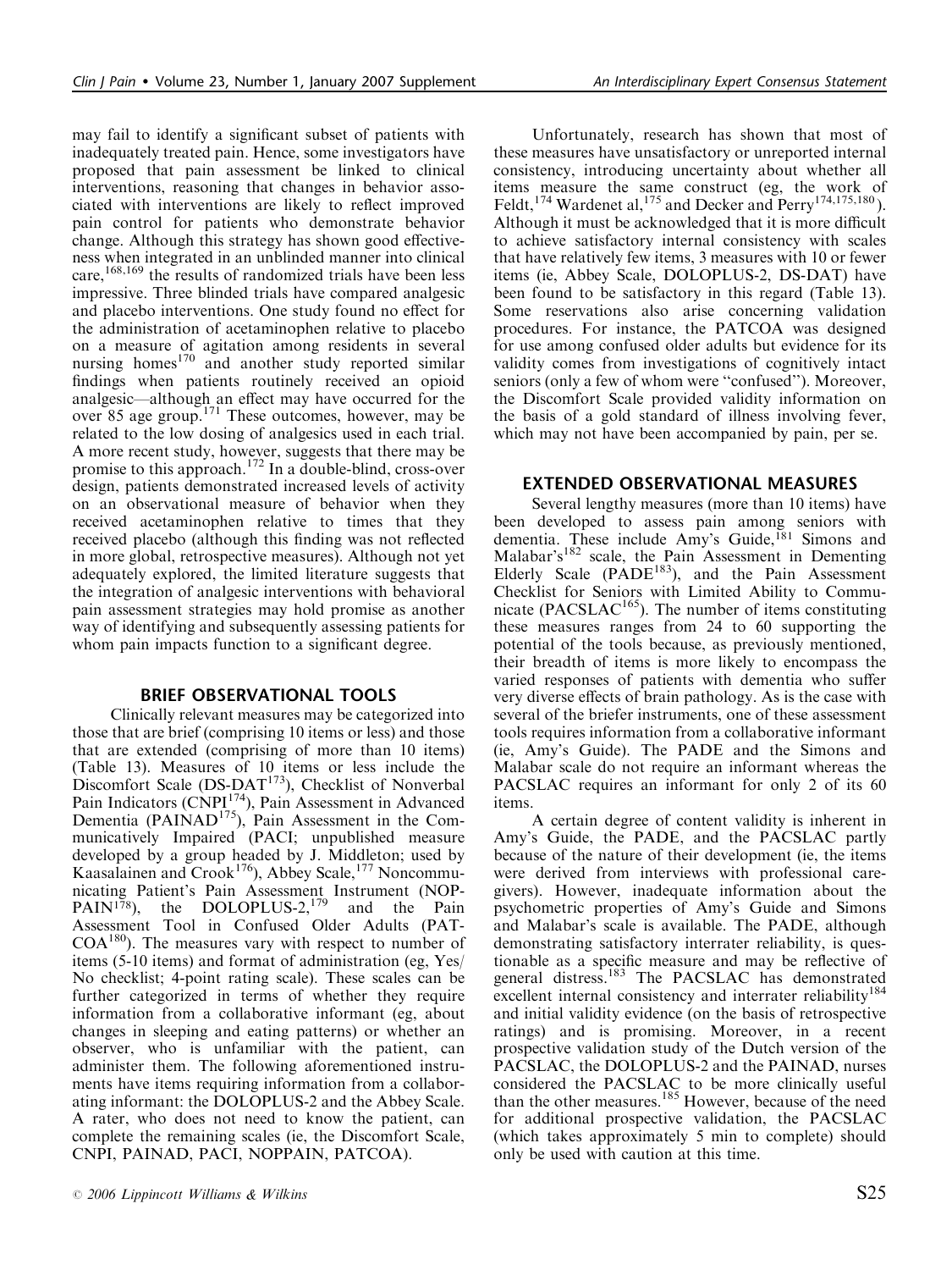## PUBLISHED EVALUATIONS OF PAIN ASSESSMENT TOOLS FOR SENIORS WITH DEMENTIA

Several reviews of pain assessment tools for patients with dementia are available and each concludes that there are promising instruments in development, but there is insufficient evidence of reliability and validity at this time to recommend any one tool for broad use across populations and settings.<sup>148,166,186,187</sup> The reviews highlight the challenges of developing a tool to identify presence of pain in patients that have diverse presentations, determining pain severity on the basis of behavioral presentation, and validating tools without a ''gold standard'' comparison. A major consideration in tool selection focuses on the desire for specificity versus sensitivity. Shorter tools tend to focus on limited indicators, but if present may be more likely to accurately recognize pain (although this remains an empirical question). Unfortunately, if persons with dementia do not present with these limited behaviors, pain will not be recognized. Longer instruments that are more comprehensive are more likely to identify patients who have pain but are not demonstrating typical pain behaviors, although some patients may be identified that do not have pain as the cause of their behavior. This is one of the reasons that a comprehensive approach to assessment in this population is recommended.

Behavioral observation is an appealing alternative to self-report as it is not dependent on the verbal ability of the older person. However, observation as a means for assessment is more difficult to decode and interpret than self-report information. Observation depends on making inferences about behavior and these inferences may be biased and require validation. Moreover, the behaviors observed will vary depending on whether the observation period includes patients at rest, engaged in activity, or following some activity or examination that may have invoked or alleviated pain. In addition, who is present (eg, caregiver, family member) may influence the behaviors observed. Differences in the observation period between 2 raters might lead to different conclusions and observation may appear unreliable. However, it might not be the procedure but rather the observation period and different activities that might lead to variability in the presence and absence of pain behaviors (see Table 3 for an overall approach to the assessment of older patients with cognitive and communication impairments).

# SETTING CONSIDERATIONS

The self-report measures (suitable for seniors with mild to moderate dementia) described above can be used in any setting. However, some of the observational measures that appear in Table 13 are more suitable primarily for long-term care or other inpatient facilities because a significant portion of their items require monitoring over time or during situations likely to be encountered in inpatient facilities or make references to ''the resident'' (ie, the PADE and the NOPPAIN). The Abbey Scale and the DOLOPLUS-2 also contain some items that require monitoring over time (eg, pertaining to eating behaviors), but these can be completed with the aid of a knowledgeable informant. The PACSLAC contains 2 of 60 items that relate to behaviors that require monitoring over time (ie, eating and sleeping), but given that these items only represent a small portion of the total score, the PACSLAC may be suitable across a wider variety of settings (this, however, remains an empirical question as most of the PACSLAC research has focused on long-term care settings). Table 3 lists our consensus recommendations for seniors with severe limitations in ability to communicate due to dementia.

# ASSESSMENT OF FUNCTION AND CONSIDERATION OF PHYSICAL ACTIVITY LEVELS

Although a detailed discussion of function is beyond the scope of this paper, we outline some central considerations here. The extent to which pain interferes with everyday life sometimes increases incrementally with age.188,189 There has been insufficient research attention given to age differences in the relationship among pain, disability, and adaptation. Younger and older chronic pain patients report similar levels of pain-related interference in their relationships and activities.<sup>190,191</sup> However, pain-related difficulties may actually be more emotionally distressing for younger adults than they are for older persons.<sup>192</sup>

Chronic pain and  $\text{aging}^{193}$  are associated with impairments in the performance of ADL. Older persons with chronic pain report more disability and ADL impairment than seniors who are pain free.<sup>194</sup> Moreover, prospective studies of pain predict subsequent decreases in muscle strength and balance and increases in physical frailty, emotional distress, and activity avoidance.<sup>195,196</sup> As such, pain may magnify and accelerate age-related disability and functional decline.<sup>197</sup>

Thus, functional status is a critical component of assessment, and is essential for planning treatment, determining efficacy of treatment, maintaining continuity of care, and developing and improving treatment resources (also Farrell et  $al^{198}$ ). The most in-depth investigation of the pain-function relationship in older adults has occurred in clinical studies of OA. These studies support: (1) a high prevalence of OA-related pain,<sup>199</sup> (2) decreases in function associated with pain,  $^{200,201}$  (3) pain as a significant predictor of disabil $iv, \frac{202}{202}$  and (4) the important mediating role of psychologic factors on both pain and function.<sup>197,203–205</sup>

To understand the true impact of pain on older adults, function needs to be broadly defined rather than limited, for example, to only consider a loss or limitation in a body organ or part, restrictions in ADL, restriction in social roles, or disability or handicap, as is frequently done. Recently, Rudy and Lieber<sup>206</sup> recommended that the framework proposed by the World Health Organization,<sup>207</sup> entitled *International Classification of Functioning*,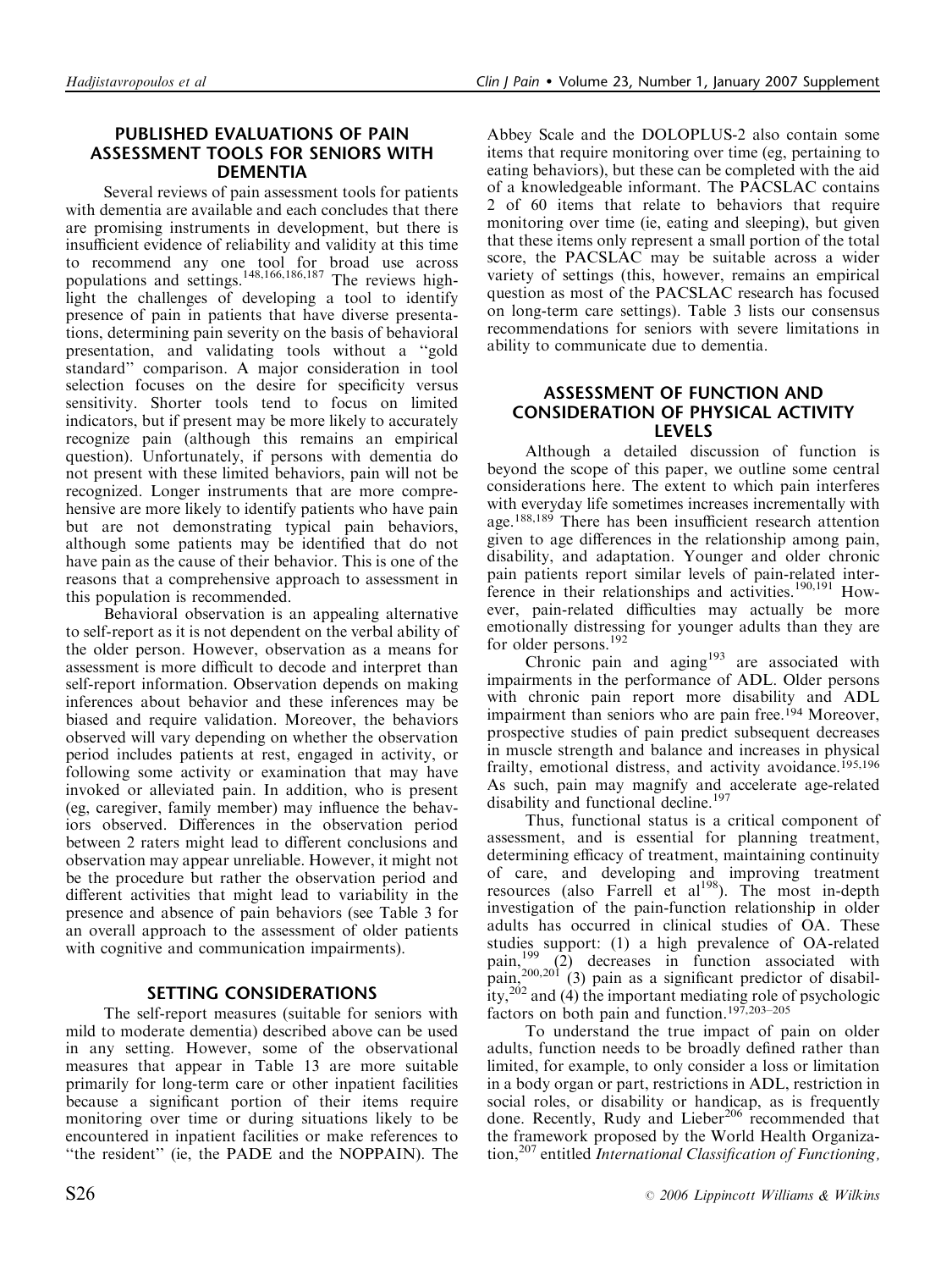Disability, and Health (known as ICF), is a sufficiently broad conceptual system to guide the assessment of the functional impact of pain in older adults. In the ICF, functioning is seen as an umbrella term encompassing all body functions, activities, and participation; similarly, disability serves as an umbrella term for impairments, activity limitations, or participation restrictions. Within the ICF, environmental factors interact with functioning and disability. In this way, this framework enables one to develop useful profiles of an individual's functioning, disability, and health in various domains. The conceptual model of functioning proposed by the ICF integrates diverse factors that may influence performance and disability; its inclusion of psychosocial and environmental factors and the significant impact they can have on functioning; and the use of a standardized, clearly defined, and common language that permits communication about functioning across various disciplines and sciences.

The World Health Organization<sup>208</sup> encourages a description of older adults considering a continuum of health fitness. Older adults cover the spectrum from healthy-fit at one end to physically frail, dependent at the other. When considering the impact of pain on function and physical activity levels in older adults, it is essential to recognize this diversity. Although advanced aging is characterized by progressive decline in most physiologic systems, the consequences of these changes on function and physical activity vary greatly from individual to individual. In addition a variety of chronic conditions that are more commonly found in older adults, have substantial influence on function and physical activity. Pain is often a component of the condition-specific evaluations, however, there are a variety of other factors that can influence function and physical activity including: structural, physiologic, psychologic, and social changes. Well known are biologic changes in the musculoskeletal, cardiopulmonary, and neurologic systems that impact on mobility.<sup>209</sup> As a result, a number of measures and tools have been designed with a system or condition-specific approach to functional evaluation.

# MEASURES OF FUNCTION

## Self-report Measures of Function

The structured interview is the primary self-report measure in the clinical assessment of a patient. Because of the time constraints faced by clinicians and the necessity of addressing other examination findings related to their specific discipline, obtaining information on functional abilities in an interview format can be impractical. These constraints, coupled with the increasing need to demonstrate the efficacy of treatment interventions, have led to the development and use of standardized self-report assessments of function. These measures should be considered an adjunct to clinical assessments because the scope of the questions addressed by the instruments vary and may not be equally relevant to all patients or pain conditions. Additionally, they are subjective as they rely on the patients' perception and interpretation of their pain and on their ability to function. Lastly, these measures are subject to many influences, including demographic, social, cultural, and psychosocial factors.

Many self-report functional measures evaluate a patient's ability or difficulty in performing ADLs. Because ADLs represent a very broad category, a hierarchy of these activities has been developed to reflect the degree of difficulty or physical resources necessary for their successful completion. Basic ADLs include self-care and basic mobility. Instrumental ADLs are activities associated with independent living in the community. The category of advanced ADLs was established to reflect activities that are discretionary and more physically and socially demanding $2^{10}$  and it is these activities that are most likely to be impacted by persistent pain in older adults living in the community. More recently, Duong et  $al^{197}$ have proposed a taxonomy of activities that classifies advanced ADLs into 2 subgroups—higher order physical activities and social/recreational activities. Interestingly, only 3% of the geriatric sample reported that their basic ADLs were affected by pain. Whereas, 83% reported pain affected one or more higher-order physical activities, 74% reported impact on social and recreational ADLs, and 57% reported that instrumental ADLs were affected. This finding is consistent with earlier studies of older chronic pain patients attending a multidisciplinary pain clinic.<sup>211</sup> Tuokko and Hadjistavropoulos<sup>212</sup> pointed out that some of these instruments can be modified for administration to caregivers of seniors with dementia (who report on patient functioning) and have presented normative information (on the basis of caregivers' responses).

The instruments proposed meet criteria for good psychometric properties, time and cost efficiency, and limited patient burden, and have been found useful in clinical practice and in research with older adults. These instruments are presented in Table 14, which also indicates the ADLs that are measured by each instrument. This list is by no means exhaustive, but is intended to provide the clinician with an array of solid measures to choose from when evaluating functional aspects of older adults with persistent pain. In addition to the measures presented here, there is a variety of well-validated selfreport measures (eg, Washburn et  $al^{213}$ ) of function and physical activity that are used in research and clinical evaluation of older adults. Future research is required to specifically link the use of these tools with the evaluation and monitoring of pain-related conditions.

## Performance-based Measures of Function

The recent increase in the use of performance-based measures in the older adult population illustrates a broadening appreciation of their value. Data from these measures can provide realistic functional markers or guideposts that can aid in fine-tuning treatment goals. Assessment of overall physical function has led to the common practice of combining a series of measures to sample upper and lower body function.<sup>214-216</sup> Diagnostically, many of the instruments to date have focused on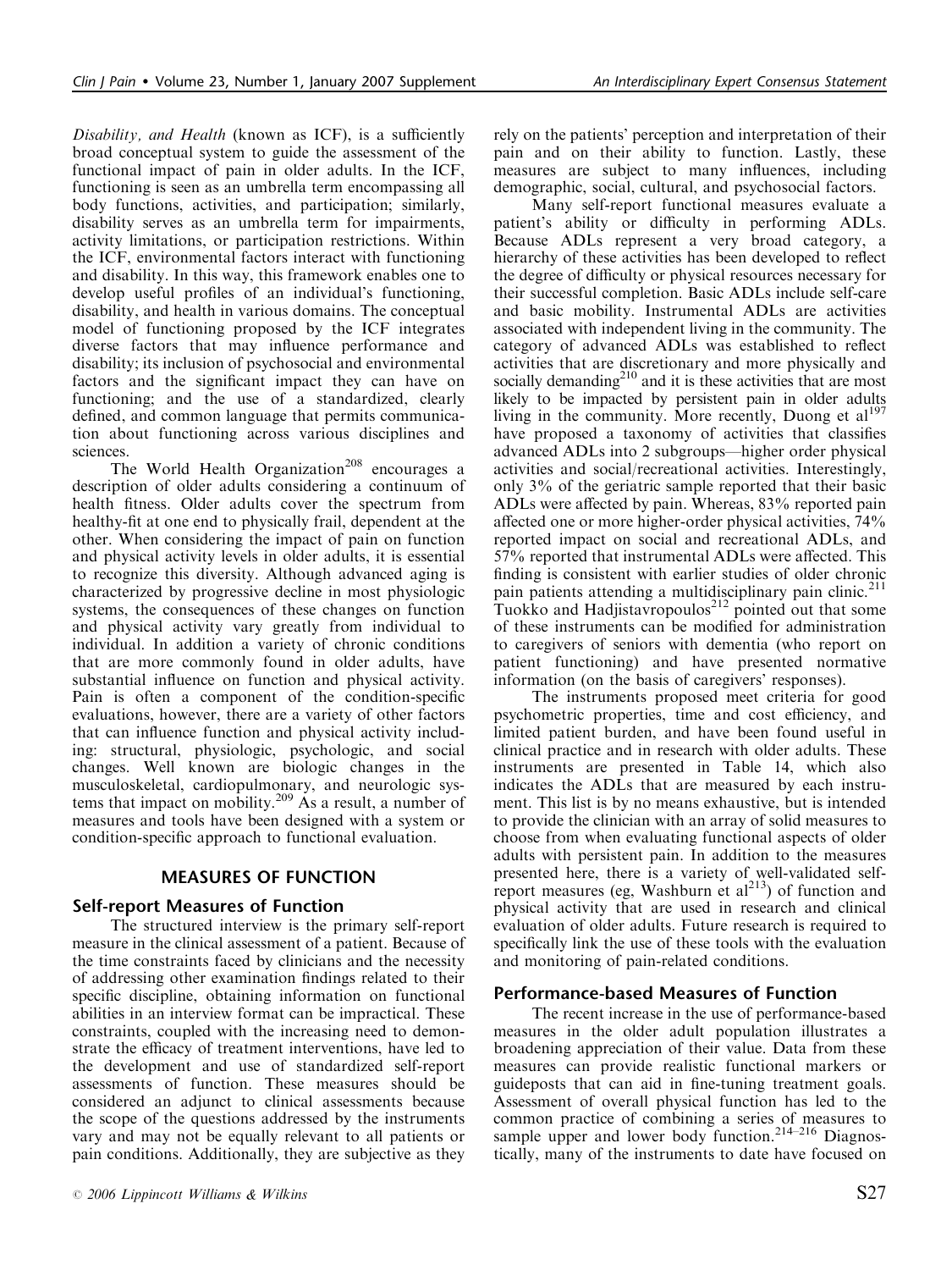|                                                       | <b>TADLE 14.</b> Self-report Furictional Assessment iviewalles by Domain                                                           |                               |                                                                       |
|-------------------------------------------------------|------------------------------------------------------------------------------------------------------------------------------------|-------------------------------|-----------------------------------------------------------------------|
| Domain                                                | <b>Measure</b>                                                                                                                     | <b>Minutes to</b><br>Complete | <b>Activities of Daily</b><br><b>Living Measured</b>                  |
| Functional status                                     | Functional Status Index <sup>222</sup>                                                                                             | 8                             | <b>Basic ADLs</b><br><b>Instrumental ADLs</b>                         |
|                                                       | MPI-General Activity Scale <sup>136</sup>                                                                                          | 5                             | <b>Instrumental ADLs</b><br><b>Advanced ADLs</b>                      |
|                                                       | Physical Activity Scale <sup>213</sup>                                                                                             | 8                             | <b>Basic ADLs</b><br>Instrumental ADLs                                |
|                                                       | SF-36: Physical functioning and role<br>limitations-physical composite scale <sup>352</sup>                                        | 10                            | <b>Advanced ADLs</b><br><b>Basic ADLs</b><br><b>Instrumental ADLs</b> |
|                                                       | Human Activity Profile <sup>198</sup>                                                                                              | $\tau$                        | <b>Basic ADLs</b><br><b>Instrumental ADLs</b><br><b>Advanced ADLs</b> |
|                                                       | Groningen Activity Restriction Scale <sup>353</sup>                                                                                | 5                             | <b>Basic ADLs</b><br><b>Instrumental ADLs</b>                         |
| General pain disability                               | Sickness Impact Profile <sup>354</sup><br>Older Americans Resources Service <sup>355</sup><br>Pain Disability Index <sup>135</sup> | 3                             | <b>Basic ADLs</b><br><b>Instrumental ADLs</b><br><b>Advanced ADLs</b> |
| Site-specific disability<br>Lower back                | Oswestry Disability Scale <sup>356</sup>                                                                                           | 5                             | <b>Basic ADLs</b><br><b>Instrumental ADLs</b><br><b>Advanced ADLs</b> |
|                                                       | Roland Morris Disability Index <sup>357</sup>                                                                                      | 5                             | <b>Basic ADLs</b><br><b>Instrumental ADLs</b>                         |
| Hip and knee                                          | Western Ontario and McMaster Universities<br>Osteoarthritis Index <sup>337,358</sup>                                               | 8                             | <b>Basic ADLs</b><br><b>Instrumental ADLs</b>                         |
| Neck                                                  | Neck Pain and Disability Scale <sup>359</sup>                                                                                      | 5                             | Basic ADLs<br>Instrumental ADLs<br><b>Advanced ADLs</b>               |
| Upper extremity (not<br>validated on older<br>adults) | Disabilities of the Arm, shoulder,<br>and Hand <sup>360</sup>                                                                      | 5                             | <b>Basic ADLs</b><br><b>Instrumental ADLs</b><br><b>Advanced ADLs</b> |

# TABLE 14. Self-report Functional Assessment Measures by Domain

measuring the impact of a specific impairment, such as lower-extremity weakness<sup>217</sup> or knee  $OA.^{218,219}$  In the selection of performance-based functional measures, focus was on measures with established psychometric properties that have been found particularly useful and well suited to older adults with chronic pain conditions. Additionally, in compiling the list of recommended measures, a strong preference for those measures that are time and cost efficient was noted. These instruments are presented in Table 15, by domain evaluated, along with the time necessary to complete each instrument.

As can be seen in Table 15, all but one measure can be completed in five minutes or less by patients who are cognitively intact. Although this may still be too much time for some health care providers who may be restricted to 10 to 15 minutes per patient, a qualified assistant could complete many of the evaluations before the appointment. Instructions and normative information for these measures can be obtained from the references cited for each measure. Additionally, most of these measures are summarized with normative information for a large sample of community dwelling older adults with and without low back pain.<sup>206</sup> In addition to the performancebased measures that are presented here, there are other well validated performance-based measures of function and physical activity<sup>220,221</sup> that are used in research and clinical evaluation of older adults. Future research is needed to specifically link the use of these tools in evaluation/monitoring of pain-related conditions.

|                    | <b>TABLE 15. Performance-based Functional Assessment</b> |  |
|--------------------|----------------------------------------------------------|--|
| Measures by Domain |                                                          |  |

| Domain                         | <b>Measure</b>                                          | <b>Minutes to</b><br>Complete |
|--------------------------------|---------------------------------------------------------|-------------------------------|
| Lower back                     | Trunk Rotation <sup>206,361</sup>                       | 2                             |
|                                | Functional Reach (LBP) <sup>41,42,206</sup>             | 3                             |
| Lower extremities              | Chair Rise $362$                                        | $\overline{c}$                |
|                                | Short Physical Performance<br>Battery <sup>44</sup>     | 5                             |
|                                | Gait Speed <sup>363</sup><br>Stair Climb <sup>216</sup> | 3                             |
|                                |                                                         | $\mathcal{D}$                 |
|                                | Timed Up and Go Score <sup>45</sup>                     | 30 <sub>sec</sub>             |
| Lower and upper<br>extremities | Physical Performance Test <sup>216</sup>                | 15                            |
| <b>Upper</b> extremities       | Timed Manual Performance <sup>364</sup>                 | 15                            |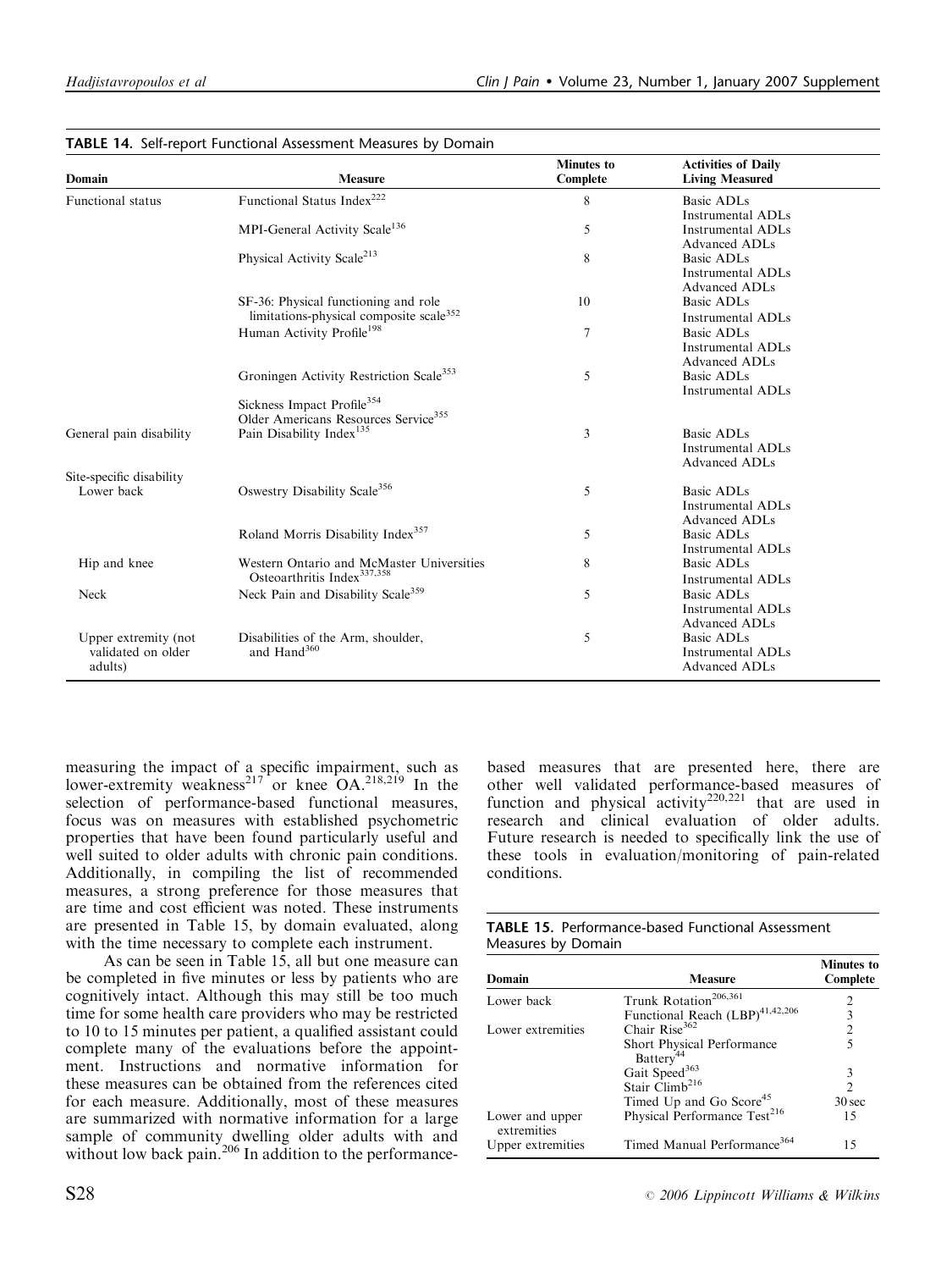#### SETTING CONSIDERATIONS

Assessment of functional status of the older adult with persistent pain in the primary care or acute setting can be conducted in a time efficient manner by administering 2 self-report measures: the Difficulty subscale of the Functional Status Index (FSI<sup>222</sup>) and the Human Activity Profile (HAP<sup>198</sup>). The FSI Difficulty subscale, rather than the Pain subscale, is recommended to focus the patient's attention on task performance rather than the amount of pain experienced while performing the task. Earlier studies have shown that the Pain and Difficulty subscales of the FSI are highly correlated.<sup>223</sup> The HAP also is recommended because it measures current and previous activity participation and has been found to be particularly useful with older adults with chronic pain.<sup>198</sup>

#### FUNCTIONAL ASSESSMENT IN OLDER ADULTS WITH DEMENTIA

Measurement of physical function and pain-related disability is particularly complex in patients with moderate to severe dementia for a variety of reasons. Although many patients with cognitive impairments can provide valid self-reports about their pain condition, dementia (especially at the more advanced stages) could compromise ability to provide valid responses to verbal questions or self-report measures.<sup>224</sup> Second, cognitive impairment in and of itself has been associated with disabilities in both basic and instrumental ADLs.<sup>225–227</sup> Most recently, Dodge et  $al^{228}$  observed that the severity of cognitive impairment at baseline had a variable impact on functional disability over a 3-year period. Lastly, there is limited ability with our current methods of measurement to distinguish the unique contribution of pain to disability in this population.<sup>154</sup> Consequently, we recommend that practitioners refer to the section concerning pain assessment among seniors with dementia, to determine if measurement of pain before and after the completion of specific ADL tasks or performance-based assessments is feasible to ascertain the degree of pain interference. Table 4 contains our consensus recommendations for the functional assessment of seniors with pain.

## ASSESSMENT OF EMOTIONAL AND PSYCHOSOCIAL FUNCTION ASSOCIATED WITH PAIN IN LATE LIFE

Because pain is by definition a subjective phenomenon, it is closely intertwined with emotional and social processes across the life span. There is now a sizeable, albeit not well-integrated, literature on assessment of psychologic and interpersonal function in the context of pain. Extension to older persons is limited, but there is sufficient knowledge to identify appropriate measures and recommend a broad general assessment approach.

#### Some Initial Considerations

#### Domains of Emotional and Psychosocial Function

This section is organized around a psychosocial model of pain that includes personality (representing core and suitable dimensions), cognitions, moods and emotions, interpersonal processes, coping, and psychologic well-being.<sup>229</sup> In laying out a comprehensive assessment strategy, it is crucial to remember that these domains are closely interrelated.

#### Contextual Factors: Site, Setting, and Type of Pain

The bulk of research relevant to this topic has dealt with persistent rather than acute pain. This is logical, given both the large general literature on psychosocial  $d$ ynamics in chronic pain $^{50}$  and the increased prevalence of pain-producing health conditions with advancing age. There is a need for more research to be conducted on psychosocial concomitants and effects of acute pain in older persons. Similarly, perhaps because of challenges of assessing persons with dementia, most research reviewed here is based on outpatients or other community-residing samples. Nonetheless, the little evidence that does exist suggests that findings are directly generalizable to longterm care residents as well (eg, Weiner et al,<sup>154</sup> Parmelee et al<sup>154,230</sup>).

Table 16 summarizes commonly used, pain-relevant instruments in each of the domains outlined previously. This is not a comprehensive list, but a selection of wellvalidated and relatively easy-to-use measures. A brief literature review in each area follows.

#### **Personality**

Although the assessment of the pain patient is often restricted owing to limitations in time, we are including here a discussion of assessment tools that are often used by psychologists and other professionals who conduct indepth evaluations of the psychologic functioning of the pain patient. Stable dispositions play an important role in the experience of pain, and may moderate its long-term effects upon well-being (eg, Brenes et al,  $^{231}$  Ormel et al,  $^{232}$ and Ramirez-Maestre et  $a^{231-233}$ ). Of the many personality measures available, the handful depicted in Table 16 are known both to perform well with older adults and to predict psychosocial well-being in pain patients. The NEO-PI<sup>234</sup> is a straightforward, multidimensional measure appropriate for both research and clinical use (in situations where time allows). A strong plus is that it includes a neuroticism subscale, which is known to be a strong influence on pain, perhaps through its effects on more specific cognitive and affective processes.<sup>233,235</sup> Hypochondriasis and dispositional optimism have each been shown to predict both pain response and psychologic adjustment in older persons as well.231,236

#### Attitudes About Pain

This domain includes attitudes, beliefs, and schemata that individuals apply to pain. Few of the measures presented in Table 16 have been specifically validated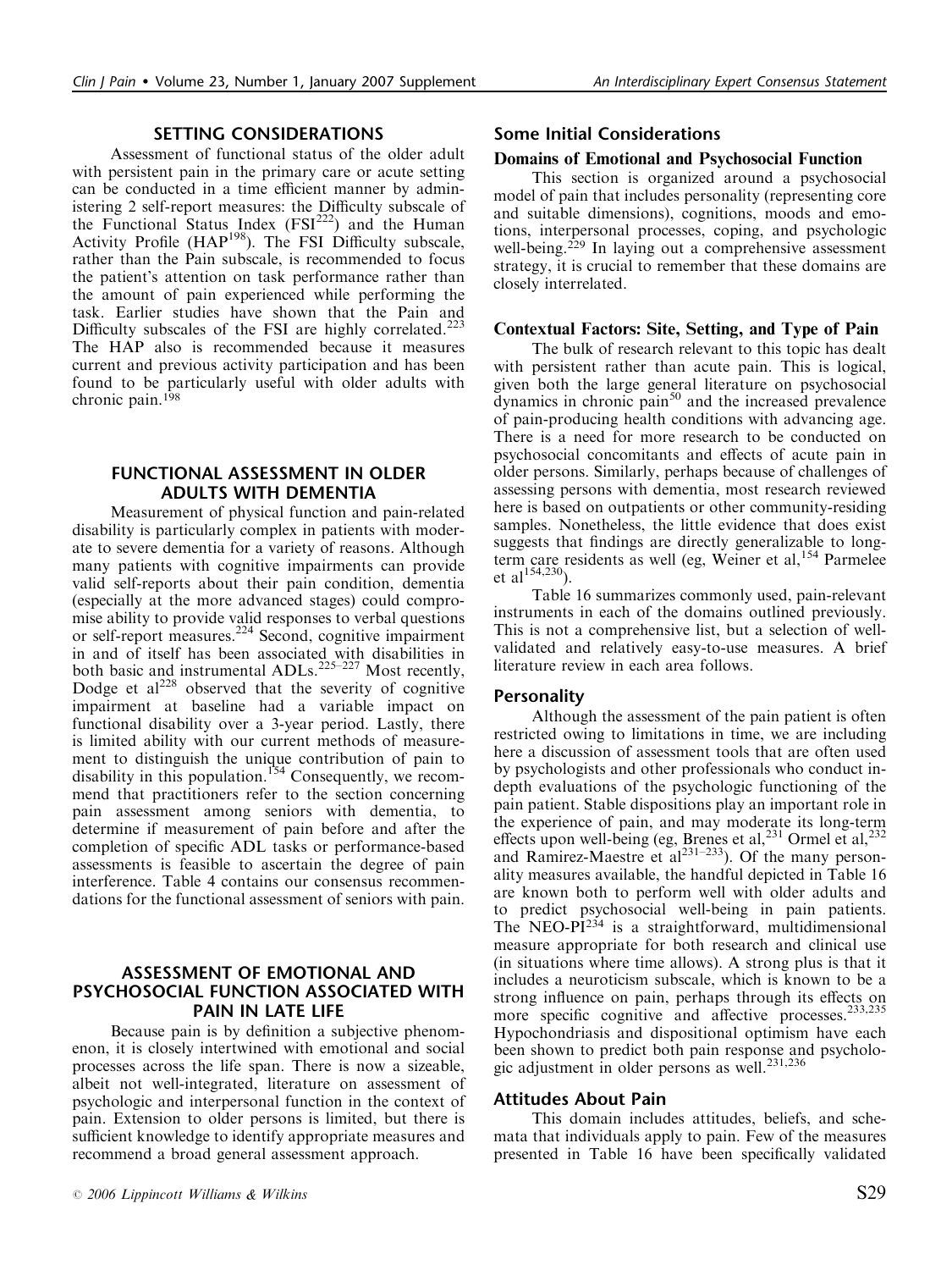| Domain/Construct                          | <b>Measure</b>                                                       | <b>Brief Description</b>                                                                                                                                                                                                                                  | <b>Validation in Older Adults</b>       |
|-------------------------------------------|----------------------------------------------------------------------|-----------------------------------------------------------------------------------------------------------------------------------------------------------------------------------------------------------------------------------------------------------|-----------------------------------------|
| Personality:                              | $NEO-PPI234$                                                         | Multitrait scale assesses conscientiousness,                                                                                                                                                                                                              | Costa and McRae <sup>365*</sup>         |
| multidimensional<br>measures              |                                                                      | extraversion, impulsiveness, neuroticism,<br>openness to experience. Long and<br>short-forms available                                                                                                                                                    |                                         |
| Personality: single-item                  | Dispositional Hardiness Scale <sup>366</sup>                         | 36 items comprising commitment,<br>challenge and control                                                                                                                                                                                                  | Lawton et al <sup>367</sup>             |
| measures                                  | Illness Attitudes Scale <sup>368</sup>                               | 21 yes-no items assess severity of<br>hypochondriasis                                                                                                                                                                                                     | Frazier and Waid <sup>369</sup>         |
|                                           | Life Orientation Test-Revised <sup>370</sup>                         | 10-item measure of dispositional optimism                                                                                                                                                                                                                 | Guarnera and Williams <sup>371</sup>    |
| Cognitive processes:<br>pain-specific     | Cognitive Errors Questionnaire <sup>372</sup>                        | 48 vignettes assessing catastrophizing,<br>overgeneralization, personalization, selective<br>abstraction. Half the vignettes use chronic<br>pain as the stimulus situation                                                                                | Smith et al <sup>373</sup> $\dagger$    |
|                                           | The Barriers Questionnaire II<br>$(BO-II374)$                        | 27-item self-report assesses beliefs that could<br>interfere with pain management                                                                                                                                                                         | None known                              |
|                                           | Inventory of Negative Thoughts in<br>Response to Pain <sup>375</sup> | 21 5-point items comprising 3 subscales:<br>Negative self-statements, negative social<br>cognitions, and self-blame                                                                                                                                       | Gil et al $375$ <sup>+</sup>            |
|                                           | Pain Attitudes Questionnaire <sup>244</sup>                          | 27 items load on 4 factors representing stoicism<br>(superiority, reticence) and cautiousness                                                                                                                                                             | Yong et al <sup>244</sup>               |
|                                           | Pain Beliefs and Perceptions<br>Inventory <sup>376</sup>             | (self doubt, reluctance)<br>16 items measure pain beliefs in the areas of<br>constancy, permanence, self-blame and<br>mystery                                                                                                                             | Stroud et al <sup>377</sup> $\dagger$   |
|                                           | Pain Catastrophizing Scale <sup>245</sup>                            | 13 items comprise 3 subscales describing<br>catastrophic thinking: helplessness,<br>rumination, and magnification                                                                                                                                         | None known                              |
|                                           | Survey of Pain Attitudes,<br>Revised <sup>243</sup>                  | Separate subscales assess attitudes regarding<br>medical cure, pain control, solicitude,<br>disability, medication, and emotion                                                                                                                           | Jensen and Karoly <sup>243</sup> †      |
|                                           | Arthritis Helplessness Index <sup>378</sup>                          | 5 items tapping perceived (un) controllability of<br>arthritis symptoms                                                                                                                                                                                   | Stein et al <sup>379</sup>              |
|                                           | Arthritis Self-efficacy Scale <sup>380</sup>                         | 20 items measuring self-efficacy in 3 domains:<br>pain, function, and other symptoms                                                                                                                                                                      | Creamer et al <sup>381</sup>            |
| Cognitive processes:<br>general           | Health Locus of Control Scales <sup>382</sup>                        | 18 items tapping perceived locus of control for<br>health items in 3 domains: internal, powerful<br>others, and chance                                                                                                                                    | Buckelew et $al^{383}$ †                |
|                                           | Personal Mastery Scale <sup>239</sup>                                | 7-item index of generalized feelings of personal<br>control                                                                                                                                                                                               | Reich and Zautra <sup>384</sup>         |
| Affective processes:<br>pain-specific     | Pain Anxiety Symptoms Scale <sup>292</sup>                           | 62 items comprising 4 subscales: fear of pain,<br>cognitive anxiety, somatic anxiety, escape,<br>and avoidance                                                                                                                                            | None known                              |
| Affective processes:<br>general           | Affect-balance Scale <sup>385</sup>                                  | 5 positive and 5 negative affect items                                                                                                                                                                                                                    | Reich and Zautra <sup>384</sup>         |
|                                           | PGC Positive and Negative Affect<br>Rating Scales <sup>386</sup>     | 5 positive and 5 negative affect items, plus<br>health and pain, rated on 5-point scales                                                                                                                                                                  | Lawton et al <sup>386</sup>             |
|                                           | Positive and Negative Affect Scales<br>(PANAS <sup>387</sup> )       | 20 5-point scales assess generalized positive and<br>negative affect                                                                                                                                                                                      | Beck et al <sup>388</sup>               |
| Interpersonal processes:<br>pain-specific | MPI Pain Support <sup>136</sup>                                      | 14 items address significant others' responses to<br>expressed pain in 3 domains: solicitous,<br>punishing, and distracting                                                                                                                               | Boothby et al <sup>389</sup>            |
| Interpersonal processes:<br>general       | Interpersonal Support Evaluation<br>$List^{390}$                     | 40-item measure assesses perceived support in<br>the areas of appraisal (availability of<br>confidants), belonging, tangible assistance,<br>and self-esteem support                                                                                       | Uchino et al <sup>391</sup> *           |
|                                           | MOS Social Support Survey <sup>392</sup>                             | 19 items assessing perceived support in 4 areas:<br>emotional/informal, tangible, affectionate,<br>and positive social interaction                                                                                                                        | Sherbourne and Stewart <sup>392</sup> † |
|                                           | Social Provisions Scale <sup>393</sup>                               | Twenty-four 4-point items assess perceived<br>functions of close relationships on 4<br>subscales: intimacy, social integration,<br>reassurance of worth, and opportunity for<br>nurturance <sup>394</sup>                                                 | Mancini and Blieszner <sup>394</sup>    |
| Coping: pain-specific                     | Coping Strategies Questionnaire <sup>395</sup>                       | 42 items assess 7 strategies (coping self-<br>statements, ignoring pain sensations,<br>reinterpreting pain sensations, praying/<br>hoping, catastrophizing, diverting attention,<br>increasing activities), but various factor<br>structures have emerged | Keefe et al <sup>396</sup>              |

|  | <b>TABLE 16.</b> Selected Instruments for Assessing Domains of Pain-related Psychosocial Functioning in Older Adults |  |  |  |
|--|----------------------------------------------------------------------------------------------------------------------|--|--|--|
|  |                                                                                                                      |  |  |  |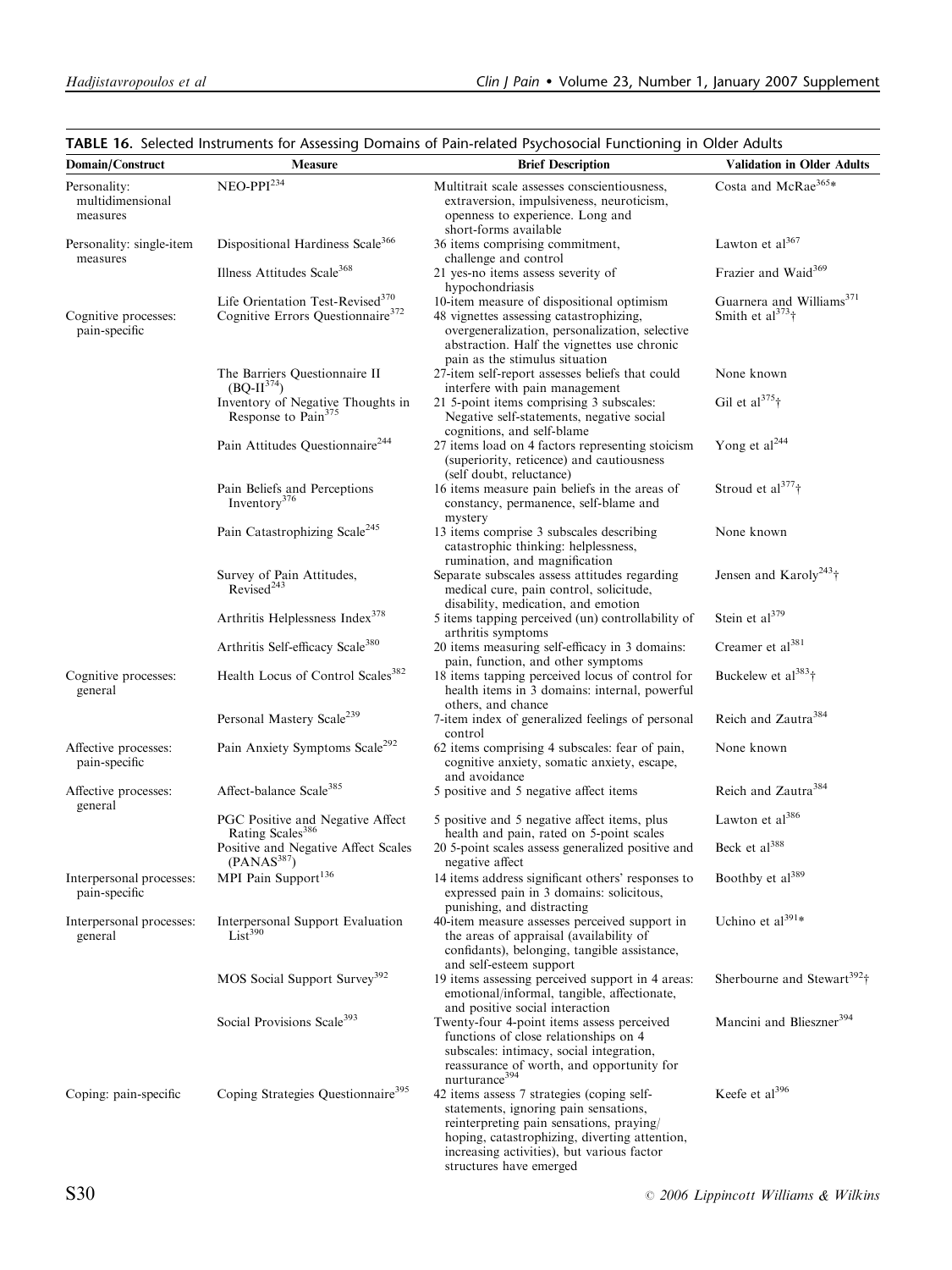| Domain/Construct       | <b>Measure</b>                                                            | <b>Brief Description</b>                                                                                                                                                  | <b>Validation in Older Adults</b>                                     |
|------------------------|---------------------------------------------------------------------------|---------------------------------------------------------------------------------------------------------------------------------------------------------------------------|-----------------------------------------------------------------------|
|                        | CPCI <sup>397</sup>                                                       | 65 items assess behavioral coping strategies in<br>11 domains                                                                                                             | None known                                                            |
|                        | Vanderbilt Pain Management<br>Inventory <sup>398</sup>                    | Separate active (11 items) and passive<br>(7 items) subscales                                                                                                             | Brown and Nicassio <sup>398</sup> †;<br>Mercado et al <sup>399*</sup> |
| Coping: general        | Coping with Chronic Illness <sup>400</sup>                                | 54 items comprise 6 subscales: cognitive<br>restructuring, emotional expression, wish<br>fulfilling fantasy, self-blame, information<br>seeking, and threat minimization  | Felton and Revenson <sup>400*</sup>                                   |
|                        | Ways of Coping Scale (revised) <sup>401</sup>                             | 66 items comprise numerous subscales and 2<br>higher-order factors: problem-focused and<br>emotion-focused coping. Revised by<br>Vitaliano et al <sup>402</sup>           | Kemp et $al403$                                                       |
| Psychologic well-being | Activities-specific Balance<br>Confidence (ABC) Scale <sup>404</sup>      | 16 items rated on a 0-100% continuum                                                                                                                                      | Powell and Myers <sup>404</sup>                                       |
|                        | Beck Anxiety Inventory <sup>287</sup>                                     | 21 items answered on a 4-point scale                                                                                                                                      | Morin et al <sup>288</sup>                                            |
|                        | Center for Epidemiological Studies<br>Depression Scale <sup>278</sup>     | 20 4-point items                                                                                                                                                          | Radloff and Teri <sup>405</sup>                                       |
|                        | Falls Efficacy Scale <sup>294</sup><br>GDS <sup>273</sup>                 | 10 items each rated on a 10 point Likert scale<br>30 yes/no items; omits somatic and other<br>depressive symptoms possibly confounded<br>with aging; short form available | Tinetti et al <sup>294</sup><br>Yesavage et al <sup>406</sup>         |
|                        | Hospital Anxiety and Depression<br>Scale <sup>289</sup>                   | 14 items rated on a 4-point scale                                                                                                                                         | Spinhoven et al <sup>290</sup>                                        |
|                        | Patient Health Questionnaire-<br>Depression Module <sup>283,284</sup>     | 9 items rated on a 4-point scale                                                                                                                                          | None known                                                            |
|                        | PGC Morale Scale <sup>407</sup>                                           | 17 yes/no items assess general emotional well-<br>being; factor analysis yielded agitation,<br>attitude toward own aging, and lonely<br>dissatisfaction subscales         | Lawton <sup>407</sup>                                                 |
|                        | Satisfaction with Life Scale <sup>408</sup>                               | 5-item scale tapping overall life satisfaction                                                                                                                            | Pavot and Diener <sup>409</sup>                                       |
|                        | State-trait Anxiety Inventory <sup>285</sup>                              | 40 items (20 targeting state anxiety and 20<br>targeting trait anxiety) rated on a 4-point<br>scale                                                                       | Nesselroude et al <sup>286</sup>                                      |
|                        | Survey of Activities and Fear of<br>Falling in the Elderly <sup>295</sup> | 11 items, subscales include activity restriction,<br>fear of falling, and activity level.                                                                                 | Lachman et al <sup>295</sup>                                          |
|                        | Well-being Scales <sup>410</sup>                                          | 6 scales, 9 items each, assess autonomy,<br>environmental mastery, personal growth,<br>positive relations with others, purpose in life,<br>and self-acceptance            | $Ryff^{410}$                                                          |

TABLE 16. (continued )

\*Examined scale in adults  $\geq 65$  y, but did not report psychometric properties separately.<br>†Sample included adults  $\geq 65$  y, but did not examine scale properties separately for that group.

with older adults. Although we expect that most of the listed measures should perform well with cognitivelyintact persons, validation with seniors is needed before this opinion can be expressed with confidence. Most cognitions about pain center on perceived ability to control pain and its effects, reflecting the central importance of generalized perception of control for psychologic adjustment.<sup>237,238</sup> Perhaps the most straightforward measure of perceived control is the 7-item Personal Mastery Scale.<sup>239</sup> The multidimensional locus of control scale has good evidence of validity in older pain patients<sup>240</sup> and assesses generalized perceptions of one's ability to control events in one's life. More specific measures cover generalized attitudes about the cause of pain and other health problems and one's ability to manage them. $241,242$  In addition, several composite measures are wholly or partially devoted to assessing

beliefs and attitudes about pain, including the perception of control<sup>136,243</sup> and stoicism.<sup>244</sup>

By far the most heavily studied cognitive orientation to pain is ''catastrophizing,'' a tendency to magnify and be preoccupied with threat and to feel unable to cope.<sup>245</sup> There is some evidence, albeit inconsistent, that catastrophizing may simply be a more specific manifestation of the personality trait neuroticism.246,247 More work is needed on this issue. However, at this point it may be advisable simply to assess the broader personality construct. It is important to note that older adults show an increased stoicism when it comes to reporting pain and this could lead to an under-reporting of pain.244 Usually attitudes and beliefs such as ''it is not good to complain'' underlie this stoicism.<sup>248</sup> The astute clinician will typically recognize such attitudes and encourage patients to report on their other pain concerns with no hesitation.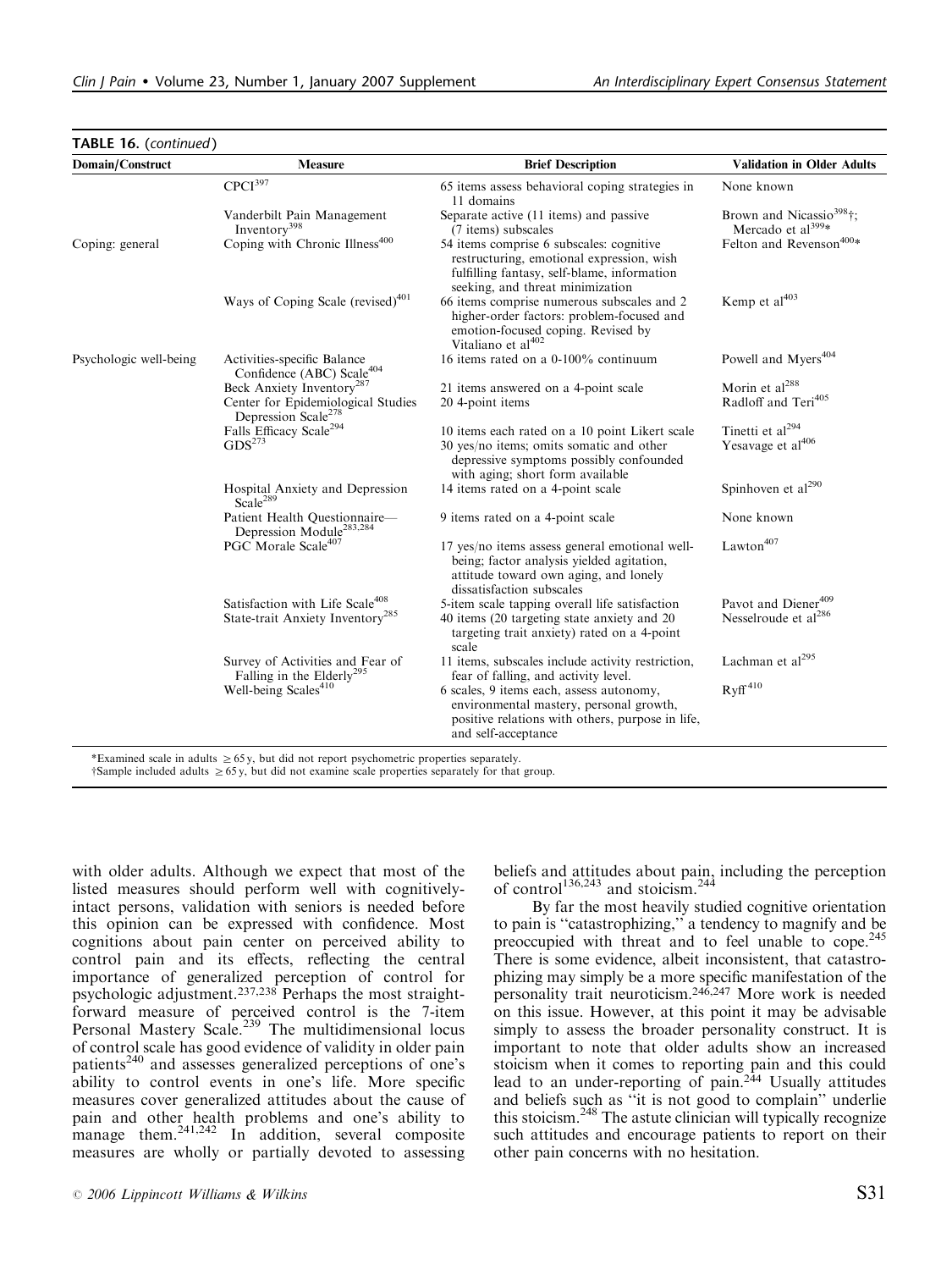# Emotional Responses

Short-term emotional (affective) responses, which may affect and be affected by the experience of pain, vary in complex ways across the lifespan.<sup>249,250</sup> For example, older adults have been found to under-report emotional symptoms, $251$  which could affect the validity of assessment conclusions. As with the under-reporting of pain, clinicians should be alert to this possibility and aim to overcome any barriers to reporting through the use of specific and pointed questions.

Several general measures of affective processes perform well with seniors and may be quite relevant to pain (Table 16). In addition to the measures that are listed on Table 16, the versions of the Beck Depression Inventory  $(BDI<sup>252</sup>)$  have been used extensively in the assessment of older adults. However, caution should be exercised as there is evidence that somatic symptoms of depression that are listed on the BDI could inflate BDI scores among older adults.<sup>253</sup>

In measuring emotional concomitants of pain, it is crucial to distinguish transient states from more stable temperaments or affective disturbances. In particular, one must resist the temptation to generalize from temporary or situational responses—for example, negative mood induced by pain—to general emotional well-being or psychopathology.

# Coping

Paralleling the general coping literature,  $254$  studies of pain coping have distinguished between problemfocused and emotion-focused coping and between active and passive coping strategies.255,256 Passive coping strategies and emotion focused strategies have been linked to poorer psychologic adjustment in all age groups255,257 (see Table 16 for measures). The 2 factor distinction among subgroups of coping types is, however, something of an oversimplification.<sup>254,258</sup> Current work therefore focuses on differentiating the elements that make up pain-related coping and distinguishing it from related cognitive, personality, and affective processes.<sup>245,259,260</sup>

Most standard coping indices tend to be quite lengthy, presenting a problem for use in clinical settings. Jensen and Baron<sup>52</sup> offered substantially reduced versions of several pain-specific coping scales. Although further validation of these ''short-form'' measures is needed, Jensen et al's analyses suggest that the 16 item-version of the Chronic Pain Coping Inventory (CPCI), which has been used successfully among older adults<sup>138,261</sup> may be a good place to start. This instrument has demonstrated excellent internal consistency when used among older adults.<sup>262</sup>

The single most important psychologic mediator relevant to pain is the individual's perception of control (see earlier discussion in the section ''Attitudes about Pain''). Perceived control over pain and its effects strongly influences choice of coping strategies, behavioral adaptation, and emotional effects of both chronic and acute

pain. Patients who feel that they have no control over chronic pain are at high risk of psychologic and functional impairment. It is important to consider that orientation to control changes with increasing age as a result of both maturation (learning what we can and cannot expect to control) and adaptation to changing abilities and circumstances. An important approach involves measurement of Pain Locus of Control,<sup>263</sup> which has been validated for older people.<sup>240</sup>

A more important consideration than the specific tool chosen is the relevance of various coping strategies<sup> $248$ </sup> to the source and nature of pain in question. For example, the extent to which pain is associated with functional limitations may determine the range of coping strategies that the individual employs, as may the objective "controllability" of the pain. Although there has been little study of the syndrome-specificity of pain coping strategies, careful analysis of the situation and the individual may help guide selection and interpretation of measures. Generally, patients who engage in passive and emotion-focused coping would be candidates for psychologic intervention (eg, Reesor and Craig<sup>264</sup> and Keefe et  $al^{265}$ ) aimed at replacing such strategies (associated with poorer adjustment) with more active and adaptive ways of coping

# Interpersonal Processes

A growing literature documents how older persons affect and is affected by the experience and expression of pain. Table 16 presents a sample of measures including general social support<sup>266</sup> and pain-specific social influences and dynamics.<sup>267,268</sup> Work with people with OA and their spouses $269,270$  confirms that effects of others' behavior upon well-being vary with specific circumstances and relationship history. Hence, assessment should measure not only positive, supportive functions that others may provide the older pain patient, but also critical attitudes and other potential sources of conflict and distress.

# Psychologic Well-being

The bulk of research on how pain affects psychologic well-being has focused on depression (eg, Campbell et al<sup>50</sup> and Hassett et al<sup>50,271</sup>). In fact, depression is an extremely common response to uncontrollable pain and is also frequently comorbid with other emotional disorders.<sup>272</sup> We therefore examine issues in assessing late life depression first, and then return briefly to broader measures of psychologic well-being.

The Geriatric Depression Scale  $(GDS<sup>273</sup>)$  is widely regarded as the standard for assessing depressive symptomatology and for preliminary screening for diagnosable depressive disorders in older adults. The GDS is wellvalidated and simple enough to be workable even for persons with mild to moderate dementia. $274,275$  However, as with other domains discussed here, selection of a depression measure should take into account specific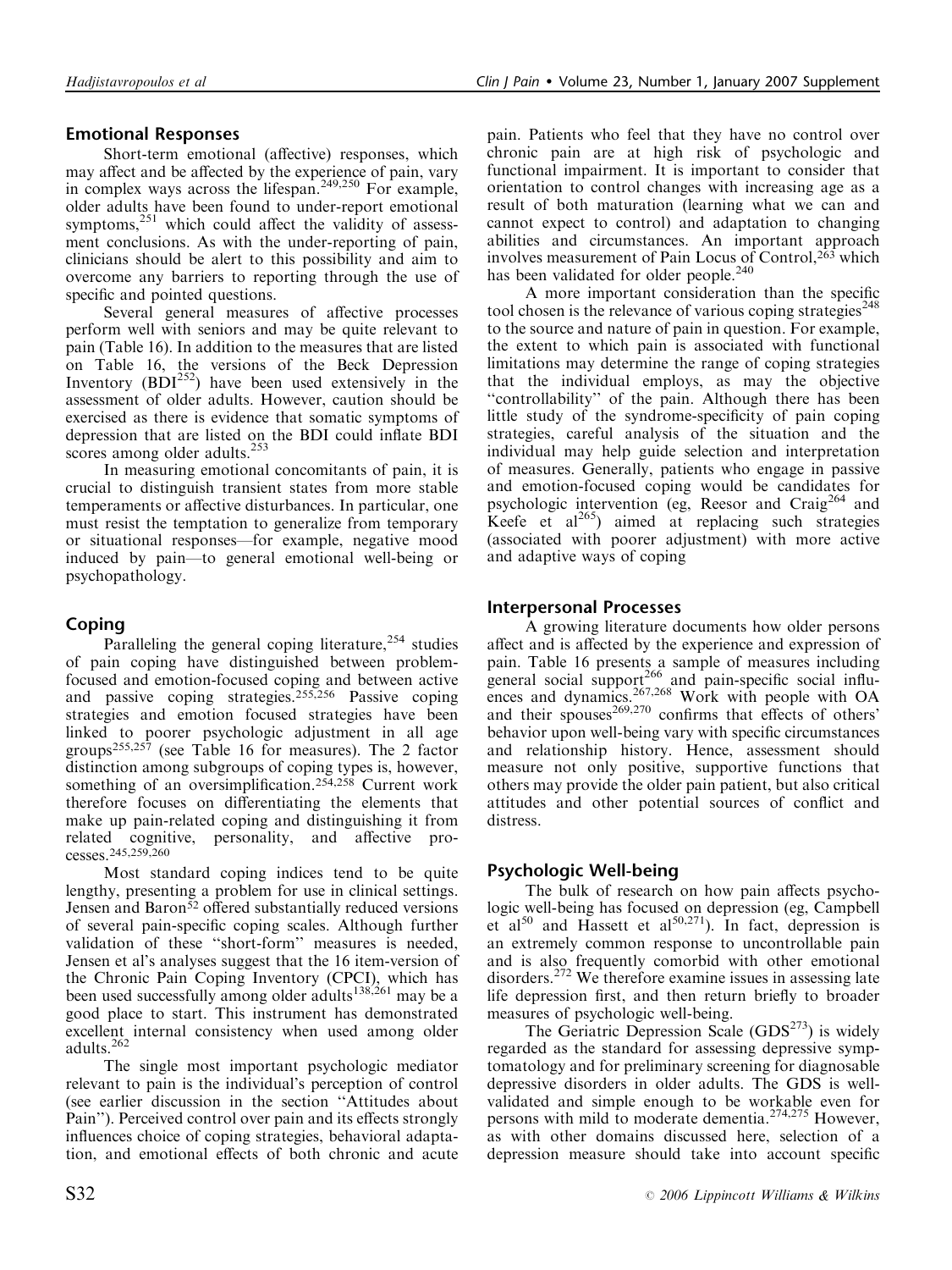characteristics of the population of interest and the goals of the assessment. For example, more able elders may find the GDS's yes or no format overly simplistic. Nonetheless, a five-item version of the GDS with good psychometric properties is also available.<sup>276,277</sup> As an alternative, the Center for Epidemiologic Studies Depression Scale (CES- $D^{278}$ ) may yield more complete data and better correspondence to the clinical diagnostic gold standard.<sup>279</sup> In addition, the CES-D can be used across the lifespan allowing for the assessment of age-related patterns. As another illustration, there is evidence that depression is manifested differently among African American as compared with European American elders.<sup>280,281</sup> Here again, a single measurement approach may cloud rather than clarify dynamics of interest. Rather, assessors should familiarize themselves with the subtleties of psychologic well-being in the individual(s) at hand, and tailor measurement approaches to those subtleties. Other brief instruments that have been used successfully in the assessment of old age depression include the Patient Health Questionnaire-Depression Module (PHQ-9) which is a brief tool that scores on each of the nine DSM-IV<sup>282</sup> diagnostic criteria.<sup>283,284</sup>

Anxiety is often a central concern of patients with pain problems. Anxiety is a frequent concomitant of depression, and differentiation of the 2 may be difficult. Nonetheless, in many cases it may be useful to assess anxiety separately, particular among individuals who do not display the despondent mood typical of depression. Spielberger's<sup>285</sup> State-Trait Anxiety Inventory is widely used and offers the advantage of differentiating enduring (trait) from transient (state) moods. Evidence supports its utility among older adults (for example, the work of Nesselroade et al<sup>286</sup>). Another brief screening tool for general anxiety symptoms that has been used with seniors is the Beck Anxiety Inventory.<sup>287</sup> The instrument has been validated with seniors.<sup>288</sup> Finally, the Hospital Anxiety and Depression Scale  $(HADS<sup>289</sup>)$ , which consists of 14 items, deserves mention because it has been validated across the lifespan.<sup>290</sup> Table 16 lists several such indices that may help provide a fuller, more balanced picture of individuals' emotional states.

Other measures that merit consideration relate to the assessment of fear of pain and fear of falling, both of which have been associated with either pain or difficulties with rehabilitation. Indices of fear of pain and fear of falling have been studied among seniors (eg, Martin et al<sup>291</sup>). The Pain Anxiety Symptom Scale<sup>292</sup> (PASS) is recommended for the assessment of pain-related anxiety and the Activities Balance Confidence Scale<sup>293</sup> as well as the Falls Efficacy Scale<sup>294</sup> for the assessment of fear of falling because of their comprehensiveness and prior successful use with seniors (see Martin et  $al^{291}$  for a confirmation of the factor structure of the Pain Anxiety Symptom Scales in a group that included older adults). Finally, the Survey of Activities and Fear of Falling in the Elderly (SAFFE)<sup>295</sup>; is another well-validated measure of fear of falling that provides additional information about the types of activity avoidance that result from fear.

In sum, there is a range of choices for measuring pain-related psychologic and social processes. Psychometrics are a necessary concern when one is dealing with very old or physically frail older adults; but many available instruments are known to perform well even with institutionalized older persons. The greater challenge is with respect to the conceptual adequacy of extant measurement approaches: the appropriateness of their content and interpretation with respect to the developmental tasks of late life, their adequacy in operationalizing underlying constructs, and their ability to distinguish among convergent, closely intertwined states and processes. Other important factors include the time required to complete these measures, which may limit their impact on clinical utility. Table 5 contains our consensus recommendations for the assessment of emotional functioning.

## A BRIEF BATTERY

We recognize that clinicians in busy settings operate under extreme time pressure. As such, we are recommending a 10-minute pain assessment battery as being suitable for cognitively-intact older adults in most settings. Specifically, we recommend administration of the BPI<sup>134</sup> combined with the SF-MPQ.<sup>127</sup> The former instrument will allow for the assessment of pain intensity, interference with function (physical, relational, and psychologic), location, medication use, and perceived relief while the SF-MPQ will allow for the measurement of pain qualities. This approach is consistent with the  $IMMPACT$  recommendations,<sup>12,21</sup> and involves assessment tools that are both widely validated across pain types and populations. Moreover, the numeric rating scales employed in the BPI maximize use among people with limited linguistic abilities. Finally, these 2 scales reflect the biopsychosocial model of pain (see Asmundson and Wright<sup>29 $\overline{6}$ </sup> for a review).

The situation is more complicated with seniors who have serious limitations in ability to communicate because the validation process of most of the promising tools is now underway. For this population, we refer the reader to Table 3, which outlines a general approach to assessment.

## **CONCLUSIONS**

Adequate assessment is critical as it serves as the basis for clinical decision-making and ultimately optimal care. There is a wealth of literature suggesting that geriatric patients are not provided with adequate pain management. Much of the problem is associated with the failure of appropriate assessment. Over the past decade a number of procedures and measures have been developed to address assessment of pain and function in older persons. One problem is that it is difficult to select the most appropriate approach—one that is sufficiently comprehensive but efficient. In this consensus paper, we have identified the domains that comprise appropriate assessment, reviewed a number of measures and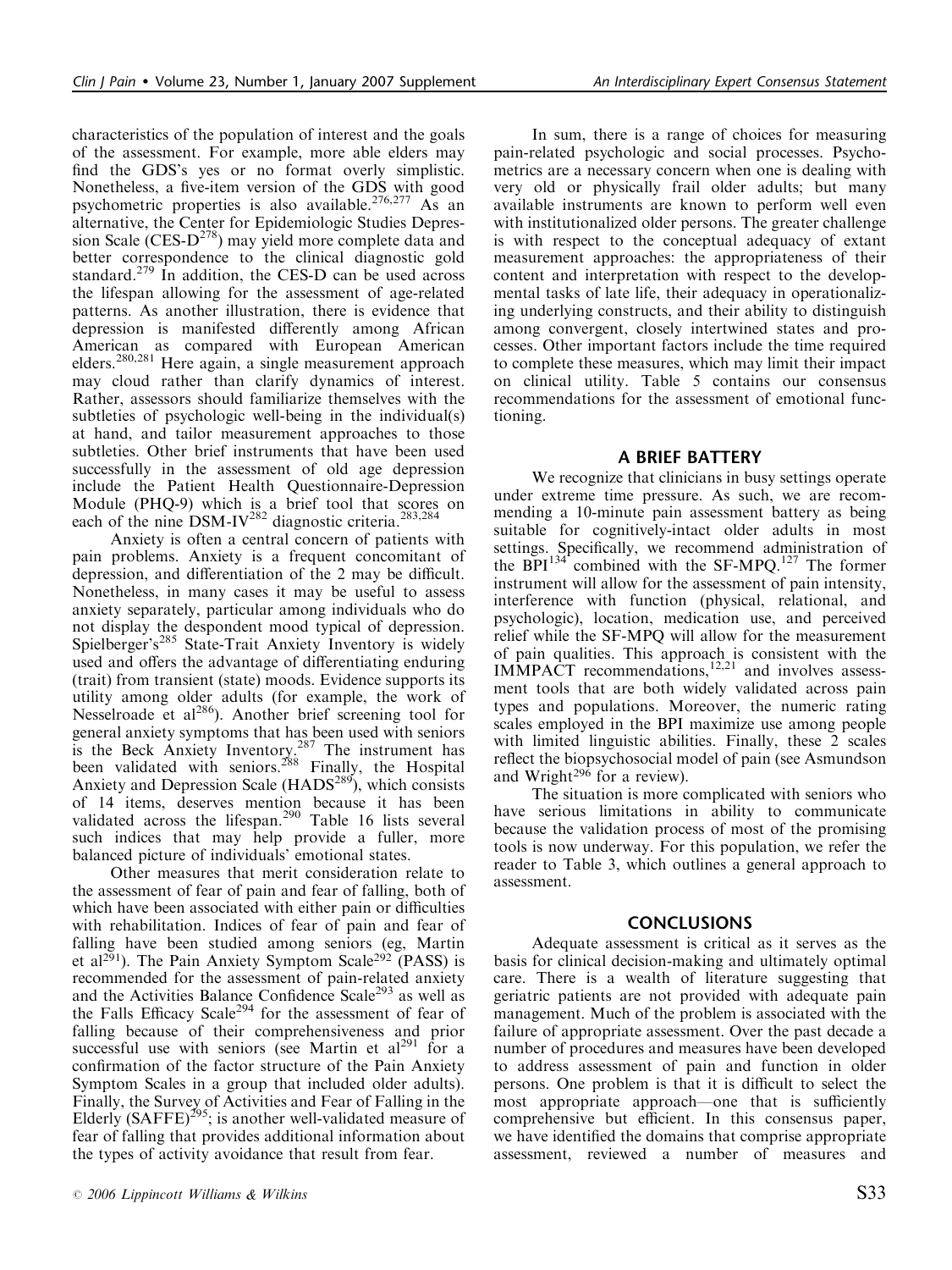#### TABLE 17. Brief Measures for Use in Pain Assessment

| Self-report Assessment of Pain Intensity<br>Numeric Rating Scale <sup>54,151,158,308</sup><br>Verbal Descriptors Scale or Verbal Rating Scale <sup>54,127</sup><br>21-point Box Scale <sup>151</sup> |
|------------------------------------------------------------------------------------------------------------------------------------------------------------------------------------------------------|
| Observational Assessment Tools for People with Severe Dementia                                                                                                                                       |
| The following 2 measures are examples of promising measures.                                                                                                                                         |
| Our group is not recommending any specific measure at this time                                                                                                                                      |
| as research in this area is continuing                                                                                                                                                               |
| PACSLAC <sup>165</sup>                                                                                                                                                                               |
| The DOLOPLUS-2 <sup>179</sup>                                                                                                                                                                        |
| <b>Functional Assessment</b>                                                                                                                                                                         |
| FSI <sup>222</sup>                                                                                                                                                                                   |
| $HAP^{198}$                                                                                                                                                                                          |
| Physical Performance Test <sup>216</sup>                                                                                                                                                             |
| Neuropathic Pain                                                                                                                                                                                     |
| $S-LÂNSS117$                                                                                                                                                                                         |
| NPQ <sup>119</sup>                                                                                                                                                                                   |
| $DN4^{121}$                                                                                                                                                                                          |
| <b>Emotional Function</b>                                                                                                                                                                            |
| Depression                                                                                                                                                                                           |
| $\overline{G}DS^{406}$                                                                                                                                                                               |
| Anxiety                                                                                                                                                                                              |
| Beck Anxiety Inventory <sup>287</sup>                                                                                                                                                                |
| Pain Related Anxiety                                                                                                                                                                                 |
| PASS <sup>292</sup>                                                                                                                                                                                  |

This table is not presenting a battery of tests. Instead, it is a list of recommended measures that could be used to assess specific pain domains. Refer to ''A Brief Battery Section.''

NPQ indicates Neuropathic Pain Questionnaire; PASS, Pain Anxiety Symptom Scale.

procedures for evaluating patients in each of these domains, and suggested a brief assessment protocol. For research purposes, the brief protocol should be extended to address relevant areas. We also noted some problems with the available assessment armamentarium. We hope that our review and analysis will lead to better care of the elderly who are experiencing pain and will direct research to fill in the holes of our current knowledge.

Key strategies for improving pain assessment in older adults should be part of quality improvement processes in all health care settings and specific measures should be chosen according to accepted methods.<sup>297,298</sup> Establishment of institutional standards for assessment procedures should be based on current best practices, development and use of documentation systems/tools that facilitate assessment and communication of assessment data, and commitment to ongoing education and training of all individuals caring for older persons. This consensus document should aid in these processes.

Several limitations should be acknowledged. Given the nascent state of the literature pertaining to this population (eg, many pertinent clinical questions about persistent pain have only been addressed with nongeriatric samples), some recommendations were necessarily based on clinical observations, experience, and inference and not on systematically collected empirical evidence. Although the panel was chosen without conscious bias, it must always be acknowledged that empanelling a group for a consensus project is not a random selection process; availability, willingness to serve, familiar network of associates, and many other variables contribute to this imperfect but pragmatic process.

Lastly, it is recognized that many of the recommendations offered involve processes and procedures that may be too cumbersome or time consuming for use in busy clinical practices. Ultimately, though, the purpose and context of the assessment will dictate the most appropriate methods to be used. In instances where brief assessments are conducted, ongoing clinical monitoring will be needed to evaluate patient progress and to determine whether further assessment is necessary. For this purpose, acknowledging the reality of limited time in most clinical settings, we have recommended a brief clinical battery (see previous section). Table 17 lists a series of measures that were chosen by the consensus team as most appropriate when time allows (or clinical needs dictate) for a more thorough investigation of specific domains (eg, mood, functional ability).

#### REFERENCES

- 1. Kirkwood TBL. Evolution theory and the mechanisms of aging. In: Tallis R, Fillit H, Brocklehurst JC, eds. Brocklehurst's Textbook of Geriatric Medicine and Gerontology. 5th ed. Edinburgh, Scotland: Churchill Livingstone Edinburgh; 1998:45–49.
- 2. Jones GT, Macfarlane GA. Epidemiology of pain in older persons. In: Gibson SJ, Weiner DK, eds. Pain in Older Persons. Seattle, WA: IASP Press; 2005:3–22.
- 3. Proctor WR, Hirdes JP. Pain and cognitive status among nursing home residents in Canada. Pain Res Manage. 2001;6:119-125.
- 4. American Geriatrics Society Panel on Persistent Pain in Older Persons. Clinical practice guidelines: the management of persistent pain in older persons. J Am Geriatr Soc. 2002;50:S205-S224.
- 5. Martin R, Williams J, Hadjistavropoulos T, et al. A qualitative investigation of seniors' and caregivers' views on pain assessment and management. Can J Nurs Res. 2005;37:142–164.
- 6. Sengstaken EA, King SA. The problems of pain and its detection among geriatric nursing home residents. J Am Geriatr Soc. 1993;41:541–544.
- 7. Ferrell BR, Novy D, Sullivan MD, et al. Ethical dilemmas in pain management. J Pain. 2001;2:171–180.
- 8. American Medical Directors Association. Pain Management in the Long-term Care Setting: Clinical Practice Guideline (Revised Ed.). Columbia, MD: AMDA; 2003.
- 9. Australian Pain Society. Pain in Residential Aged Care Facilities: Management Strategies. North Sydney, Australia: Author; 2005.
- 10. Melzack R, Wall PD. The Challenge of Pain. London: Penguin Books; 1988.
- 11. American Geriatrics Society. The management of chronic pain in older persons: AGS panel on chronic pain in older persons. J Am Geriatr Soc. 1998;46:635–651.
- 12. Turk DC, Dworkin RH, Allen RR, et al. Core outcome domains for chronic pain clinical trials: IMMPACT recommendations. Pain. 2003;106:337–345.
- 13. Gibson SJ, Katz B, Corran TM, et al. Pain in older persons. Disabil Rehabil. 1994;16:127–139.
- 14. Helme RD, Gibson SJ. Measurement and management of pain in older people. Aust J Ageing. 1998;17:5–9.
- 15. Weiner DK. Assessing persistent pain in older adults: practicalities and pitfalls. Analgesia. 1999;4:377–395.
- 16. Weiner DK, Herr K. Comprehensive Interdisciplinary Assessment and an Assessment Guide to Geriatric Neuropsychology. Mahwah, New Jersey: Lawrence Erlbaum Associates; 2002.
- 17. Von Korff M, Wagner EH, Dworkin SF, et al. Chronic pain and use of ambulatory health care. Psychosom Med. 1991;53:61-79.
- 18. Ersek M, Turner JA, McCurry SM, et al. Efficacy of a selfmanagement group intervention for elderly persons with chronic pain. Clin J Pain. 2003;19:156–167.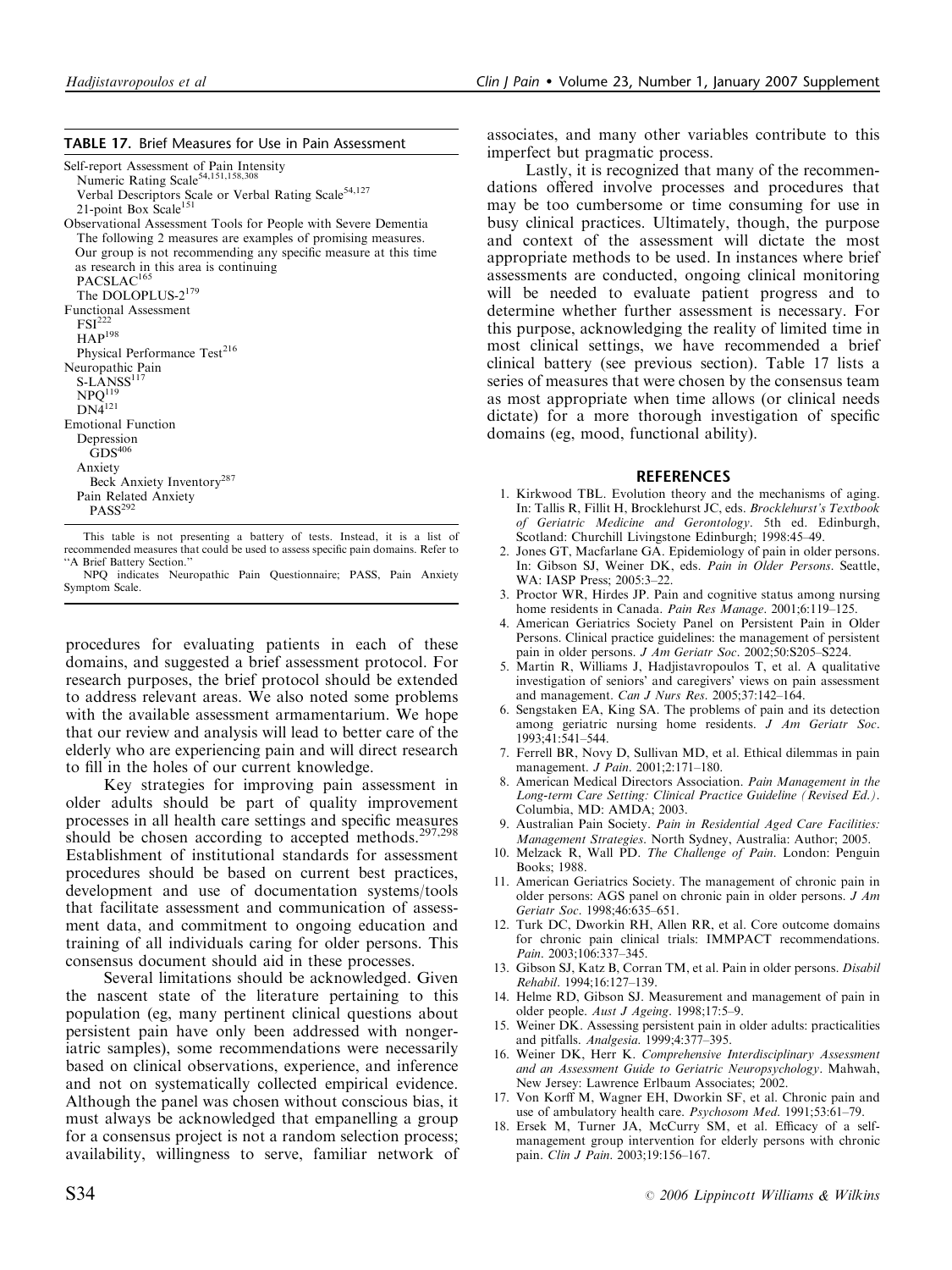- 19. Theiler R, Bischoff HA, Good M, et al. Rofecoxib improves quality of life in patients with hip or knee osteoarthritis. Swiss Med Wkly. 2002;132:566–573.
- 20. Weiner DK, Rudy TE, Glick RM, et al. Efficacy of percutaneous electrical nerve stimulation for the treatment of chronic low back pain in older adults. J Am Geriatr Soc. 2003;51:599-608.
- 21. Dworkin RH, Turk DC, Farrar JT, et al. Core outcome measures for chronic pain clinical trials: IMMPACT recommendations. Pain. 2005;113:9–19.
- 22. Weiner DK, Cayea D. Low back pain and its contributors in older adults: a practical approach to evaluation and treatment. In: Gibson SJ, Weiner DK, eds. Pain in Older Persons. Seattle, WA: IASP Press; 2005:329–354.
- 23. Weiner DK, Hanlon JT. Pain in nursing home residents: management strategies. Drugs Aging. 2001;18:13–-29.
- 24. Tam VC, Knowles SR, Cornish PL, et al. Frequency, type and clinical importance of medication history errors at admission to hospital: a systematic review. CMAJ. 2005;173:510-515.
- 25. King L, Arnold R. Cancer pain and end-of-life issues. In: Gibson SJ, Weiner D, eds. Pain in Older Persons. Seattle, WA: IASP Press; 2005:403–420.
- 26. American Society of Health-System Pharmacists. ASHP guidelines on a standardized method for pharmaceutical care. Am J Health System Pharm. 1996;53:1713–1716.
- 27. Mobily PR, Herr KA, Clark MK, et al. An epidemiologic analysis of pain in the elderly: the Iowa  $65+$  rural health study. *J Aging* Health. 1994;6:139–145.
- 28. Besson JM. The neurobiology of pain. Lancet. 1999;353: 1610–1615.
- 29. Eccleston C, Crombez G, Aldrich S, et al. Attention and somatic awareness in chronic pain. Pain. 1997;72:209–215.
- 30. Morrison RS, Magaziner J, Gilbert M, et al. Relationship between pain and opioid analgesics on the development of delirium following hip fracture. J Gerontol Series A Biol Med Sci. 2003; 58:76–81.
- 31. Weiner DK, Sakamoto S, Perera S, et al. Chronic low back pain in older adults: prevalence, reliability, and validity of physical examination findings. J Am Geriatr Soc. 2006;54:11–20.
- 32. Folstein MF, Folstein SE, McHugh PR. ''Mini-mental state''. A practical method for grading the cognitive state of patients for the clinician. J Psychiatr Res. 1975;12:189–198.
- 33. Shulman KI. Clock-drawing: is it the ideal cognitive screening test? Int J Geriatr Psychiatry. 2000;15:548–561.
- 34. Tuokko H, Hadjistavropoulos T, Miller JA, et al. The Clock Test: Administration and Scoring Manual. Toronto, Ontario: Multi-Health Systems; 1995.
- 35. Bennett GJ. Neuropathic pain: new insights, new interventions. Hosp Pract (Minneap). 1998;33:95–98, 101–104, 107–110 passim.
- 36. Jokl P. Prevention of disuse muscle atrophy in chronic arthritides. Rheum Dis Clin North Am. 1990;16:837–844.
- 37. Reid MC, Williams CS, Gill TM. Back pain and decline in lower extremity physical function among community-dwelling older persons. J Gerontol A Biol Sci Med Sci. 2005;60:793–797.
- 38. Shimp LA. Safety issues in the pharmacologic management of chronic pain in the elderly. Pharmacotherapy. 1998;18:1313–1322.
- 39. Shorr RI, Griffin MR, Daugherty JR, et al. Opioid analgesics and the risk of hip fracture in the elderly: codeine and propoxyphene. J Gerontol. 1992;47:M111–M115.
- 40. Weiner DK, Hanlon JT, Studenski SA. Effects of central nervous system polypharmacy on falls liability in community-dwelling elderly. Gerontology. 1998;44:217–221.
- 41. Duncan PW, Weiner DK, Chandler J, et al. Functional reach: a new clinical measure of balance. J Gerontol. 1990;45: M192–M197.
- 42. Weiner DK, Duncan PW, Chandler J, et al. Functional reach: a marker of physical frailty. J Am Geriatr Soc. 1992;40:203-207.
- 43. Weiner DK, Bongiorni DR, Studenski SA, et al. Does functional reach improve with rehabilitation? Arch Phys Med Rehabil. 1993;  $74.796 - 800$
- 44. Guralnik JM, Simonsick EM, Ferrucci L, et al. A short physical performance battery assessing lower extremity function: associa-

tion with self-reported disability and prediction of mortality and nursing home admission. J Gerontol. 1994;49:M85–M94.

- 45. Podsiadlo D, Richardson S. The timed ''Up & Go'': a test of basic functional mobility for frail elderly persons. *J Am Geriatr Soc.* 1991;39:142–148.
- 46. Pasero C, Reed BA, McCaffery M. Pain in the elderly. In: McCaffery M, Pasero C, eds. Pain: Clinical Manual (2nd Ed). St Louis, MO: Mosby; 1999:674–710.
- 47. Weiner DK, Distell B, Studenski S, et al. Does radiographic osteoarthritis correlate with flexibility of the lumbar spine?  $J$  Am Geriatr Soc. 1994;42:257–263.
- 48. Lapsley HM, March LM, Tribe KL, et al. Living with osteoarthritis: patient expenditures, health status, and social impact. Arthritis Rheum. 2001;45:301–306.
- 49. Gagliese L, Katz J. Medically unexplained pain is not caused by psychopathology. Pain Res Manage. 2000;5:251–257.
- Campbell LC, Clauw DJ, Keefe FJ. Persistent pain and depression: a biopsychosocial perspective. Biol Psychiatry. 2003;54:399–409.
- 51. Dworkin RH, Backonja M, Rowbotham MC, et al. Advances in neuropathic pain: diagnosis, mechanisms, and treatment recommendations. Arch Neurol. 2003;60:1524–1534.
- 52. Jensen TS, Baron R. Translation of symptoms and signs into mechanisms in neuropathic pain. Pain. 2003;102:1–8.
- 53. Cruccu G, Anand P, Attal N, et al. EFNS guidelines on neuropathic pain assessment. Eur J Neurol. 2004;11:153–162.
- 54. Herr K. Neuropathic pain: a guide to comprehensive assessment. Pain Manage Nurs. 2004;5:9–18.
- 55. Backonja MM, Galer BS. Pain assessment and evaluation of patients who have neuropathic pain. Neurol Clin. 1998;16:775–790.
- 56. Felson DT, Naimark A, Anderson J, et al. The prevalence of knee osteoarthritis in the elderly. The Framingham Osteoarthritis Study. Arthritis Rheum. 1987;30:914–918.
- 57. Canhao H, Fonseca JE, Leandro MJ, et al. Cross-sectional study of 50 patients with calcium pyrophosphate dihydrate crystal arthropathy. Clin Rheumatol. 2001;20:119–122.
- 58. Doherty M, Dieppe P. Clinical aspects of calcium pyrophosphate dihydrate crystal deposition. Rheum Dis Clin North Am. 1988;14:395–414.
- 59. Fam AG, Topp JR, Stein HB, et al. Clinical and roentgenographic aspects of pseudogout: a study of 50 cases and a review. Can Med Assoc J. 1981;124:545-551.
- 60. Felson DT, Anderson JJ, Naimark A, et al. The prevalence of chondrocalcinosis in the elderly and its association with knee osteoarthritis: the Framingham Study. J Rheumatol. 1989;16: 1241–1245.
- 61. Payne R, Patt RB, Hill CS. Assessment and Treatment of Cancer Pain. Seattle, WA: IASP Press; 1998.
- Waddell G. The Back Pain Revolution. Edinburgh, Scotland: Churchill Livingstone; 1998.
- 63. Oaklander AL, Romans K, Horasek S, et al. Unilateral postherpetic neuralgia is associated with bilateral sensory neuron damage. Ann Neurol. 1998;44:789–795.
- 64. Rowbotham MC, Yosipovitch G, Connolly MK, et al. Cutaneous innervation density in the allodynic form of postherpetic neuralgia. Neurobiol Dis. 1996;3:205–214.
- 65. Wolfe GI, Baker NS, Amato AA, et al. Chronic cryptogenic sensory polyneuropathy: clinical and laboratory characteristics. Arch Neurol. 1999;56:540–547.
- 66. Galer BS, Jensen MP. Development and preliminary validation of a pain measure specific to neuropathic pain: the Neuropathic Pain Scale. Neurology. 1997;48:332–338.
- 67. Petersen KL, Fields HL, Brennum J, et al. Capsaicin evoked pain and allodynia in post-herpetic neuralgia. Pain. 2000;88:125–133.
- 68. Baron R, Saguer M. Postherpetic neuralgia. Are C-nociceptors involved in signalling and maintenance of tactile allodynia? Brain. 1993;116(Pt 6):1477–1496.
- 69. Treede RD, Lorenz J, Baumgartner U. Clinical usefulness of laserevoked potentials. Neurophysiol Clin. 2003;33:303-314.
- 70. Baron R, Baron Y, Disbrow E, et al. Brain processing of capsaicininduced secondary hyperalgesia: a functional MRI study. Neurology. 1999;53:548–557.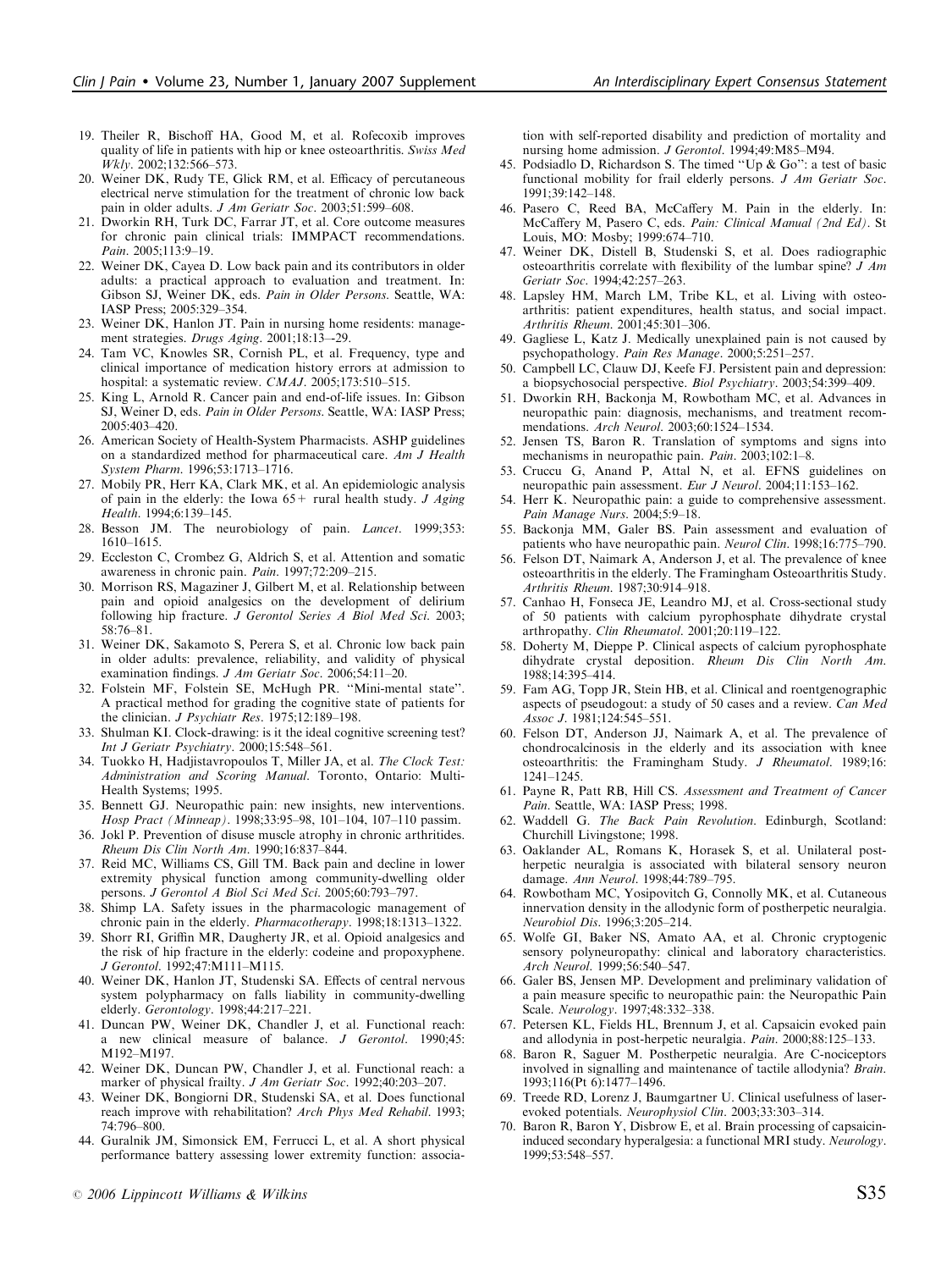- 71. Zaslansky R, Yarnitsky D. Clinical applications of Quantitative Sensory Testing (QST). J Neurol Sci. 1998;153:215-238.
- 72. Rolke R, Magerl W, Campbell KA, et al. Quantitative sensory testing: a comprehensive protocol for clinical trials. Eur J Pain. 2006;10:77–88.
- 73. Rowbotham MC, Petersen KL, Fields HL. Is postherpetic neuralgia more than one disorder. Pain Forum. 1998;7:231–237.
- 74. Dworkin RH, Nagasako EM, Galer BS. Assessment of neuropathic pain. In: Turk DC, Melzack R, eds. Handbook of Pain Assessment. 2nd ed. New York, NY: Guilford Press; 2001:519–548.
- 75. Bean B, Deamant C, Aeppli D. Acute zoster: course, complications and treatment in the immunocompetent host. In: Watson CPN, ed. Herpes Zoster and Postherpetic Neuralgia. New York, NY: Elsevier; 1993:27–36.
- 76. McKendrick MW, Care CC, Kudesia G, et al. Is VZV reactivation a common cause of unexplained unilateral pain? Results of a prospective study of 57 patients. J Infect. 1999;39:209–212.
- 77. Andersen G, Vestergaard K, Ingeman-Nielsen M, et al. Incidence of central post-stroke pain. Pain. 1995;61:187–193.
- 78. Beric A. Central pain and dysesthesia syndrome. Neurol Clin. 1998;16:899–918.
- 79. Boivie J. Hyperalgesia and allodynia in patients with CNS lesions. In: Willis EDJ, ed. Hyperalgesia and Allodynia. New York, NY: Raven Press; 1992:363–373.
- 80. Boivie J, Leijon G, Johansson I. Central post-stroke pain—a study of the mechanisms through analyses of the sensory abnormalities. Pain. 1989;37:173–185.
- 81. Gamble GE, Barberan E, Laasch HU, et al. Poststroke shoulder pain: a prospective study of the association and risk factors in 152 patients from a consecutive cohort of 205 patients presenting with stroke. Eur J Pain. 2002;6:467–474.
- 82. LeResche L. Epidemiology of orofacial pain. In: Lund JP, Lavigne GJ, Dubner R, et al, eds. Orofacial Pain: From Basic Science to Clinical Management. Chicago, IL: Quintessence; 2001:15–25.
- 83. Attal N, Bouhassira D. Mechanisms of pain in peripheral neuropathy. Acta Neurol Scand Suppl. 1999;173:12-24; Discussion 48–52.
- 84. Baron R. Peripheral neuropathic pain: from mechanisms to symptoms. Clin J Pain. 2000;16:S12–S20.
- 85. Earley CJ, Allen RP, Beard JL, et al. Insight into the pathophysiology of restless legs syndrome. J Neurosci Res. 2000;62: 623–628.
- 86. Han SC, Harrison P. Myofascial pain syndrome and trigger-point management. Reg Anesth. 1997;22:89–101.
- 87. Simons DG, Travell JG, Simons LS. General overview. In: Simons DG, Travell JG, Simons LS, et al, eds. Travell & Simons' Myofascial Pain and Dysfunction-The Trigger Point Manual, Volume I. Upper Half of Body. 2nd ed. Baltimore, MA: Williams & Wilkins; 1999:11–93.
- 88. Graff-Radford SB. Myofascial pain: diagnosis and management. Curr Pain Headache Rep. 2004;8:463–467.
- 89. Gerwin RD. Classification, epidemiology, and natural history of myofascial pain syndrome. Curr Pain Headache Rep. 2001;5: 412–420.
- 90. Wolfe F, Ross K, Anderson J, et al. The prevalence and characteristics of fibromyalgia in the general population. Arthritis Rheum. 1995;38:19–28.
- 91. Wolfe F, Smythe HA, Yunus MB, et al. The American College of Rheumatology 1990 criteria for the classification of fibromyalgia. Report of the Multicenter Criteria Committee. Arthritis Rheum. 1990;33:160–172.
- 92. Russell IJ. Fibromyalgia syndrome. In: Loeser JD, Butler SH, Chapman CR, et al, eds. Bonica's Management of Pain. 3rd ed. Philadephia, PA: Lippincott Williams & Wilkins; 2001:543–555.
- 93. Jarvik JJ, Hollingworth W, Heagerty P, et al. The Longitudinal Assessment of Imaging and Disability of the Back (LAIDBack) Study: baseline data. Spine. 2001;26:1158–1166.
- 94. Hanks GW, Portenoy RK, MacDonald N. Difficult pain problems. In: Doyle D, Hanks GWC, MacDonald N, eds. Oxford Textbook of Palliative Medicine. New York: Oxford University Press; 1998:257–274.
- 95. Svendsen KB, Andersen S, Arnason S, et al. Breakthrough pain in malignant and non-malignant diseases: a review of prevalence, characteristics and mechanisms. Eur J Pain. 2005;9:195–206.
- 96. Mercadante S, Radbruch L, Caraceni A, et al. Episodic (breakthrough) pain: consensus conference of an expert working group of the european association for palliative care. Cancer. 2002; 94:832–839.
- 97. Portenoy RK, Bennett DS, Rauck R, et al. Prevalence and characteristics of breakthrough pain in opioid-treated patients with chronic noncancer pain. J Pain. 2006;7:583–591.
- 98. Bennett D, Burton A, Fishman S, et al. Consensus panel recommendations for the assessment and management of breakthrough pain. Part 1 Assessment. P&T. 2005;30:296–301.
- 99. Spiera R, Spiera H. Inflammatory diseases in older adults: cranial arthritis. Geriatrics. 2004;59:25–29.
- 100. Berger AM, Koprowski C. Bone pain: assessment and management. In: Berger AM, Portenoy RK, Weissman DE, eds. Principles and Practice of Palliative Care & Supportive Oncology. 2nd ed. Philadelphia: Lippincott, Williams & Wilkins; 2002:53–67.
- 101. Sherman SE, Reuben DB. Measuring the performance of performance-based measures in community-dwelling elders. J Gen Intern Med. 1998;13:817–823.
- 102. Craig KD. The facial expression of pain: better than a thousand words. Am Pain Soc J. 1992;1:153–162.
- 103. American Pain Society. Principles of Analgesic Use in the Treatment of Acute Pain and Chronic Cancer Pain. 5th ed. Glenview, IL: American Pain Society; 2003.
- 104. Ferrell BA, Ferrell BR, Osterweil D. Pain in the nursing home. J Am Geriatr Soc. 1990;38:409–414.
- 105. Parmelee PA. Pain in cognitively impaired older persons. Clin Geriatr Med. 1996;12:473–487.
- 106. Weiner D, Peterson B, Ladd K, et al. Pain in nursing home residents: an exploration of prevalence, staff perspectives, and practical aspects of measurement. Clin J Pain. 1999;15:92-101.
- 107. Herr K, Garand L. Assessment and measurement of pain in older adults. Clin Geriatr Med. 2001;17:457–478.
- 108. Gagliese L. Assessment of pain in the elderly. In: Turk DC, Melzack R, eds. Handbook of Pain Assessment. 2nd ed. New York, NY: Guilford Press; 2001:119–133.
- 109. Closs SJ, Briggs M. Patients' verbal descriptions of pain and discomfort following orthopaedic surgery. Int J Nurs Stud. 2002;39:563–572.
- 110. Feldt KS, Ryden MB, Miles S. Treatment of pain in cognitively impaired compared with cognitively intact older patients with hipfracture. J Am Geriatr Soc. 1998;46:1079–1085.
- 111. Herr K. Pain assessment in older adults with verbal communication skills. In: Gibson SJ, Weiner DK, eds. Pain in Older Adults. Seattle, WA: IASP Press; 2005:111–133.
- 112. Weiner DK, Peterson BL, Logue P, et al. Predictors of pain self-report in nursing home residents. Aging (Milano). 1998; 10:411–420.
- 113. Wynne CF, Ling SM, Remsburg R. Comparison of pain assessment instruments in cognitively intact and cognitively impaired nursing home residents. Geriatr Nurs. 2000;21:20–23.
- 114. Gagliese L, Weizblit N, Ellis W, et al. The measurement of postoperative pain: a comparison of intensity scales in younger and older surgical patients. Pain. 2005;117:412–420.
- 115. Herr KA, Spratt K, Mobily PR, et al. Pain intensity assessment in older adults: use of experimental pain to compare psychometric properties and usability of selected pain scales with younger adults. Clin J Pain. 2004;20:207–219.
- 116. Parmelee PA, Smith B, Katz IR. Pain complaints and cognitive status among elderly institution residents. J Am Geriatr Soc. 1993;41:517–522.
- 117. Bennett M. The LANSS Pain Scale: the Leeds Assessment of Neuropathic Symptoms and Signs. Pain. 2001;92:147-157.
- 118. Bennett MI, Smith BH, Torrance N, et al. The S-LANSS score for identifying pain of predominantly neuropathic origin: validation for use in clinical and postal research. *J Pain.* 2005;6:149–158.
- 119. Krause SJ, Backonja MM. Development of a neuropathic pain questionnaire. Clin J Pain. 2003;19:306-314.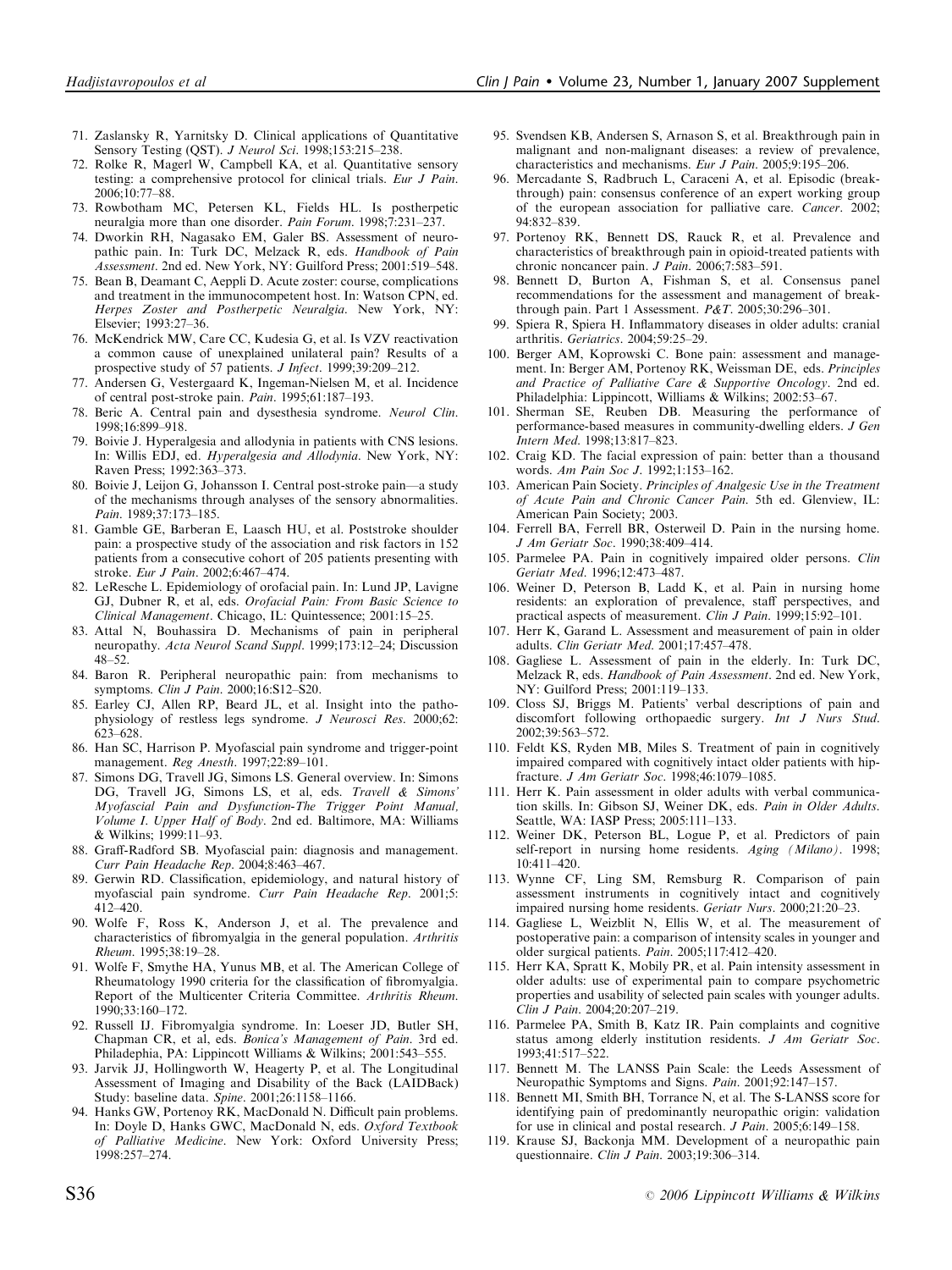- 120. Backonja MM, Krause SJ. Neuropathic pain questionnaire—short form. Clin J Pain. 2003;19:315–316.
- 121. Bouhassira D, Attal N, Alchaar H, et al. Comparison of pain syndromes associated with nervous or somatic lesions and development of a new neuropathic pain diagnostic questionnaire (DN4). Pain. 2005;114:29–36.
- 122. Bouhassira D, Attal N, Fermanian J, et al. Development and validation of the Neuropathic Pain Symptom Inventory. Pain. 2004;108:248–257.
- 123. Rasmussen PV, Sindrup SH, Jensen TS, et al. Symptoms and signs in patients with suspected neuropathic pain. Pain. 2004;110: 461–469.
- 124. Jensen MP, Dworkin RH, Gammaitoni AR, et al. Assessment of pain quality in chronic neuropathic and nociceptive pain clinical trials with the Neuropathic Pain Scale. J Pain. 2005;6: 98–106.
- 125. Lynch ME, Clark AJ, Sawynok J. Intravenous adenosine alleviates neuropathic pain: a double blind placebo controlled crossover trial using an enriched enrolment design. Pain. 2003;103:111–117.
- 126. Gagliese L, Katz J. Age differences in postoperative pain are scale dependent: a comparison of measures of pain intensity and quality in younger and older surgical patients. Pain. 2003;103:11–20.
- 127. Melzack R. The McGill Pain Questionnaire: major properties and scoring methods. Pain. 1975;1:277–299.
- 128. Melzack R. The short-form McGill Pain Questionnaire. Pain. 1987;30:191–197.
- 129. Gagliese L, Melzack R. Chronic pain in elderly people. Pain. 1997;70:3–14.
- 130. Gagliese L, Melzack R. Age-related differences in the qualities but not the intensity of chronic pain. Pain. 2003;104:597–608.
- 131. Grafton KV, Foster NE, Wright CC. Test-retest reliability of the short-form McGill Pain Questionnaire: assessment of intraclass correlation coefficients and limits of agreement in patients with osteoarthritis. Clin J Pain. 2005;21:73–82.
- 132. McDonald DD, Molony SL. Postoperative pain communication skills for older adults. West J Nurs Res. 2004;26:836–852; Discussion 853–859.
- 133. Gloth FM III, Scheve AA, Stober CV, et al. The Functional Pain Scale: reliability, validity, and responsiveness in an elderly population. J Am Med Dir Assoc. 2001;2:110-114.
- 134. Cleeland CS, Ryan KM. Pain assessment: global use of the Brief Pain Inventory. Ann Acad Med Singapore. 1994;23:129-138.
- 135. Tait RC, Chibnall JT, Krause S. The Pain Disability Index: psychometric properties. Pain. 1990;40:171–182.
- 136. Kerns RD, Turk DC, Rudy TE. The West Haven-Yale Multidimensional Pain Inventory (WHYMPI). Pain. 1985;23:345–356.
- 137. Ferrell BA, Stein WM, Beck JC. The geriatric pain measure: validity, reliability and factor analysis. J Am Geriatr Soc. 2000; 48:1669–1673.
- 138. Ersek M, Turner JA, Cain KC, et al. Chronic pain self-management for older adults: a randomized controlled trial. BMC Geriatr. 2004;4:7.
- 139. Kemp CA, Ersek M, Turner JA. A descriptive study of older adults with persistent pain: use and perceived effectiveness of pain management strategies. BMC Geriatr. 2005;5:12.
- 140. Bellamy N, Buchanan WW, Goldsmith CH, et al. Validation study of WOMAC: a health status instrument for measuring clinically important patient relevant outcomes to antirheumatic drug therapy in patients with osteoarthritis of the hip or knee. J Rheumatol. 1988;15:1833–1840.
- 141. Meenan RF, Gertman PM, Mason JH. Measuring health status in arthritis. The arthritis impact measurement scales. Arthritis Rheum. 1980;23:146–152.
- 142. Hughes SL, Edelman P, Chang RW, et al. The GERI-AIMS. Reliability and validity of the arthritis impact measurement scales adapted for elderly respondents. Arthritis Rheum. 1991;34: 856–865.
- 143. Coplan PM, Schmader K, Nikas A, et al. Development of a measure of the burden of pain due to herpes zoster and postherpetic neuralgia for prevention trials: adaptation of the Brief Pain Inventory. J Pain. 2004;5:344–356.
- 144. Oxman MN, Levin MJ, Johnson GR, et al. A vaccine to prevent herpes zoster and postherpetic neuralgia in older adults. N Engl J Med. 2005;352:2271–2284.
- 145. Follick MJ, Ahern DK, Laser-Wolston N. Evaluation of a daily activity diary for chronic pain patients. Pain. 1984;19:373–382.
- 146. Schumacher KL, Koresawa S, West C, et al. The usefulness of a daily pain management diary for outpatients with cancer-related pain. Oncol Nurs Forum. 2002;29:1304–1313.
- 147. Gendreau M, Hufford MR, Stone AA. Measuring clinical pain in chronic widespread pain: selected methodological issues. Best Pract Res Clin Rheumatol. 2003;17:575–592.
- 148. Hadjistavropoulos T. Assessing pain in older persons with severe limitations in ability to communicate. In: Gibson SJ, Weiner D, eds. Pain in the Elderly. Seattle, WA: IASP Press; 2005:135–151.
- 149. Hadjistavropoulos T, Craig KD, Martin N, et al. Toward a research outcome measure of pain in frail elderly in chronic care. Pain Clin. 1997;10:71–79.
- 150. Hadjistavropoulos T, Craig KD. A theoretical framework for understanding self-report and observational measures of pain: a communications model. Behav Res Ther. 2002;40:551–570.
- 151. Chibnall JT, Tait RC. Pain assessment in cognitively impaired and unimpaired older adults: a comparison of four scales. Pain. 2001;92:173–186.
- 152. Hadjistavropoulos T, LaChapelle D, MacLeod F, et al. Cognitive functioning and pain reactions in hospitalized elders. Pain Res Manage. 1998;3:145–151.
- 153. Gibson SJ, Voukelatos X, Ames D, et al. An examination of pain perception and cerebral event-related potentials following carbon dioxide laser stimulation in patients with Alzheimer's disease and age-matched control volunteers. Pain Res Manage. 2001;6:126–132.
- 154. Weiner D, Peterson B, Keefe F. Chronic pain-associated behaviors in the nursing home: resident versus caregiver perceptions. Pain. 1999;80:577–588.
- 155. McGrath PA, Seifert CE, Speechley KN, et al. A new analogue scale for assessing children's pain: an initial validation study. Pain. 1996;64:435–443.
- 156. Scherder EJA, Bouma A. Visual Analogue Scales for pain assessment in Alzheimer's disease. Gerontology. 2000;46:47–53.
- 157. Bieri D, Reeve RA, Champion GD, et al. The Faces Pain Scale for the self-assessment of the severity of pain experienced by children: development, initial validation, and preliminary investigation for ratio scale properties. Pain. 1990;41:139–150.
- 158. Ferrell BA, Ferrell BR, Rivera L. Pain in cognitively impaired nursing home patients. J Pain Symptom Manage. 1995;10:591–598.
- 159. Keefe FJ, Block AR. Development of an observational method for assessing pain behavior in chronic low back pain patients. Behav Ther. 1982;12:363–375.
- 160. Ekman P, Friesen W. Investigator's Guide to the Facial Action Coding System. Palo Alto, CA: Consulting Psychologists Press; 1978.
- 161. Ekman P, Friesen WV, Hager JC. New Version of the Facial Action Coding System (eBook). Salt Lake City, UT: A Human Face Publication; 2002.
- 162. Hadjistavropoulos T, LaChapelle DL, Hadjistavropoulos HD, et al. Using facial expressions to assess musculoskeletal pain in older persons. Eur J Pain. 2002;6:179–187.
- 163. Hadjistavropoulos T, LaChapelle DL, MacLeod FK, et al. Measuring movement-exacerbated pain in cognitively impaired frail elders. Clin J Pain. 2000;16:54-63.
- 164. Weiner D, Pieper C, McConnell E, et al. Pain measurement in elders with chronic low back pain: traditional and alternative approaches. Pain. 1996;67:461–467.
- 165. Fuchs-Lacelle S, Hadjistavropoulos T. Development and preliminary validation of the pain assessment checklist for seniors with limited ability to communicate (PACSLAC). Pain Manage Nurs. 2004;5:37–49.
- 166. Herr K, Bjoro K, Decker S. Tools for assessment of pain in nonverbal older adults with dementia: a state-of-the-science review. J Pain Symptom Manage. 2006;31:170–192.
- 167. Stein WM. Pain in the nursing home. Clin Geriatr Med. 2001; 17:575–594, viii.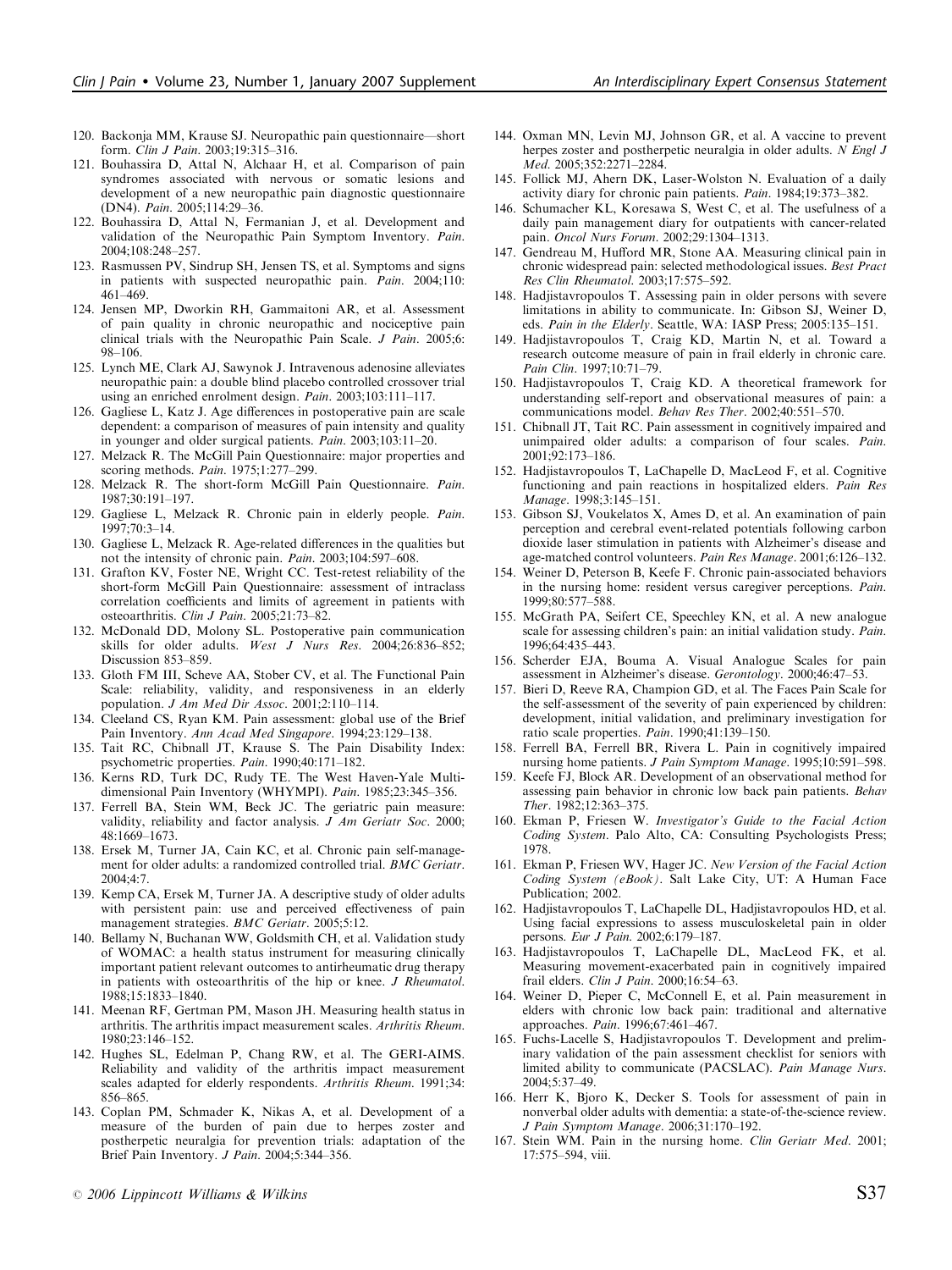- 168. Douzjian M, Wilson C, Shultz M, et al. A program to use pain control medication to reduce psychotropic drug use in residents with difficult behavior. Ann Long Term Care. 1998;6: 174–179.
- 169. Kovach CR, Weissman DE, Griffie J, et al. Assessment and treatment of discomfort for people with late-stage dementia. J Pain Symptom Manage. 1999;18:412–419.
- 170. Buffum MD, Sands L, Miaskowski C, et al. A clinical trial of the effectiveness of regularly scheduled versus as-needed administration of acetaminophen in the management of discomfort in older adults with dementia. J Am Geriatr Soc. 2004;52:1093–1097.
- 171. Manfredi PL, Breuer B, Wallenstein S, et al. Opioid treatment for agitation in patients with advanced dementia. Int J Geriatr Psychiatry. 2003;18:700–705.
- 172. Chibnall JT, Tait RC, Harman B, et al. Effect of acetaminophen on behavior, well-being, and psychotropic medication use in nursing home residents with moderate-to-severe dementia. J Am Geriatr Soc. 2005;53:1921-1929.
- 173. Hurley AC, Volicer BJ, Hanrahan PA, et al. Assessment of discomfort in advanced Alzheimer patients. Res Nurs Health. 1992;15:369–377.
- 174. Feldt KS. The checklist of nonverbal pain indicators (CNPI). Pain Manage Nurs. 2000;1:13–21.
- 175. Warden V, Hurley AC, Volicer L. Development and psychometric evaluation of the Pain Assessment in Advanced Dementia (PAINAD) scale. *J Am Med Dir Assoc.* 2003;4:9-15.
- 176. Kaasalainen S, Crook J. A comparison of pain-assessment tools for use with elderly long-term-care residents. Can J Nurs Res. 2003;35: 58–71.
- 177. Abbey J, Piller N, De Bellis A. The Abbey Pain Scale: a 1-minute numerical indicator for people with end-stage dementia. Int J Palliative Nurs. 2004;10:6–13.
- 178. Snow AL, Weber JB, O'Malley KJ, et al. NOPPAIN: a nursing assistant-administered pain assessment instrument for use in dementia. Dement Geriatr Cogn Disord. 2004;17:240–246.
- 179. Wary B, Doloplus C. Doloplus-2, a scale for pain measurement. Soins Gerontol. 1999;19:25–27.
- 180. Decker SA, Perry AG. The development and testing of the PATCOA to assess pain in confused older adults. Pain Manage Nurs. 2003;4:77–86.
- 181. Galloway S, Turner L. Pain assessment in older adults who are cognitively impaired. J Gerontol Nurs. 1999;25:34–39.
- 182. Simons W, Malabar R. Assessing pain in elderly patients who cannot respond verbally. J Adv Nurs. 1995;22:663–669.
- 183. Villanueva MR, Smith TL, Erickson JS, et al. Pain Assessment for the Dementing Elderly (PADE): reliability and validity of a new measure. *J Am Med Dir Assoc.* 2003;4:1-8.
- 184. Fuchs-Lacelle S, Hadjistavropoulos T. Inter-rater Reliability and Additional Psychometric Information on the Pain Assessment Checklist for Seniors with Limited Ability to Communicate (PACSLAC), in Abstracts: 11th World Congress on Pain. Seattle, WA: IASP Press; 2005:84.
- 185. Zwakhalen SM, Hamers JP, Berger MP. The psychometric quality and clinical usefulness of three pain assessment tools for elderly people with dementia. Pain. In press.
- 186. Zwakhalen SM, Hamers JP, Abu-Saad HH, et al. Pain in elderly people with severe dementia: a systematic review of behavioural pain assessment tools. BMC Geriatr. 2006;6:3.
- 187. Stolee P, Hillier LM, Esbaugh J, et al. Instruments for the assessment of pain in older persons with cognitive impairment. J Am Geriatr Soc. 2005;53:319–326.
- 188. Hartikainen SA, Mantyselka PT, Louhivuori-Laako KA, et al. Balancing pain and analgesic treatment in the home-dwelling elderly. Ann Pharmacother. 2005;39:11–16.
- 189. Thomas E, Peat G, Harris L, et al. The prevalence of pain and pain interference in a general population of older adults: cross-sectional findings from the North Staffordshire Osteoarthritis Project (NorStOP). Pain. 2004;110:361–368.
- 190. Corran TM, Farrell MJ, Helme RD, et al. The classification of patients with chronic pain: age as a contributing factor. Clin J Pain. 1997;13:207–214.
- 191. Sorkin BA, Rudy TE, Hanlon RB, et al. Chronic pain in old and young patients: differences appear less important than similarities. J Gerontol. 1990;45:P64–P68.
- 192. Williamson GM, Schulz R. Activity restriction mediates the association between pain and depressed affect: a study of younger and older adult cancer patients. Psychol Aging. 1995;10:369–378.
- 193. Forbes WF, Hayward LM, Agwani N. Factors associated with the prevalence of various self-reported impairments among older people residing in the community. Can J Public Health. 1991; 82:240–244.
- 194. Scudds RJ, Robertson JM. Pain factors associated with physical disability in a sample of community-dwelling senior citizens. J Gerontol Series A Biol Sci Med Sci. 2000;55:M393–M399.
- 195. Messier SP, Glasser JL, Ettinger WH Jr, et al. Declines in strength and balance in older adults with chronic knee pain: a 30-month longitudinal, observational study. Arthritis Rheum. 2002;47: 141–148.
- 196. Rejeski WJ, Miller ME, Foy C, et al. Self-efficacy and the progression of functional limitations and self-reported disability in older adults with knee pain. J Gerontol B Psychol Sci Soc Sci. 2001;56:S261–S265.
- 197. Duong BD, Kerns RD, Towle V, et al. Identifying the activities affected by chronic nonmalignant pain in older veterans receiving primary care. J Am Geriatr Soc. 2005;53:687-694.
- 198. Farrell MJ, Gibson SJ, Helme RD. Measuring the activity of older people with chronic pain. Clin J Pain. 1996;12:6–12.
- 199. McAlindon TE, Cooper C, Kirwan JR, et al. Determinants of disability in osteoarthritis of the knee. Ann Rheum Dis. 1993; 52:258–262.
- 200. Hopman-Rock M, Odding E, Hofman A, et al. Physical and psychosocial disability in elderly subjects in relation to pain in the hip and/or knee. *J Rheumatol*. 1996;23:1037-1044.
- 201. Szebenyi B, Hollander AP, Dieppe P, et al. Associations between pain, function, and radiographic features in osteoarthritis of the knee. Arthritis Rheum. 2006;54:230–235.
- 202. Holm MB, Rogers JC, Kwoh CK. Predictors of functional disability in patients with rheumatoid arthritis. Arthritis Care Res. 1998;11:346–355.
- 203. Creamer P, Lethbridge-Cejku M, Costa P, et al. The relationship of anxiety and depression with self-reported knee pain in the community: data from the Baltimore Longitudinal Study of Aging. Arthritis Care Res. 1999;12:3–7.
- 204. De Filippis LG, Gulli S, Caliri A, et al. Factors influencing pain, physical function and social functioning in patients with osteoarthritis in southern Italy. Int J Clin Pharmacol Res. 2004;24: 103–109.
- 205. Hopman-Rock M, Kraaimaat FW, Odding E, et al. Coping with pain in the hip or knee in relation to physical disability in community-living elderly people. Arthritis Care Res. 1998; 11:243–252.
- 206. Rudy TE, Lieber SJ. Functional assessment of older adults with chronic pain. In: Gibson SJ, Weiner DK, eds. Pain in Older Adults. Seattle, WA: IASP Press; 2005:153–173.
- 207. World Health Organization. International Classification of Functioning, Disability, and Heath. Geneva, Switzerland: Author; 2001.
- 208. World Health Organization. Heidelberg guidelines for promoting physical activity among older persons. J Aging Phys Activity. 1997;5:2–8.
- 209. Kenney RA. Physiology of Aging: A Synopsis. Chicago, IL: Year Book Medical Publishers; 1982.
- 210. Reuben DB, Laliberte L, Hiris J, et al. A hierarchical exercise scale to measure function at the Advanced Activities of Daily Living (AADL) level. J Am Geriatr Soc. 1990;38:855–861.
- 211. Corran TM, Gibson SJ, Farrell MJ, et al. Comparison of chronic pain experience between young and elderly patients. In: Gebhart GF, Hammond DL, Jensen TS, eds. Proceedings of the VIIth World Congress on Pain. Seattle, WA: IASP Press; 1994: 895–906.
- 212. Tuokko H, Hadjistavropoulos T. An Assessment Guide to Geriatric Neuropsychology. Mahwah, New Jersey: Lawrence Erlbaum Associates; 1998.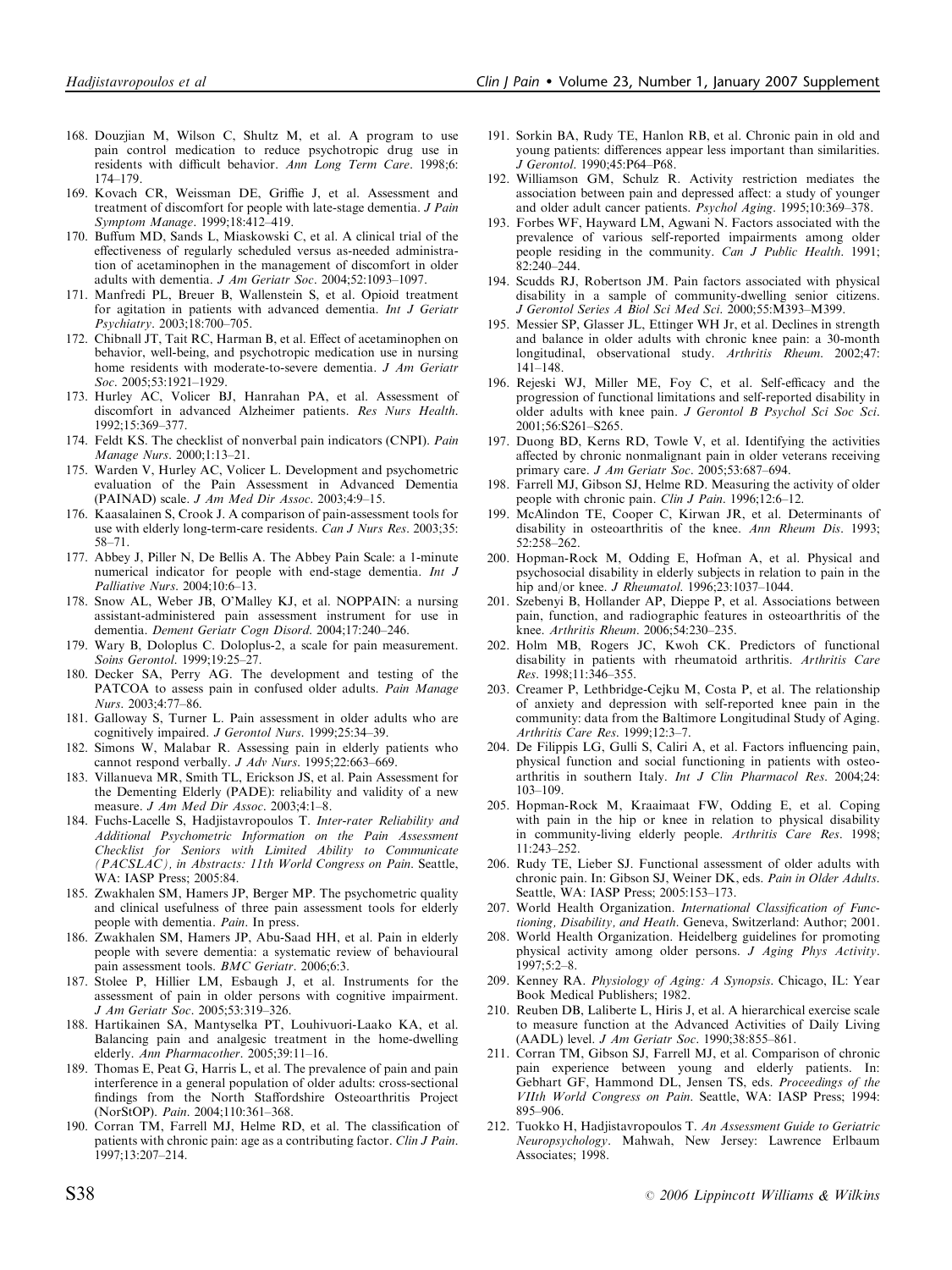- 213. Washburn RA, Smith KW, Jette AM, et al. The Physical Activity Scale for the Elderly (PASE): development and evaluation. *J Clin* Epidemiol. 1993;46:153–162.
- 214. Reuben DB, Siu AL. An objective measure of physical function of elderly outpatients. The Physical Performance Test. J Am Geriatr Soc. 1990;38:1105-1112.
- 215. Berkman LF, Seeman TE, Albert M, et al. High, usual and impaired functioning in community-dwelling older men and women: findings from the MacArthur Foundation Research Network on Successful Aging. J Clin Epidemiol. 1993;46: 1129–1140.
- 216. Daltroy LH, Phillips CB, Eaton HM, et al. Objectively measuring physical ability in elderly persons: the physical capacity evaluation. Am J Public Health. 1995;85:558–560.
- 217. Chandler JM, Duncan PW, Kochersberger G, et al. Is lower extremity strength gain associated with improvement in physical performance and disability in frail, community-dwelling elders? Arch Phys Med Rehabil. 1998;79:24–30.
- 218. Dekker J, Tola P, Aufdemkampe G, et al. Negative affect, pain and disability in osteoarthritis patients: the mediating role of muscle weakness. Behav Res Ther. 1993;31:203–206.
- 219. Marks R. Reliability and validity of self-paced walking time measures for knee osteoarthritis. Arthritis Care Res. 1994;7:50–53.
- 220. King MB, Judge JO, Whipple R, et al. Reliability and responsiveness of two physical performance measures examined in the context of a functional training intervention. Phys Ther. 2000;80:8–16.
- 221. Rikli RE, Jones CJ. Functional fitness normative scores for community-residing older adults, ages 60 to 94. J Aging Phys Activity. 1999;7:162–181.
- 222. Jette AM. The Functional Status Index: reliability and validity of a self-report functional disability measure. J Rheumatol Suppl. 1987;14(suppl 15):15–21.
- 223. Munin MC, Rudy TE, Glynn NW, et al. Early inpatient rehabilitation after elective hip and knee arthroplasty. JAMA. 1998;279:847–852.
- 224. Desai AK, Grossberg GT, Sheth DN. Activities of daily living in patients with dementia: clinical relevance, methods of assessment and effects of treatment. CNS Drugs. 2004;18:853–875.
- 225. Aguero-Torres H, Fratiglioni L, Winblad B. Natural history of Alzheimer's disease and other dementias: review of the literature in the light of the findings from the Kungsholmen Project. Int J Geriatr Psychiatry. 1998;13:755–766.
- 226. Dodge HH, Shen C, Pandav R, et al. Functional transitions and active life expectancy associated with Alzheimer disease. Arch Neurol. 2003;60:253–259.
- 227. Sauvaget C, Yamada M, Fujiwara S, et al. Dementia as a predictor of functional disability: a four-year follow-up study. Gerontology. 2002;48:226–233.
- 228. Dodge HH, Kadowaki T, Hayakawa T, et al. Cognitive impairment as a strong predictor of incident disability in specific ADL-IADL tasks among community-dwelling elders: the Azuchi Study. Gerontologist. 2005;45:222–230.
- 229. Parmelee PA. Measuring mood and psychosocial functional associated with pain in late life. In: Gibson SJ, Weiner DK, eds. Pain in the Elderly. Seattle, WA: IASP Press; 2005:175–202.
- 230. Parmelee PA, Katz IR, Lawton MP. The relation of pain to depression among institutionalized aged. J Gerontol. 1991;  $46 \cdot P15 - P21$
- 231. Brenes GA, Rapp SR, Rejeski WJ, et al. Do optimism and pessimism predict physical functioning? J Behav Med. 2002; 25:219–231.
- 232. Ormel J, Oldehinkel AJ, Brilman EI. The interplay and etiological continuity of neuroticism, difficulties, and life events in the etiology of major and subsyndromal, first and recurrent depressive episodes in later life. Am J Psychiatry. 2001;158:885–891.
- 233. Ramirez-Maestre C, Lopez Martinez AE, Zarazaga RE. Personality characteristics as differential variables of the pain experience. J Behav Med. 2004;27:147–165.
- 234. Costa P, McCrae R. Revised NEO Personality Inventory (NEW PI-R) and NEO Five-Factor Inventory (NEO-FFI): Professional Manual. Odessa, Fl: Psychological Assessment Resources; 1992.
- 235. Goubert L, Crombez G, Van Damme S. The role of neuroticism, pain catastrophizing and pain-related fear in vigilance to pain: a structural equations approach. Pain. 2004;107:234–241.
- 236. Achat H, Kawachi I, Spiro A III, et al. Optimism and depression as predictors of physical and mental health functioning: the normative aging study. Ann Behav Med. 2000;22:127–130.
- 237. Bandura A. Self-efficacy: The Exercise of Control. New York: WH Freeman; 1997.
- 238. Schulz R, Wrosch C, Heckhausen J. The life span theory of control: issues and evidences. In: Zarit SH, Pearlin LI, eds. Personal Control in Social and Life Course Contexts. Societal Impact on Aging. New York, NY: Springer; 2003:233–262.
- 239. Pearlin LI, Schooler C. The structure of coping. J Health Soc Behav. 1978;19:2–21.
- 240. Gibson SJ, Helme RD. Cognitive factors and the experience of pain and suffering in older persons. Pain. 2000;85:375-383.
- 241. Harrison AL. The influence of pathology, pain, balance, and selfefficacy on function in women with osteoarthritis of the knee. Phys Ther. 2004;84:822–831.
- 242. Kerns RD, Rosenberg R, Otis JD. Self-appraised problem solving and pain-relevant social support as predictors of the experience of chronic pain. Ann Behav Med. 2002;24:100–105.
- 243. Jensen MP, Karoly P. Revision and cross-validation of the Survey of Pain Attitudes (SOPA). Paper presented at the annual meeting of the Society of Behavioral Medicine. San Francisco, CA; 1989.
- 244. Yong HH, Gibson SJ, Horne DJ, et al. Development of a pain attitudes questionnaire to assess stoicism and cautiousness for possible age differences. J Gerontol B Psychol Sci Soc Sci. 2001; 56:P279–P284.
- 245. Sullivan MJ, Rodgers WM, Kirsch I. Catastrophizing, depression and expectancies for pain and emotional distress. Pain. 2001;91: 147–154.
- 246. Affleck G, Tennen H, Urrows S, et al. Individual differences in the day-to-day experience of chronic pain: a prospective daily study of rheumatoid arthritis patients. Health Psychol. 1991;10:419–426.
- 247. Martin MY, Bradley LA, Alexander RW, et al. Coping strategies predict disability in patients with primary fibromyalgia. Pain. 1996;68:45–53.
- 248. Gibson SJ. Age differences in psychological factors related to pain perception and report. In: Gibson SJ, Weiner D, eds. Pain in the Elderly. Seattle, WA: IASP Press; 2005:87–110.
- 249. Blalock SJ, De Vellis BM, Giorgino KB. The relationship between coping and psychological well-being among people with osteoarthritis: a problem-specific approach. Ann Behav Med. 1995;  $17:107-115$ .
- 250. Zautra A, Smith B, Affleck G, et al. Examinations of chronic pain and affect relationships: applications of a dynamic model of affect. J Consult Clin Psychol. 2001;69:786–795.
- 251. Lyness JM, Cox C, Curry J, et al. Older age and the underreporting of depressive symptoms. J Am Geriatr Soc. 1995;43:216–221.
- 252. Beck AT. Depression Inventory. Philadelphia: Center for Cognitive Therapy; 1978.
- 253. Trentini CM, Xavier FM, Chachamovich E, et al. The influence of somatic symptoms on the performance of elders in the Beck Depression Inventory (BDI). Rev Bras Psiquiatr. 2005;27:119–123.
- 254. Folkman S, Moskowitz JT. Coping: pitfalls and promise. Annu Rev Psychol. 2004;55:745–774.
- 255. Covic T, Adamson B, Hough M. The impact of passive coping on rheumatoid arthritis pain. Rheumatology (Oxford). 2000; 39:1027–1030.
- 256. Snow-Turek AL, Norris MP, Tan G. Active and passive coping strategies in chronic pain patients. Pain. 1996;64:455–462.
- 257. Smith JA, Lumley MA, Longo DJ. Contrasting emotional approach coping with passive coping for chronic myofascial pain. Ann Behav Med. 2002;24:326–335.
- 258. Zautra AJ, Manne SL. Coping with rheumatoid arthritis: a review of a decade of research. Ann Behav Med. 1992;14:31–39.
- 259. Jensen MP, Turner JA, Romano JM. Changes in beliefs, catastrophizing, and coping are associated with improvement in multidisciplinary pain treatment. J Consult Clin Psychol. 2001; 69:655–662.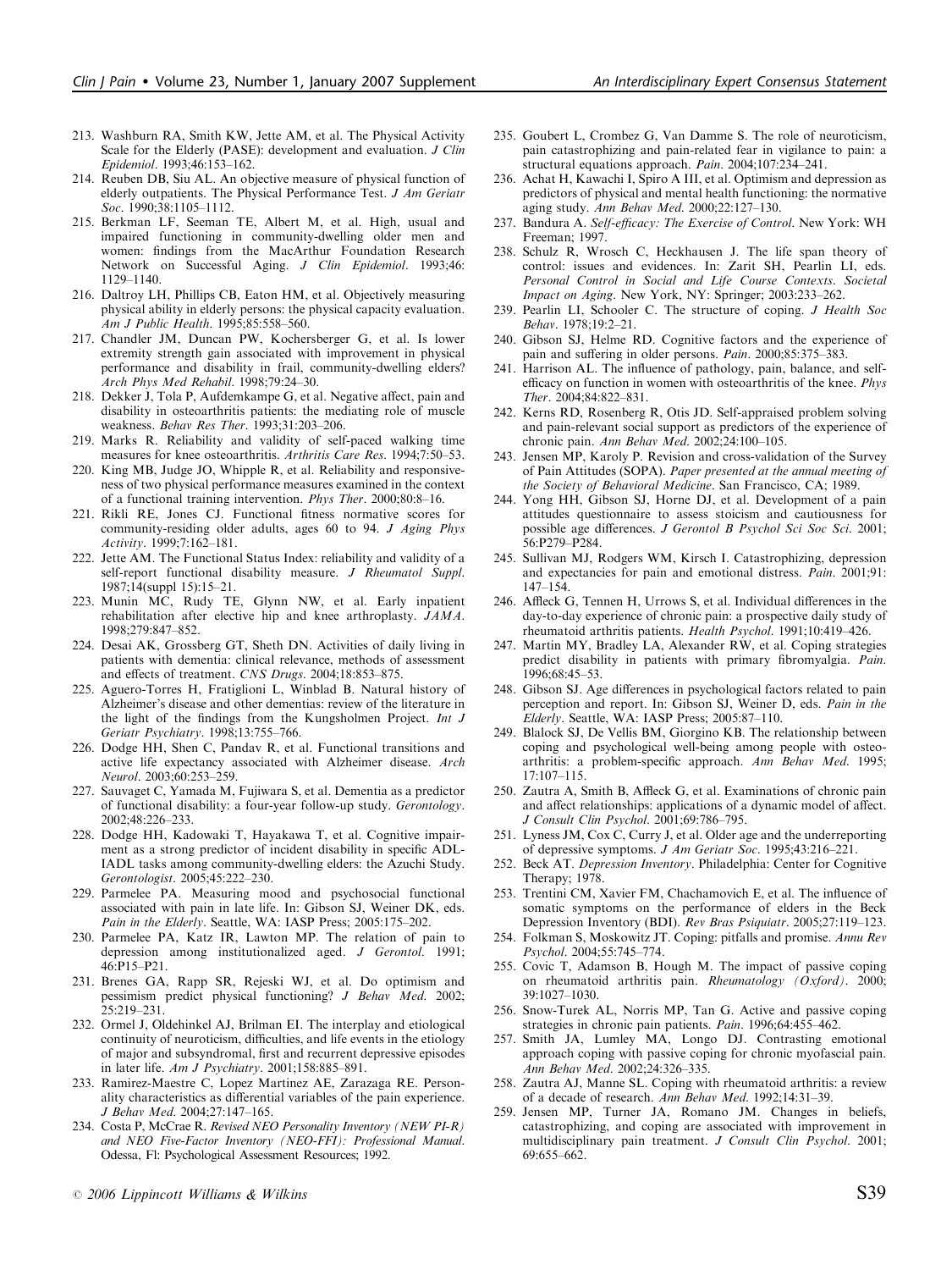- 260. Lefebvre JC, Keefe FJ. Memory for pain: the relationship of pain catastrophizing to the recall of daily rheumatoid arthritis pain. Clin J Pain. 2002;18:56–63.
- 261. Green S, Hadjistavropoulos T. Coping strategies as mediators between cognitive appraisals and adjustment to chronic pain: a study of older adults. Pain Res Manage. 2006;11:112.
- 262. Lachapelle DL, Hadjistavropoulos T. Age-related differences among adults coping with pain: evaluation of a developmental life-context model. Can J Behav Sci. 2005;37:123–137.
- 263. Main CJ, Waddell G. A comparison of cognitive measures in low back pain: statistical structure and clinical validity at initial assessment. Pain. 1991;46:287–298.
- 264. Reesor KA, Craig KD. Medically incongruent chronic back pain: physical limitations, suffering, and ineffective coping. Pain. 1988;32:35–45.
- 265. Keefe FJ, Dunsmore J, Burnett R. Behavioral and cognitivebehavioral approaches to chronic pain: recent advances and future directions. *J Consult Clin Psychol*. 1992;60:528–536.
- 266. Evers AW, Kraaimaat FW, Geenen R, et al. Pain coping and social support as predictors of long-term functional disability and pain in early rheumatoid arthritis. Behav Res Ther. 2003;41:1295–1310.
- 267. Smith SJ, Keefe FJ, Caldwell DS, et al. Gender differences in patient-spouse interactions: a sequential analysis of behavioral interactions in patients having osteoarthritic knee pain. Pain. 2004;112:183–187.
- 268. Newton-John TRO. Solicitousness and chronic pain: a critical review. Pain Rev. 2002;9:7–27.
- 269. Keefe FJ, Blumenthal J, Baucom D, et al. Effects of spouse-assisted coping skills training and exercise training in patients with osteoarthritic knee pain: a randomized controlled study. Pain. 2004;110:539–549.
- 270. Martire LM, Schulz R, Keefe FJ, et al. Feasibility of a dyadic intervention for management of osteoarthritis: a pilot study with older patients and their spousal caregivers. Aging Ment Health. 2003;7:53–60.
- 271. Hassett AL, Cone JD, Patella SJ, et al. The role of catastrophizing in the pain and depression of women with fibromyalgia syndrome. Arthritis Rheum. 2000;43:2493–2500.
- 272. Casten RJ, Parmelee PA, Kleban MH, et al. The relationships among anxiety, depression, and pain in a geriatric institutionalized sample. Pain. 1995;61:271-276.
- 273. Yesavage JA, Brink TL, Rose TL, et al. Development and validation of a geriatric depression screening scale: a preliminary report. J Psychiatr Res. 1982;17:37–49.
- 274. Koenig HG, Meador KG, Cohen HJ, et al. Self-rated depression scales and screening for major depression in the older hospitalized patient with medical illness. *J Am Geriatr Soc.* 1988;36:699-706.
- 275. Parmelee PA, Lawton MP, Katz IR. Psychometric properties of the geriatric depression scale among the institutionalized aged. J Consult Clin Psychol. 1989;1:331–338.
- 276. Hoyl MT, Alessi CA, Harker JO, et al. Development and testing of a five-item version of the Geriatric Depression Scale. J Am Geriatr Soc. 1999;47:873–878.
- 277. Weeks SK, McGann PE, Michaels TK, et al. Comparing various short-form Geriatric Depression Scales leads to the GDS-5/15. J Nurs Scholarsh. 2003;35:133–137.
- 278. Radloff LS. The CES-D scale: a self-report depression scale for research in the general population. Appl Psychol Meas. 1977;1:385–401.
- 279. Parmelee PA, Katz IR. Differential utility of the GDS and the CES-D with diverse groups of frail older persons. Paper presented at the Annual meeting of the Gerontological Society of America. Los Angelos, CA; 1995.
- 280. Baker FM. Diagnosing depression in African Americans. Community Ment Health J. 2001;37:31–38.
- 281. Gallo JJ, Cooper-Patrick L, Lesikar S. Depressive symptoms of whites and African Americans aged 60 years and older.  $\hat{J}$  Gerontol B Psychol Sci Soc Sci. 1998;53:P277–P286.
- 282. American Psychiatric Association. Diagnostic and Statistical Manual of Mental Disorders (4th ed., Text rev.). Washington, DC: Author; 2000.
- 283. Ell K, Unutzer J, Aranda M, et al. Routine PHQ-9 depression screening in home health care: depression, prevalence, clinical and treatment characteristics and screening implementation. Home Health Care Serv Q. 2005;24:1–19.
- 284. Kroenke K, Spitzer RL, Williams JB. The PHQ-9: validity of a brief depression severity measure. J Gen Intern Med. 2001; 16:606–613.
- 285. Spielberger CD. Manual for the State-Trait Anxiety Inventory (STAI). PaloAlto, CA: Consulting Psychologists Press; 1983.
- 286. Nesselroade JR, Mitteness LS, Thompson LK. Older adulthood. Short-sterm changes in anxiety, fatigue, and other psychological states. Res Aging. 1984;6:3–23.
- 287. Beck AT, Epstein N, Brown G, et al. An inventory for measuring clinical anxiety: psychometric properties. J Consult Clin Psychol. 1988;56:893–897.
- 288. Morin CM, Landreville P, Colecchi C, et al. The Beck Anxiety Inventory: psychometric properties with older adults. J Clin Geropsychol. 1999;5:19–29.
- 289. Zigmond A, Snaith RP. The Hospital Depression and Anxiety Scale. Acta Psychiatr Scand. 1983;67:361–370.
- 290. Spinhoven P, Ormel J, Sloekers PP, et al. A validation study of the Hospital Anxiety and Depression Scale (HADS) in different groups of Dutch subjects. Psychol Med. 1997;27:363–370.
- 291. Martin RR, Hadjistavropoulos T, McCreary DR. Fear of pain and fear of falling among younger and older adults with musculoskeletal pain conditions. Pain Res Manage. 2005;10:211–219.
- 292. McCracken LM, Zayfert C, Gross RT. The Pain Anxiety Symptoms Scale: development and validation of a scale to measure fear of pain. Pain. 1992;50:67–73.
- 293. Myers AM, Powell LE, Maki BE, et al. Psychological indicators of balance confidence: relationship to actual and perceived abilities. J Gerontol A Biol Sci Med Sci. 1996;51:M37–M43.
- 294. Tinetti ME, Richman D, Powell L. Falls efficacy as a measure of fear of falling. J Gerontol. 1990;45:P239–P243.
- 295. Lachman ME, Howland J, Tennstedt S, et al. Fear of falling and activity restriction: the survey of activities and fear of falling in the elderly (SAFE). J Gerontol B Psychol Sci Soc Sci. 1998;53: P43–P50.
- 296. Asmundson GJG, Wright K. Biopsychosocial approaches to pain. In: Hadjistavropoulos T, Craig KD, eds. Pain: Psychological Perspectives. Mahwah, NJ: Lawrence Erlbaum Associates; 2004:35–87.
- 297. Brook RH, McGlynn EA, Shekelle PG. Defining and measuring quality of care: a perspective from US researchers. Int J Quality Health Care. 2000;12:281–295.
- 298. McGlynn EA, Asch SM. Developing a clinical performance measure. Am J Prev Med. 1998;14:14–21.
- 299. Owens KMB, Hadjistavropoulos T, Asmundson GJG. Addressing the need for appropriate norms when measuring anxiety in seniors. Aging Ment Health. 2000;4:309–314.
- 300. Merskey H, Bogduk N. Classification of Chronic Pain. Seattle, WA: IASP Press; 1994.
- 301. Taylor LJ, Herr K. Pain intensity assessment: a comparison of selected pain intensity scales for use in cognitively intact and cognitively impaired African American older adults. Pain Manage Nurs. 2003;4:87–95.
- 302. Closs SJ, Barr B, Briggs M, et al. A comparison of five pain assessment scales for nursing home residents with varying degrees of cognitive impairment. J Pain Symptom Manage. 2004;27: 196–205.
- 303. Kaasalainen S, Crook J. An exploration of seniors' ability to report pain. Clin Nurs Res. 2004;13:199–215.
- 304. Taylor LJ, Harris J, Epps CD, et al. Psychometric evaluation of selected pain intensity scales for use with cognitively impaired and cognitively intact older adults. Rehabil Nurs. 2005;30:55–61.
- 305. Herr KA, Mobily PR. Comparison of selected pain assessment tools for use with the elderly. Appl Nurs Res. 1993;6:39–46.
- 306. Stuppy DJ. The Faces Pain Scale: reliability and validity with mature adults. Appl Nurs Res. 1998;11:84–89.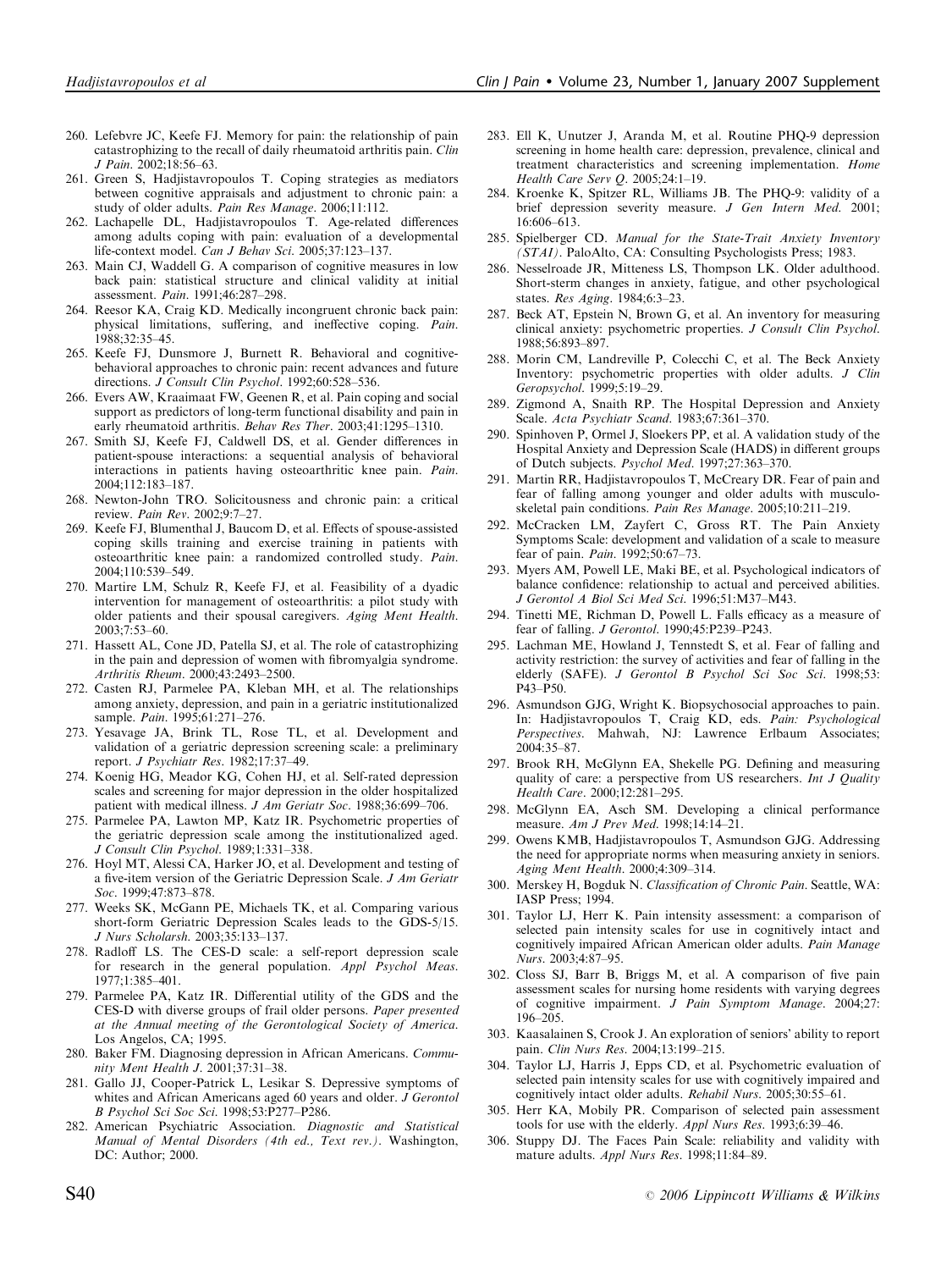- 307. Morrison RS, Ahronheim JC, Morrison GR, et al. Pain and discomfort associated with common hospital procedures and experiences. J Pain Symptom Manage. 1998;15:91–101.
- 308. Bergh I, Sjostrom B, Oden A, et al. An application of pain rating scales in geriatric patients. Aging (Milano). 2000;12:380–387.
- 309. Manz BD, Mosier R, Nusser-Gerlach MA, et al. Pain assessment in the cognitively impaired and unimpaired elderly. Pain Manage Nurs. 2000;1:106–115.
- 310. Bergh I, Sjostrom B, Oden A, et al. Assessing pain and pain relief in geriatric patients with non-pathological fractures with different rating scales. Aging (Milano). 2001;13:355–361.
- 311. Benesh LR, Szigeti E, Ferraro FR, et al. Tools for assessing chronic pain in rural elderly women. Home Health Nurse. 1997; 15:207–211.
- 312. Pautex S, Herrmann F, Le Lous P, et al. Feasibility and reliability of four pain self-assessment scales and correlation with an observational rating scale in hospitalized elderly demented patients. J Gerontol A Biol Sci Med Sci. 2005;60:524–529.
- 313. Miro J, Huguet A, Nieto R, et al. Evaluation of reliability, validity, and preference for a pain intensity scale for use with the elderly. J Pain. 2005;6:727–735.
- 314. Wong DL, Baker CM. Pain in children: comparison of assessment scales. Pediatr Nurs. 1988;14:9–17.
- 315. Krulewitch H, London MR, Skakel VJ, et al. Assessment of pain in cognitively impaired older adults: a comparison of pain assessment tools and their use by nonprofessional caregivers. J Am Geriatr Soc. 2000;48:1607-1611.
- 316. Hicks CL, von Baeyer CL, Spafford PA, et al. The Faces Pain Scale-revised: toward a common metric in pediatric pain measurement. Pain. 2001;93:173–183.
- 317. Herr KA, Mobily PR, Kohout FJ, et al. Evaluation of the Faces Pain Scale for use with the elderly. Clin J Pain. 1998;14: 29–38.
- 318. Williams CS, Zimmerman S, Sloane PD, et al. Characteristics associated with pain in long-term care residents with dementia. Gerontologist. 2005;45(Spec No 1):68–73.
- 319. Luggen AS. Chronic pain in older adults. A quality of life issue. J Gerontol Nurs. 1998;24:48–54.
- 320. Helme RD, Katz B, Gibson SJ, et al. Multidisciplinary pain clinics for older people. Do they have a role? Clin Geriatr Med. 1996; 12:563–582.
- 321. Zalon ML. Comparison of pain measures in surgical patients. J Nurs Meas. 1999;7:135–152.
- 322. Hawk C, Long CR, Boulanger KT, et al. Chiropractic care for patients aged 55 years and older: report from a practice-based research program. J Am Geriatr Soc. 2000;48:534–545.
- 323. Cook AJ, Chastain DC. The classification of patients with chronic pain: age and sex differences. Pain Res Manage. 2001;6:142–151.
- 324. McCahon S, Strong J, Sharry R, et al. Self-report and pain behavior among patients with chronic pain. Clin J Pain. 2005; 21:223–231.
- 325. Chibnall JT, Tait RC. The pain disability index: factor structure and normative data. Arch Phys Med Rehabil. 1994;75:1082–1086.
- 326. Tittle MB, McMillan SC, Hagan S. Validating the Brief Pain Inventory for use with surgical patients with cancer. Oncol Nurs Forum. 2003;30:325–330.
- 327. Mendoza TR, Chen C, Brugger A, et al. The utility and validity of the modified Brief Pain Inventory in a multiple-dose postoperative analgesic trial. Clin J Pain. 2004;20:357–362.
- 328. Keller S, Bann CM, Dodd SL, et al. Validity of the Brief Pain Inventory for use in documenting the outcomes of patients with noncancer pain. Clin J Pain. 2004;20:309–318.
- 329. Williams VS, Smith MY, Fehnel SE. The validity and utility of the BPI interference measures for evaluating the impact of osteoarthritic pain. J Pain Symptom Manage. 2006;31:48–57.
- 330. Simmons SF, Ferrell BA, Schnelle JF. Effects of a controlled exercise trial on pain in nursing home residents. Clin J Pain. 2002;18:380–385.
- 331. Fisher SE, Burgio LD, Thorn BE, et al. Obtaining self-report data from cognitively impaired elders: methodological issues and clinical

implications for nursing home pain assessment. Gerontologist. 2006;46:81–88.

- 332. Wittink H, Turk DC, Carr DB, et al. Comparison of the redundancy, reliability, and responsiveness to change among SF-36, Oswestry Disability Index, and Multidimensional Pain Inventory. Clin J Pain. 2004;20:133–142.
- 333. Broderick JE, Junghaenel DU, Turk DC. Stability of patient adaptation classifications on the Multidimensional Pain Inventory. Pain. 2004;109:94–102.
- 334. Jakobsson U, Horstmann V. Psychometric evaluation of Multidimensional Pain Inventory (Swedish version) in a sample of elderly people. Eur J Pain. 2005.
- 335. Bellamy N. Pain assessment in osteoarthritis: experience with the WOMAC osteoarthritis index. Semin Arthritis Rheum. 1989; 18:14–17.
- 336. Bombardier C, Melfi CA, Paul J, et al. Comparison of a generic and a disease-specific measure of pain and physical function after knee replacement surgery. Med Care. 1995;33:AS131–AS144.
- 337. McConnell S, Kolopack P, Davis AM. The Western Ontario and McMaster Universities Osteoarthritis Index (WOMAC): a review of its utility and measurement properties. Arthritis Rheum. 2001; 45:453–461.
- 338. Tsai PF, Richards K. Using an osteoarthritis-specific pain measure in elders with cognitive impairment: a pilot study. J Nurs Manage. 2006;14:90–95.
- 339. Faucher M, Poiraudeau S, Lefevre-Colau MM, et al. Assessment of the test-retest reliability and construct validity of a modified WOMAC index in knee osteoarthritis. Joint Bone Spine. 2004;71:121–127.
- 340. Bruce B, Fries J. Longitudinal comparison of the Health Assessment Questionnaire (HAQ) and the Western Ontario and McMaster Universities Osteoarthritis Index (WOMAC). Arthritis Rheum. 2004;51:730–737.
- 341. Davies GM, Watson DJ, Bellamy N. Comparison of the responsiveness and relative effect size of the Western Ontario and McMaster Universities Osteoarthritis Index and the short-form Medical Outcomes Study Survey in a randomized, clinical trial of osteoarthritis patients. Arthritis Care Res. 1999;12: 172–179.
- 342. Salaffi F, Carotti M, Grassi W. Health-related quality of life in patients with hip or knee osteoarthritis: comparison of generic and disease-specific instruments. Clin Rheumatol. 2005;24:29–37.
- 343. Salaffi F, Leardini G, Canesi B, et al. Reliability and validity of the Western Ontario and McMaster Universities (WOMAC) Osteoarthritis Index in Italian patients with osteoarthritis of the knee. Osteoarthritis Cartilage. 2003;11:551–560.
- 344. Haavardsholm EA, Kvien TK, Uhlig T, et al. A comparison of agreement and sensitivity to change between AIMS2 and a short form of AIMS2 (AIMS2-SF) in more than 1,000 rheumatoid arthritis patients. J Rheumatol. 2000;27:2810–2816.
- 345. Taccari E, Spadaro A, Rinaldi T, et al. Comparison of the Health Assessment Questionnaire and Arthritis Impact Measurement Scale in patients with psoriatic arthritis. Rev Rhum Engl Ed. 1998;65:751–758.
- 346. Yilmaz B, Goktepe AS, Alaca R, et al. Comparison of a generic and a disease specific quality of life scale to assess a comprehensive spa therapy program for knee osteoarthritis. Joint Bone Spine. 2004;71:563–566.
- 347. Falconer J, Hughes SL, Naughton BJ, et al. Self report and performance-based hand function tests as correlates of dependency in the elderly. *J Am Geriatr Soc.* 1991;39:695–699.
- 348. Guillemin F, Coste J, Pouchot J, et al. The AIMS2-SF: a short form of the Arthritis Impact Measurement Scales 2. French quality of life in rheumatology group. Arthritis Rheum. 1997;40: 1267–1274.
- 349. Taal E, Rasker JJ, Riemsma RP. Sensitivity to change of AIMS2 and AIMS2-SF components in comparison to M-HAQ and VASpain. Ann Rheum Dis. 2004;63:1655–1658.
- 350. Mason JH, Anderson JJ, Meenan RF. A model of health status for rheumatoid arthritis. A factor analysis of the Arthritis Impact Measurement Scales. Arthritis Rheum. 1988;31:714–720.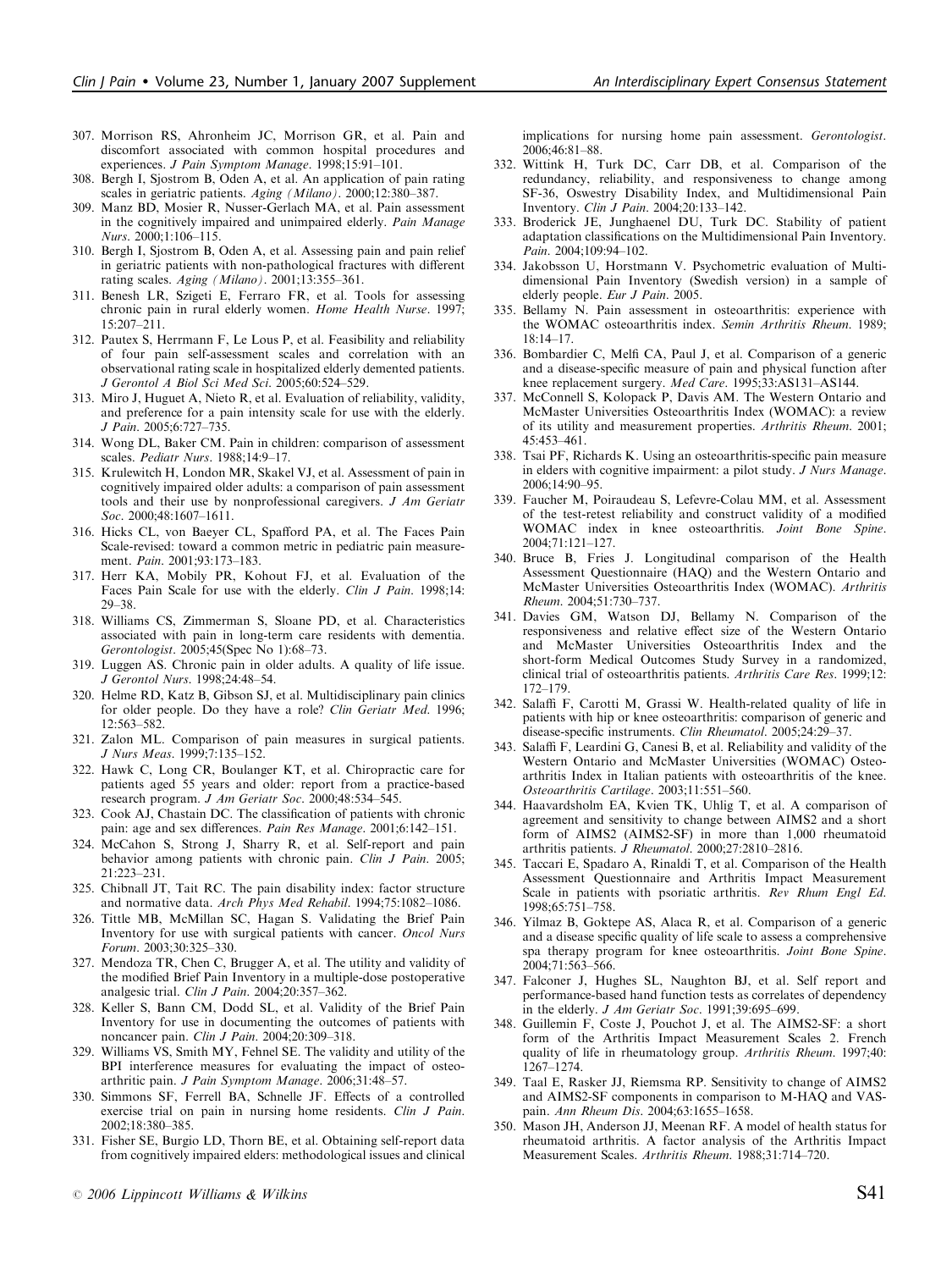- 351. Meenan RF, Mason JH, Anderson JJ, et al. AIMS2. The content and properties of a revised and expanded Arthritis Impact Measurement Scales Health Status Questionnaire. Arthritis Rheum. 1992;35:1–10.
- 352. McHorney CA, Tarlov AR. Individual-patient monitoring in clinical practice: are available health status surveys adequate? Quality Life Res. 1995;4:293–307.
- 353. Suurmeijer TP, Doeglas DM, Moum T, et al. The Groningen Activity Restriction Scale for measuring disability: its utility in international comparisons. Am J Public Health. 1994;84: 1270–1273.
- 354. Gilson BS, Gilson JS, Bergner M, et al. The sickness impact profile. Development of an outcome measure of health care. Am J Public Health. 1975;65:1304–1310.
- 355. Fillenbaum GG. Multidimensional Functional Assessment of Older Adults: The Duke Older Americans Resources and Services Procedures. Hillsdale, NJ: L. Erlbaum Associates; 1988.
- 356. Fairbank JC, Couper J, Davies JB, et al. The Oswestry Back Pain Disability Scale. Physiotherapy. 1980;66:271–273.
- 357. Roland M, Morris R. A study of the natural history of back pain. Part I: development of a reliable and sensitive measure of disability in low-back pain. Spine. 1983;8:141–144.
- 358. Roos EM, Klassbo M, Lohmander LS. WOMAC Osteoarthritis Index. Reliability, validity, and responsiveness in patients with arthroscopically assessed osteoarthritis. Scand J Rheumatol. 1999;28:210–215.
- 359. Wheeler AH, Goolkasian P, Baird AC, et al. Development of the Neck Pain and Disability Scale: item analysis, face, and criterionrelated validity. Spine. 1999;24:1290.
- 360. Beaton DE, Bombardier C, Katz JN, et al. A taxonomy for responsiveness. J Clin Epidemiol. 2001;54:1204–1217.
- 361. Lechner DE. Physical Work Performance Evaluation. Birmingham, AL: University of Alabama Research Foundation; 1993.
- 362. Tinetti ME. Performance-oriented assessment of mobility problems in elderly patients. J Am Geriatr Soc. 1986;34:119–126.
- 363. Bohannon RW. Comfortable and maximum walking speed of adults aged 20-79 years: reference values and determinants. Age Ageing. 1997;26:15–19.
- 364. Williams ME, Gaylord SA, McGaghie WC. Timed manual performance in a community elderly population. J Am Geriatr Soc. 1990;38:1120–1126.
- 365. Costa PT Jr, McCrae RR, Zonderman AB, et al. Cross-sectional studies of personality in a national sample: 2. Stability in neuroticism, extraversion, and openness. Psychol Aging. 1986; 1:144–149.
- 366. Kobasa SC. Stressful life events, personality, and health: an inquiry into hardiness. J Pers Soc Psychol. 1979;37:1–11.
- 367. Lawton MP, Moss M, Hoffman C, et al. Vacation of life: a concept and a scale. *J Aging Health*. 2001;13:3-31.
- 368. Kellner R. Illness Attitude Scales. Somatization and Hypochondriasis. New York: Praeger-Greenwood Publishers; 1986:319–324.
- 369. Frazier LD, Waid LD. Influences on anxiety in later life: the role of health status, health perceptions, and health locus of control. Aging Ment Health. 1999;3:213–220.
- 370. Scheier MF, Carver CS, Bridges MW. Distinguishing optimism from neuroticism (and trait anxiety, self-mastery, and self-esteem): a reevaluation of the Life Orientation Test. J Pers Soc Psychol. 1994;67:1063–1078.
- 371. Guarnera S, Williams RL. Optimism and locus of control for health and affiliation among elderly adults. J Gerontol. 1987; 42:594–595.
- 372. Lefebvre MF. Cognitive distortion and cognitive errors in depressed psychiatric and low back pain patients. J Consult Clin Psychol. 1981;49:517–525.
- 373. Smith TW, Christensen AJ, Peck JR, et al. Cognitive distortion, helplessness, and depressed mood in rheumatoid arthritis: a fouryear longitudinal analysis. Health Psychol. 1994;13:213–217.
- 374. Gunnarsdottir S, Donovan HS, Serlin RC, et al. Patient-related barriers to pain management: the Barriers Questionnaire II (BQ-II). Pain. 2002;99:385–396.
- 375. Gil KM, Williams DA, Keefe FJ, et al. The relationship of negative thoughts to pain and psychological distress. Behav Ther. 1990;21:349–362.
- 376. Williams DA, Thorn BE. An empirical assessment of pain beliefs. Pain. 1989;36:351-358.
- 377. Stroud MW, Thorn BE, Jensen MP, et al. The relation between pain beliefs, negative thoughts, and psychosocial functioning in chronic pain patients. Pain. 2000;84:347–352.
- 378. Nicassio PM, Wallston KA, Callahan LF, et al. The measurement of helplessness in rheumatoid arthritis. The development of the Arthritis Helplessness Index. J Rheumatol. 1985;12:462–467.
- 379. Stein MJ, Wallston KA, Nicassio PM. Factor structure of the Arthritis Helplessness Index. J Rheumatol. 1988;15:427–432.
- 380. Lorig K, Chastain RL, Ung E, et al. Development and evaluation of a scale to measure perceived self-efficacy in people with arthritis. Arthritis Rheum. 1989;32:37–44.
- 381. Creamer P, Lethbridge-Cejku M, Hochberg MC. Determinants of pain severity in knee osteoarthritis: effect of demographic and psychosocial variables using 3 pain measures. J Rheumatol. 1999; 26:1785–1792.
- 382. Wallston KA, Wallston BS, DeVellis R. Development of the Multidimensional Health Locus of Control (MHLC) Scales. Health Educ Monogr. 1978;6:160–170.
- 383. Buckelew SP, Shutty MS Jr, Hewett J, et al. Health locus of control, gender differences and adjustment to persistent pain. Pain. 1990;42:287–294.
- 384. Reich JW, Zautra AJ. Dispositional control beliefs and the consequences of a control-enhancing intervention. J Gerontol. 1990;45:P46–P51.
- 385. Bradburn NM, Noll CE. The Structure of Psychological Well-being. Aldine Chicago; 1969.
- 386. Lawton MP, Kleban MH, Dean J. Affect and age: cross-sectional comparisons of structure and prevalence. Psychol Aging. 1993; 8:165–175.
- 387. Watson D, Clark LA, Tellegen A. Development and validation of brief measures of positive and negative affect: the PANAS scales. J Pers Soc Psychol. 1988;54:1063–1070.
- 388. Beck JG, Novy DM, Diefenbach GJ, et al. Differentiating anxiety and depression in older adults with generalized anxiety disorder. Psychol Assess. 2003;15:184–192.
- 389. Boothby JL, Thorn BE, Overduin LY, et al. Catastrophizing and perceived partner responses to pain. Pain. 2004;109:500–506.
- 390. Cohen S, Hoberman HM. Positive events and social supports as buffers of life change stress. J Appl Soc Psychol. 1983;13: 99–125.
- 391. Uchino BN, Holt-Lunstad J, Uno D, et al. Heterogeneity in the social networks of young and older adults: prediction of mental health and cardiovascular reactivity during acute stress. J Behav Med. 2001;24:361–382.
- 392. Sherbourne CD, Stewart AL. The MOS social support survey. Soc Sci Med. 1991;32:705-714.
- 393. Cutrona CE, Russell DW. The provisions of social relationships and adaptation to stress. Adv Personal Relationships. 1987;1:37–67.
- 394. Mancini JA, Blieszner R. Social provisions in adulthood: concept and measurement in close relationships. J Gerontol. 1992;47: P14–P20.
- 395. Rosenstiel AK, Keefe FJ. The use of coping strategies in chronic low back pain patients: relationship to patient characteristics and current adjustment. Pain. 1983;17:33–44.
- 396. Keefe FJ, Caldwell DS, Queen KT, et al. Pain coping strategies in osteoarthritis patients. J Consult Clin Psychol. 1987;55:208–212.
- 397. Jensen MP, Turner JA, Romano JM, et al. The Chronic Pain Coping Inventory: development and preliminary validation. Pain. 1995;60:203–216.
- 398. Brown GK, Nicassio PM. Development of a questionnaire for the assessment of active and passive coping strategies in chronic pain patients. Pain. 1987;31:53-64.
- 399. Mercado AC, Carroll LJ, Cassidy JD, et al. Coping with neck and low back pain in the general population. Health Psychol. 2000;19:333–338.